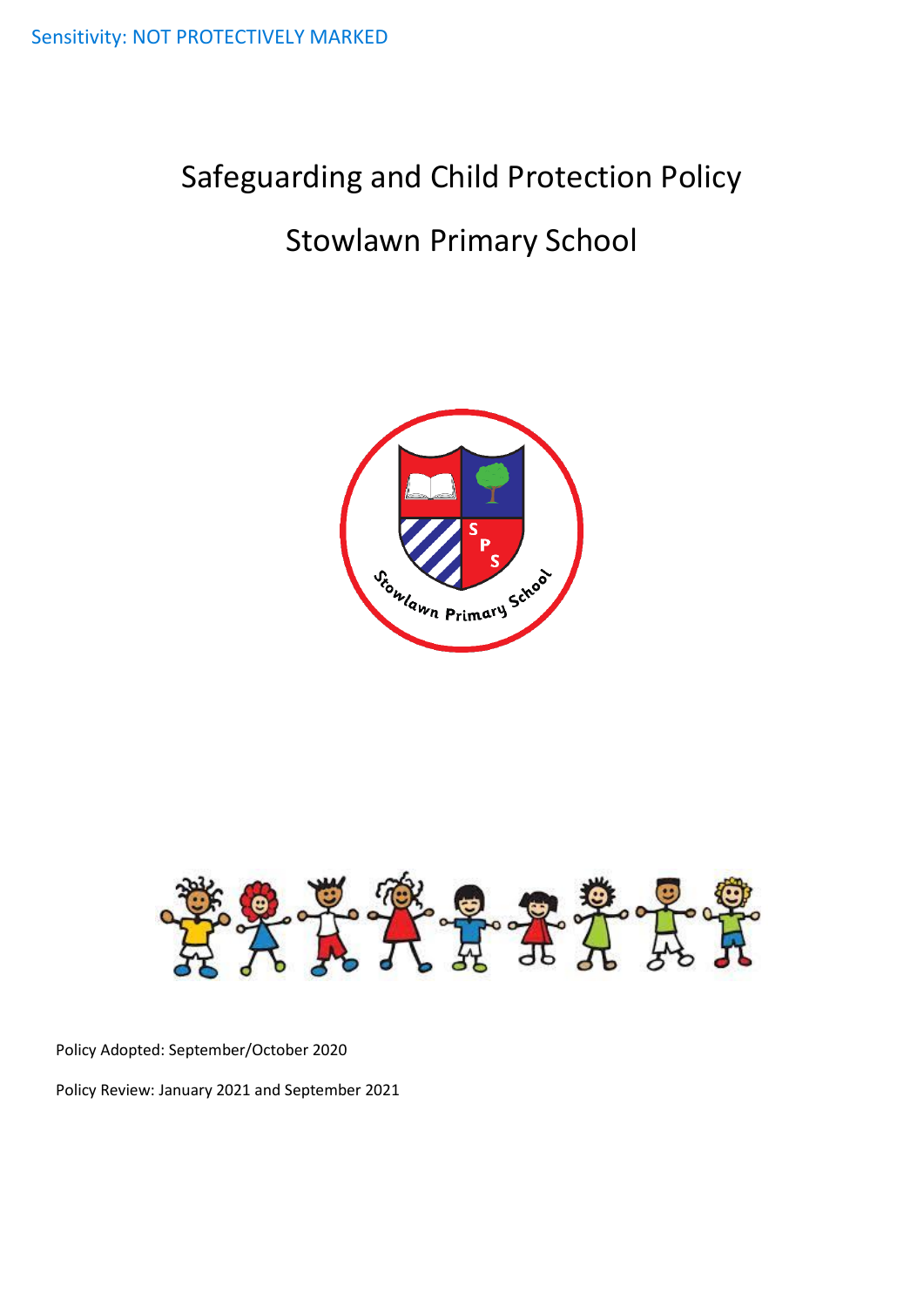#### Contact Information

| Role/Agency                                                           | Name                                                                      | Telephone                      | E-mail                                                                                                                              |
|-----------------------------------------------------------------------|---------------------------------------------------------------------------|--------------------------------|-------------------------------------------------------------------------------------------------------------------------------------|
| Headteacher                                                           | <b>Kate Charles</b>                                                       | 01902556463                    | kcharles@stowlawnprimary.co.uk                                                                                                      |
| <b>DSL</b>                                                            | <b>Kate Charles</b>                                                       | 01902556463                    | kcharles@stowlawnprimary.co.uk                                                                                                      |
| Deputy DSL/s                                                          | Debbie Manby<br><b>Stacey Whitehouse</b><br>Louise Vaughan<br>Sarah Green | 01902556463                    | DManby@stowlawnprimary.co.uk<br>SWhitehouse@stowlawnprimary.co.uk<br>LVaughan@stowlawnprimary.co.uk<br>SGreen@stowlawnprimary.co.uk |
| <b>Chair of Governors</b>                                             | <b>Steve Nicholls</b>                                                     | 01902556463                    | StowlawnPrimary.GroupEmail@wolverhampton.gov.uk                                                                                     |
| Safeguarding<br>Governor                                              | Sarah Fullard                                                             | 01902556463                    | StowlawnPrimary.GroupEmail@wolverhampton.gov.uk                                                                                     |
| Looked after Children<br>and Previously Looked<br>After Children Lead | <b>Kate Charles</b>                                                       | 01902556463                    | kcharles@stowlawnprimary.co.uk                                                                                                      |
| E-Safety Lead                                                         | Robin Corfield                                                            | 01902556463                    | RCorfield@stowlawnprimary.co.uk                                                                                                     |
| <b>MASH</b>                                                           | Social Care                                                               | 555392                         |                                                                                                                                     |
| Social Care out of<br>hours                                           | Social Care                                                               | 552999                         |                                                                                                                                     |
| Children's Disability<br>Team                                         | Social Care                                                               | 550911                         | childrenandyoungpeople's.disabilityservice@wolverhampton.gov.uk                                                                     |
| Adult's Disability Team                                               | Social Care                                                               | 553653 or 556780               | Contact through Wolverhampton city council website                                                                                  |
| Designated<br>Officer/LADO                                            | Kathy Hadley/<br>Helen Haynes                                             | 550477                         | LADO@secure.wolverhampton.gov.uk                                                                                                    |
| Prevent-<br><b>Community Safety</b><br>Team                           | Wolverhampton<br><b>Prevent Team</b>                                      | 01902 551214                   | Safer@wolverhampton.gov.uk                                                                                                          |
| FGM                                                                   | Police                                                                    | 101 or 999                     |                                                                                                                                     |
| Police                                                                | Police                                                                    | 101 Option 3 for<br>WMP or 999 |                                                                                                                                     |
| Wolverhampton<br>Virtual School Head*                                 | Darren Martindale                                                         | 551039                         | Darren.Martindale@wolverhampton.gov.uk                                                                                              |
| <b>Wolverhampton CSE</b><br>Lead                                      | Sandeep Gill                                                              | 550523                         | Sandeep.gill@wolverhampton.gov.uk                                                                                                   |
| NSPCC Whistleblowing<br>helpline -                                    | <b>NSPCC</b>                                                              | 0800 028 0285                  | Link available from KCSiE-NSPCC's 'What you can do to report<br>abuse available at:<br>help@nspcc.org.uk                            |

\*If you have looked after children from other authorities you may want to include those contacts and numbers too.

# Stowlawn Primary School Safeguarding and Child Protection Policy

- 1. Safeguarding definition
- 2. Legislation & supporting documents and guidance
- 3. Related policies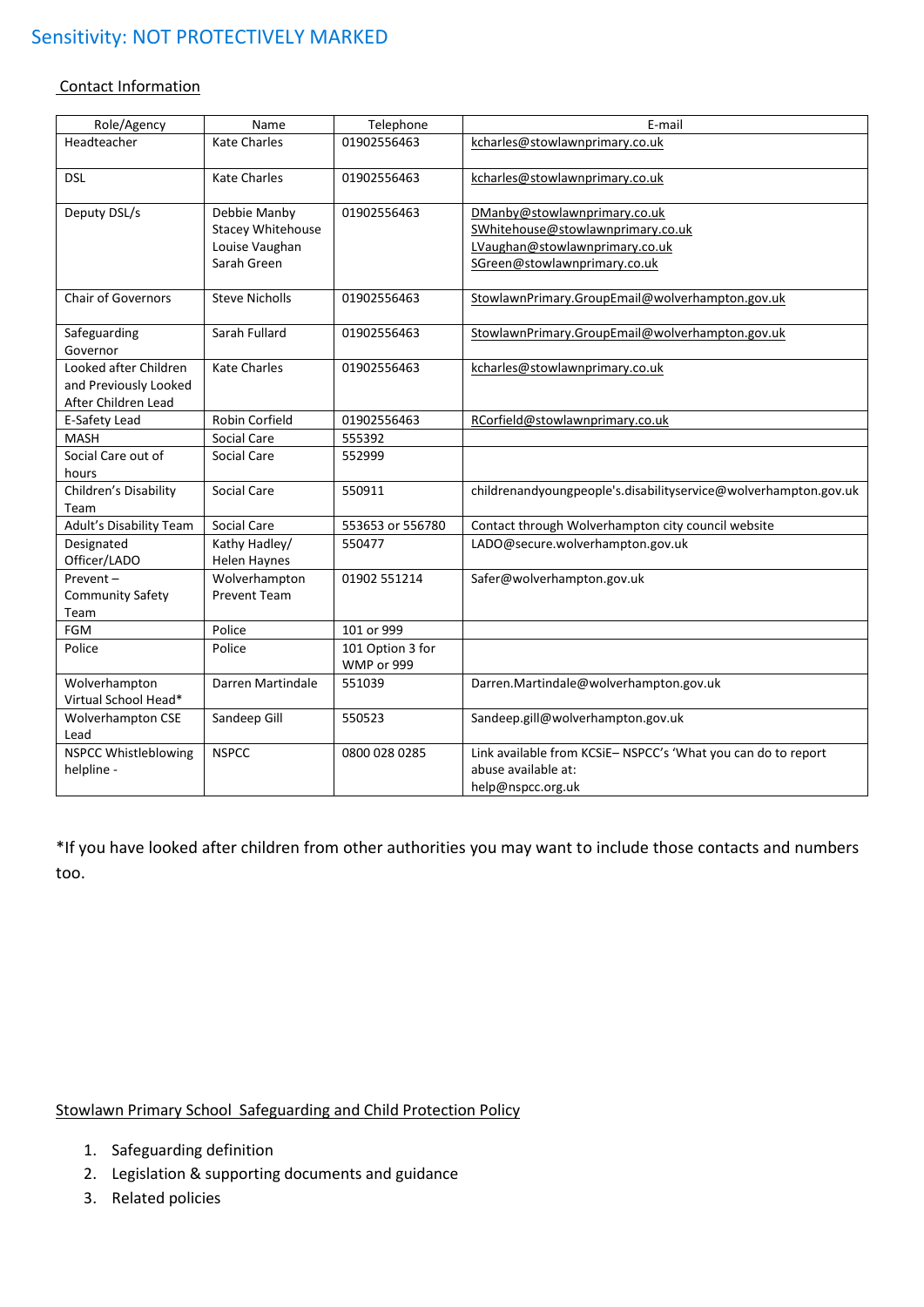- 4. Aims and purpose
- 5. Roles and responsibilities
- 6. Confidentiality and information sharing
- 7. Communication with parents
- 8. Advice on what to do if a child discloses
- 9. Recording and reporting procedures
- 10. Child protection procedures-vulnerable children, Early Help Assessment, Children in Need and Child Protection
- 11. Voice of the child
- 12. Record keeping
- 13. Looked after children and previously looked after children, designated teacher, virtual school liaison
- 14. Care leavers
- 15. Children with special needs and disabilities
- 16. Staff safeguarding training, including induction
- 17. Safer working practices
- 18. Safer recruitment
- 19. Management of allegations
- 20. Whistleblowing
- 21. Curriculum and e-safety
- 22. Contextual safeguarding
- 23. Types and signs of abuse
- 24. Mental Health
- 25. Children missing education
- 26. Private fostering
- 27. Sexting/Youth produced digital imagery
- 28. Child sexual exploitation
- 29. Honour-based Abuse
- 30. Female genital mutilation
- 31. Forced marriage
- 32. Breast ironing
- 33. Up-skirting
- 34. Serious violence
- 35. Prevent
- 36. Peer on peer abuse
- 37. Sexual violence and sexual harassment
- 38. Child criminal exploitation and county lines
- 39. Children in the court system
- 40. Children with family members in prison
- 41. Domestic abuse
- 42. Homelessness
- 43. Monitoring policy and procedures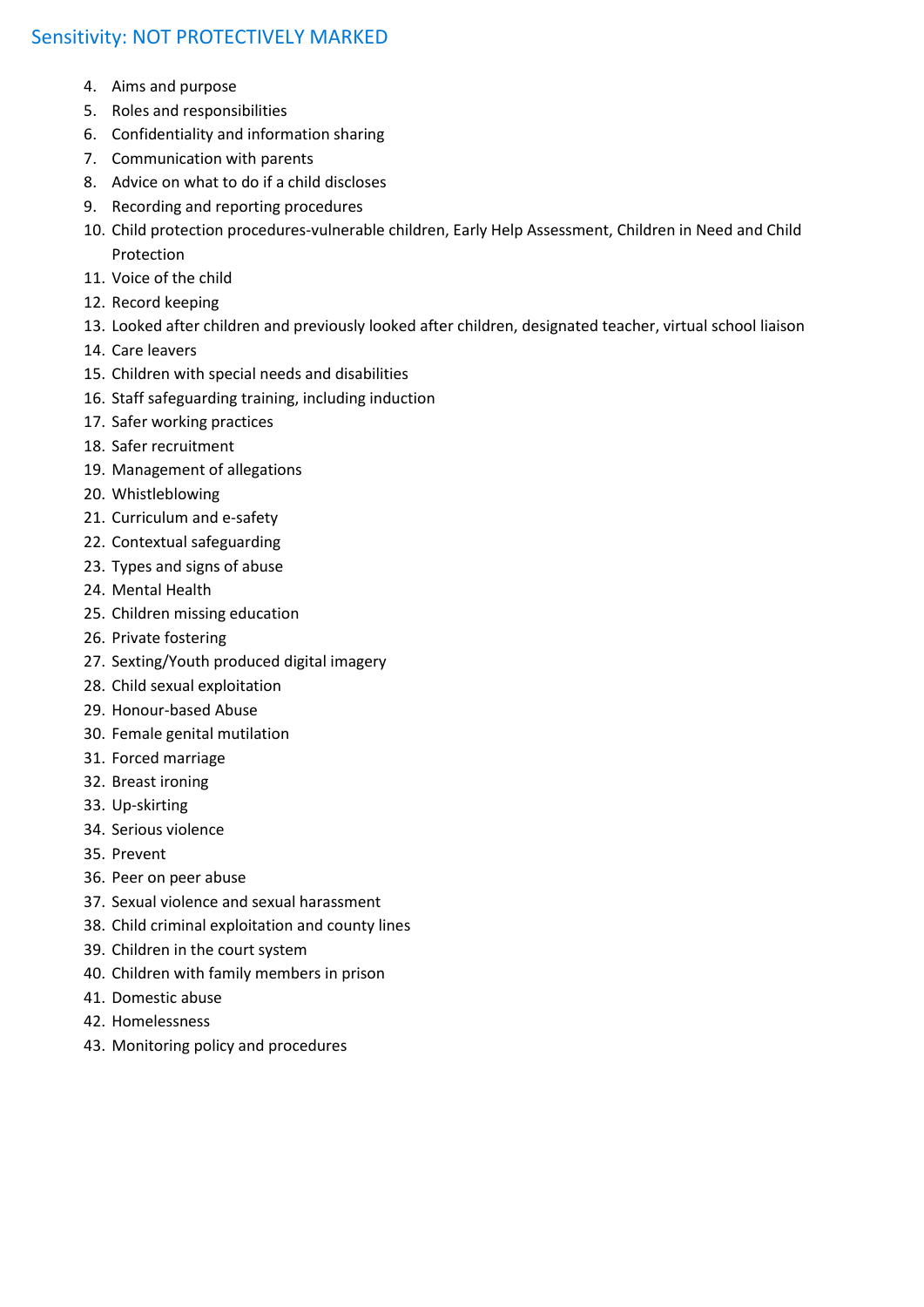#### 1. Safeguarding Definition

Safeguarding and promoting the welfare of children is defined for the purposes of this guidance as:

- protecting children from maltreatment;
- preventing impairment of children's mental and physical health or development;
- ensuring that children grow up in circumstances consistent with the provision of safe and effective care; and
- taking action to enable all children to have the best outcomes.

(The term 'children' includes everyone under the age of 18.)

Safeguarding is what we do for all children and young people to keep them safe whilst in our care. Child protection describes the policy and procedures specifically for those young people who are at risk of serious harm or have been seriously harmed.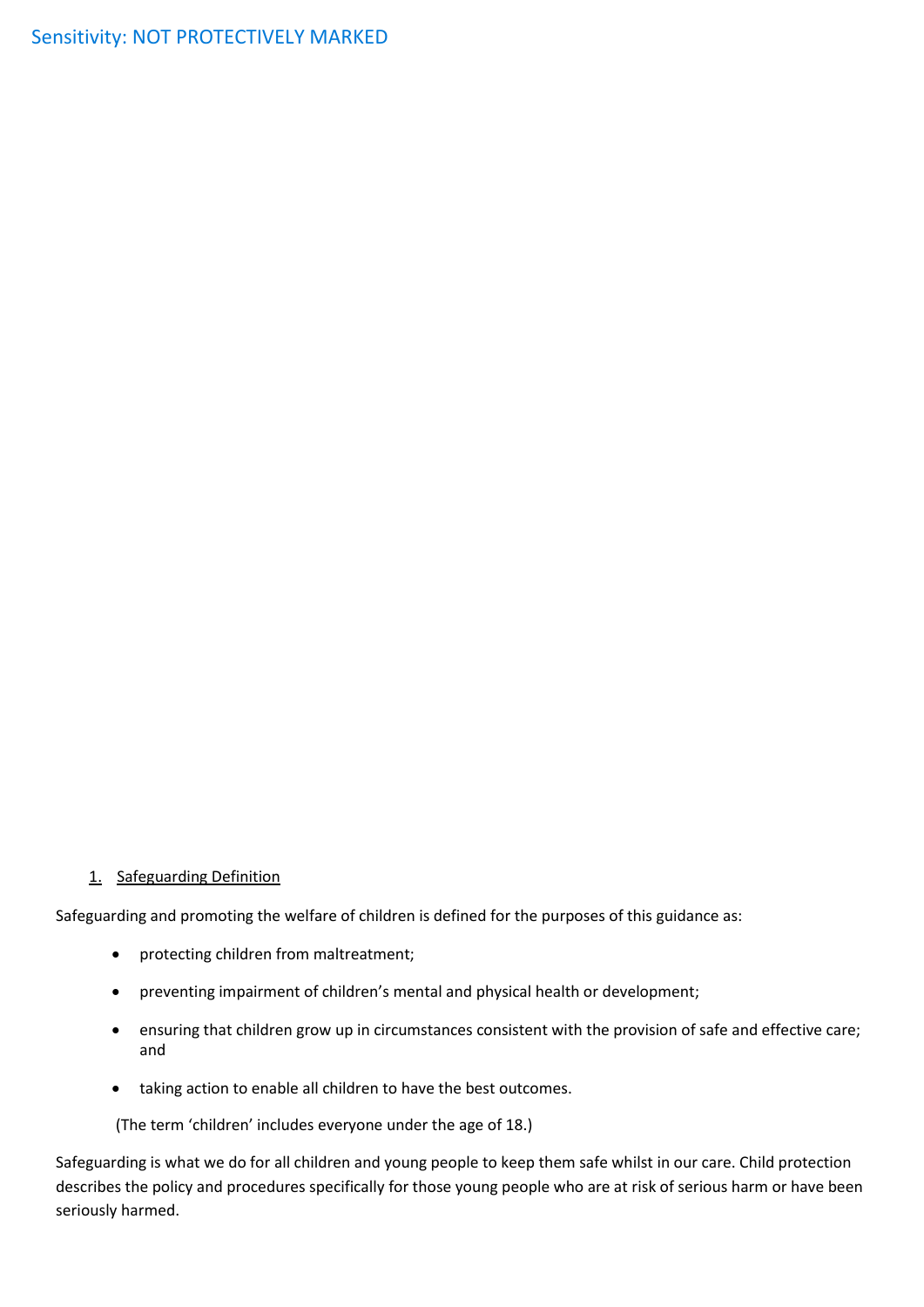At Stowlawn Primary School we are committed to safeguarding children and young people and we expect everyone who works in our school to share this commitment.

Adults in our school take all welfare concerns seriously and encourage children and young people to talk to us about anything that may worry them.

# 2. Legislation and Guidance

The Governing Body of Stowlawn Primary School school recognises and is committed to fulfilling its statutory responsibility to safeguard and promote the welfare of children in accordance with the following legislation and guidance:

- [The Education Act 2002](http://www.legislation.gov.uk/ukpga/2002/32/contents) (section 175/157)
	- o [Section 175 of the Education Act 2002](http://www.opsi.gov.uk/ACTS/acts2002/ukpga_20020032_en_15) requires local education authorities and the governors of maintained schools and further education (FE) colleges to make arrangements to ensure that their functions are carried out with a view to safeguarding and promoting the welfare of children.
	- $\circ$  [Section 157](http://www.opsi.gov.uk/ACTS/acts2002/ukpga_20020032_en_14) of the same act and the Education (Independent Schools Standards) (England) Regulations [2003](http://www.opsi.gov.uk/SI/si2003/20031910.htm) require proprietors of independent schools (including academies and city technology colleges) to have arrangements to safeguard and promote the welfare of children who are pupils at the school.
- The Education (independent School Standards) Regulations 2014
- The non-maintained Special schools (England) Regulations 2015
- [Wolverhampton Multi-agency safeguarding arrangements](http://sandwelllscb.proceduresonline.com/index.html) Wolverhampton Safeguarding Together
- Thresholds of support to children and families in Wolverhampton
- [Working together to](https://www.gov.uk/government/publications/working-together-to-safeguard-children--2) safeguard children (July 2018, updated February 2019 and December 2020)
- [Keeping Children Safe in Education](https://www.gov.uk/government/publications/keeping-children-safe-in-education--2) (September 2020)
- Information sharing Advice for practitioners providing safeguarding services to children, young people, parents and carers (July 2018)
- What to do if you are worried a child is being abused (March 2015)
- [Sections 26 & 29 of the Counter-Terrorism and Security Act 2015](http://www.legislation.gov.uk/ukpga/2015/6/section/26/enacted)
- [Section 5B of the Female Genital Mutilation Act 2003](http://www.legislation.gov.uk/ukpga/2015/9/part/5/crossheading/female-genital-mutilation/enacted)
- Children Act 1989 & 2004
- Disqualification under the Childcare Act 2006 (July 2018 Regulations)

# 3. Related Policies

Our policy relates to safeguarding and child protection concerns and sits within a suite of other safeguarding policies. Our policy applies to all staff (teaching and non-teaching), governors and volunteers, temporary and supply staff working in our school. It will be reviewed at least annually by the GB/MC/P, and is in line with our local safeguarding procedures, the expectations of the Department for Education and Ofsted which inspects schools' safeguarding arrangements.

Other policies that may be referred to within this policy include:

- Attendance and Punctuality
- Admissions
- Anti-bullying
- Educational Visits
- Code of Conduct
- Safer Recruitment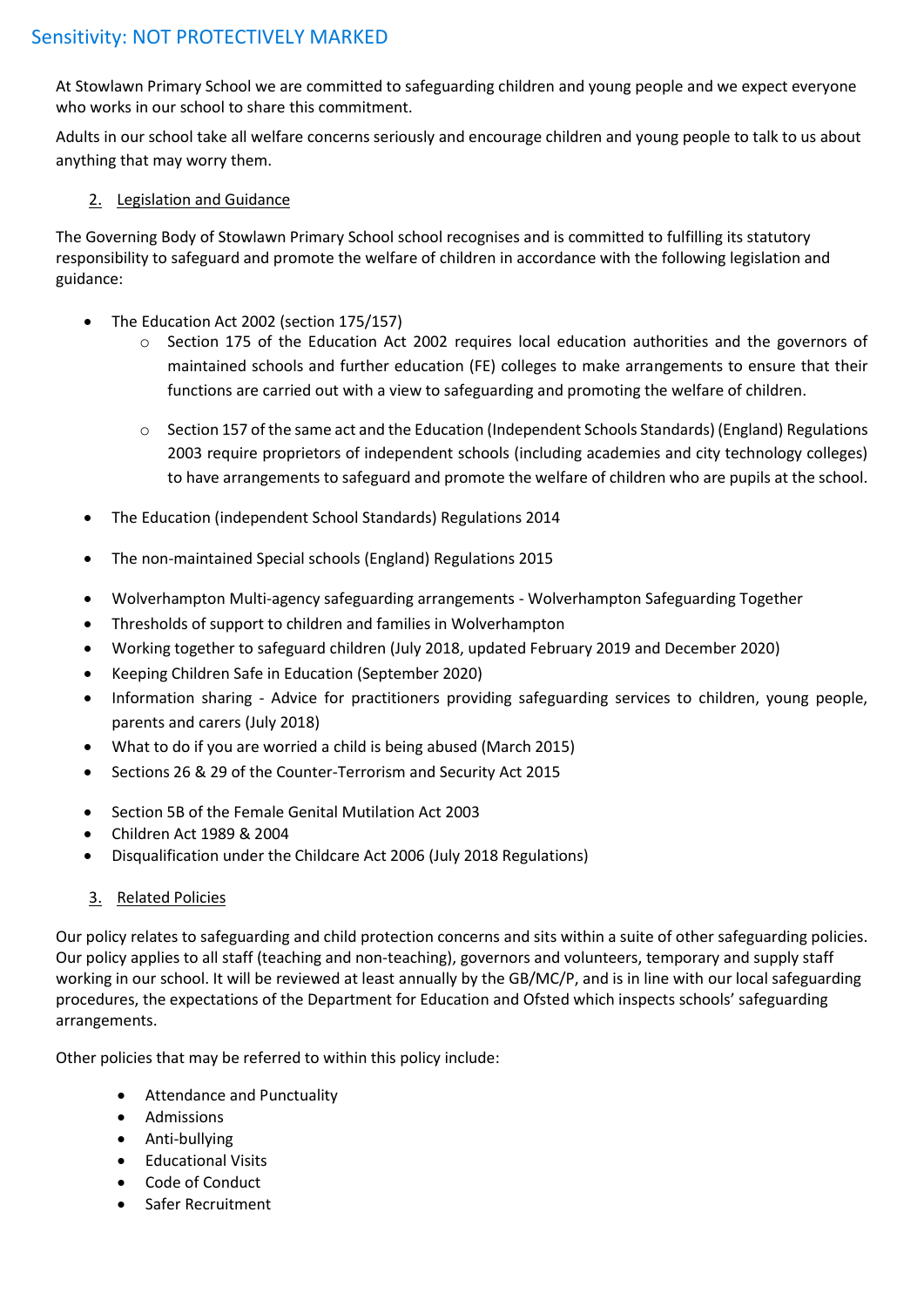- Behaviour Policy
- Equal Opportunity
- Diversity
- Management of Allegations
- PSHE
- Citizenship
- E-Safety
- Children Missing Education
- Whistleblowing
- RSE
- Sexting
- British Values
- Intimate Care
- Physical Intervention/Positive Handling
- 4. Our policy aims
- To provide Staff with the framework to promote and safeguard the wellbeing of children and in so doing ensure they meet their statutory responsibilities;
- To ensure consistent good practice across the school; and
- To demonstrate our commitment to protecting and supporting our vulnerable children, children who need support through early help, children in need and children who have a child protection plan.

# Principles and values

We recognise our moral and statutory responsibility to safeguard and promote the welfare of all children. We understand that safeguarding and promoting the welfare of children is everyone's responsibility and everyone who comes into contact with our children and families has a role to play in identifying concerns, sharing information and taking prompt action.

We make every effort to provide a safe and welcoming environment underpinned by a culture of openness where both children and adults feel secure, able to talk and believe that they are being listened to.

We maintain an attitude of "**it could happen here**" where safeguarding is concerned.

We will adopt a 'child-centred' approach to safeguarding and child protection and we will act in the 'best interests' of our children

We ensure that everyone is aware of their safeguarding responsibilities

We provide staff, volunteers and governors with the framework, training and support they need to keep children safe and secure in our school and to inform parents and guardians how we will safeguard their children whilst they are in our care.

# 5. Roles and Responsibilities

# Governing Body (PART TWO - KEEPING CHILDREN SAFE IN EDUCATION)

Our Safeguarding Link Governor is Sarah Fullard

Our Chair of Governors is Steve Nicholls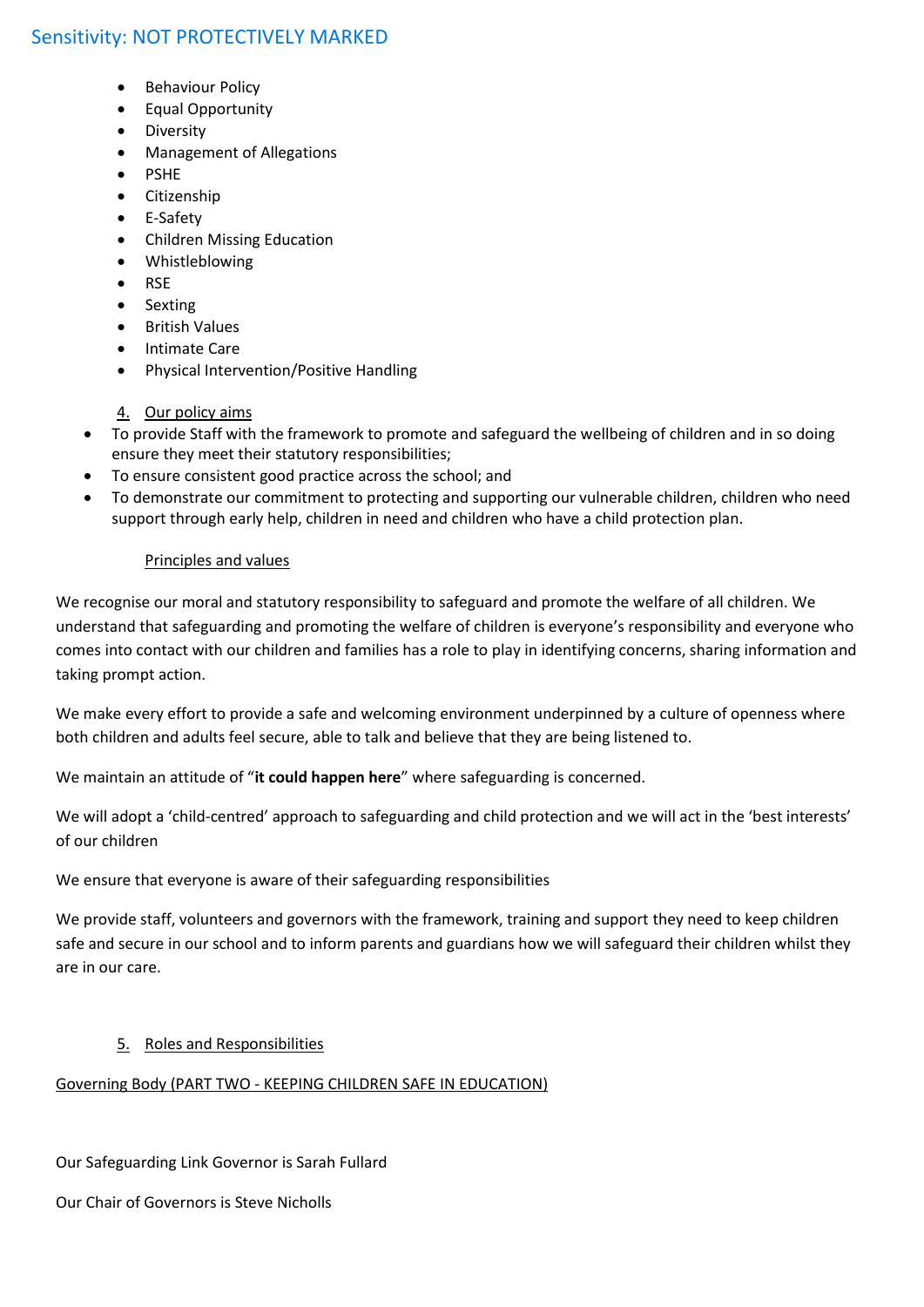Our GB will ensure they comply with their duties under legislation, they will have regard to 'Keeping children safe in education' to ensure that the policies, procedures and training in our school are effective and comply with the law at all times.

Our school will have a senior board level (or equivalent) lead to take leadership responsibility for our school's safeguarding arrangements.

Our GB will ensure:

# Safeguarding policies:

- Appropriate policies and procedures are in place in order for appropriate action to be taken in a timely manner to safeguard and promote children's welfare. These policies will include an effective safeguarding/child protection policy, a code of conduct for adults which will amongst other things include acceptable use of technologies, staff/pupil relationships and communications including the use of social media and a school behaviour policy
- These policies, along with our school's behaviour policy, part one of Keeping children safe in education and information regarding the role of the designated safeguarding lead and any deputies, will be provided to all staff on induction. Our GB will take a proportional risk-based approach to the level of information that is provided to temporary staff and volunteers;
- Our safeguarding/child protection policy will describe procedures which are in accordance with government guidance and refer to locally agreed multi-agency safeguarding arrangements put in place by the three safeguarding partners. It will be updated annually (as a minimum), and be available publicly either via our school website or by other means;
- That the above policies and procedures, adopted by our GB particularly concerning referrals of cases of suspected abuse and neglect, are followed by all staff; and
- Appropriate safeguarding responses are in place to children who go missing from education, particularly on repeat occasions, to help identify the risk of abuse and neglect including sexual abuse or exploitation and to help prevent the risks of their going missing in future.
- Where reasonably possible, our school will hold more than one emergency contact number for each pupil or student.

# Designated safeguarding lead and deputies:

- That they appoint an appropriate senior member of staff, from our school/college leadership team, to the role of designated safeguarding lead. The designated safeguarding lead will take lead responsibility for safeguarding and child protection matters. Their role will be made explicit in the role-holder's job description (see Annex B which describes the broad areas of responsibility and activities related to the role);
- They determine whether they choose to have one or more deputy designated safeguarding lead(s) as appropriate. Any deputies appointed will be trained to the same standard as the designated safeguarding lead;
- That whilst the activities of the designated safeguarding lead can be delegated to appropriately trained deputies, the ultimate lead responsibility for safeguarding and child protection, as set out above, remains with the designated safeguarding lead. This responsibility will not be delegated;
- That the designated safeguarding lead and any deputies will liaise with the three safeguarding partners and work with other agencies;
- The designated safeguarding lead and any deputies should liaise with the three safeguarding partners and work with other agencies in line with Working Together to Safeguard Children. NPCC- 'When to call the police' will help designated safeguarding leads understand when they should consider calling the police and what to expect when they do.
- That during term time the designated safeguarding lead and or a deputy will always be available (during school or college hours) for staff in the school or college to discuss any safeguarding concerns. Our GB will arrange, in liaison with the HT/DSL, adequate and appropriate cover arrangements for any out of hours/out of term activities; and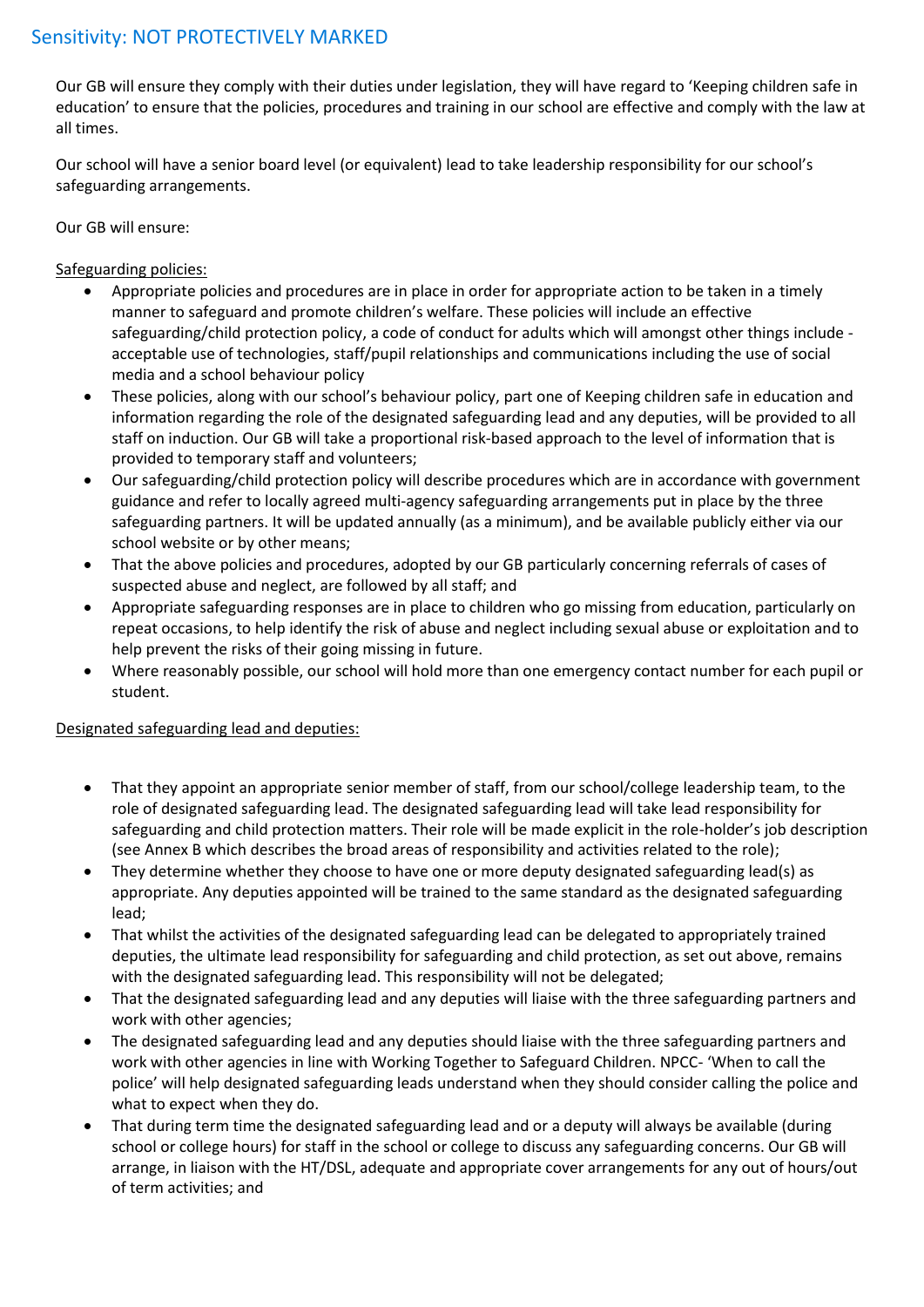The designated safeguarding lead and any deputies will undergo training to provide them with the knowledge and skills required to carry out the role. The training will be updated every two years. The DSL will attend Prevent training. In addition to their formal training, as set out above, their knowledge and skills will be updated, (for example via e-bulletins, meeting other designated safeguarding leads, or taking time to read and digest safeguarding developments), at regular intervals, but at least annually.

# Multi-agency working:

- That our school contributes to multi-agency working in line with statutory guidance Working Together to Safeguard Children.
- We, SLT and the DSL/DDSLs understand our role in the new safeguarding partner arrangements
- We co-operate and engage fully with the new published safeguarding arrangements
- Our school will work with social care, the police, health services and other services to promote the welfare of children and protect them from harm. This includes providing a co-ordinated offer of early help when additional needs of children are identified and contributing to inter-agency plans to provide additional support to children subject to child protection plans. Our school will allow access for children's social care from the host local authority and, where appropriate, from a placing local authority, for that authority to conduct, or to consider whether to conduct, a section 17 or a section 47 assessment;
- That our safeguarding arrangements take into account the procedures and practice of the local authority as part of the inter-agency safeguarding procedures set up by the three safeguarding partners. This will include understanding and reflecting local protocols for assessment and the threshold document along with supplying information as requested by the three safeguarding partners

# Information Sharing

Our GB understand that sharing information is vital in identifying and tackling all forms of abuse and neglect.

- Our Governors understand and recognise the importance of information sharing between practitioners and local agencies. Our Governors will ensure arrangements are in place that set out clearly the process and principles of information sharing within the school and with the three safeguarding partners, other organisations, agencies and practitioners as required
- Our Governors understand the Data Protection Act 2018 and the GDPR places duties on organisations and individuals to process personal information fairly and lawfully and to keep the information they hold safe and secure.
- Our Governors understand the DPA 2018 and the GDPR are not barriers to sharing information where the failure to do so would result in a child being placed at risk of harm they understand that fears about sharing information cannot be allowed to stand in the way of the need to promote the welfare and protect the safety of children.
- Our Governors will ensure relevant staff have due regard to the data protection principles, which allow them to share personal information, as provided for in the Data Protection Act 2018, and the GDPR. Relevant staff should be confident of the processing conditions under the Data Protection Act 2018 and the GDPR which allow them to store and share information for safeguarding purposes, including information which is sensitive and personal, and should be treated as 'special category personal data'.
- Our Governors will ensure that staff who need to share 'special category personal data' are aware that the Data Protection Act 2018 contains 'safeguarding of children and individuals at risk' as a processing condition that allows practitioners to share information. This includes allowing practitioners to share information without consent, if it is not possible to gain consent, it cannot be reasonably expected that a practitioner gains consent, or if to gain consent would place a child at risk.
- If our school is unable to provide pupils' personal data where the serious harm test under the legislation is met. For example, in a situation where a child is in a refuge or another form of emergency accommodation,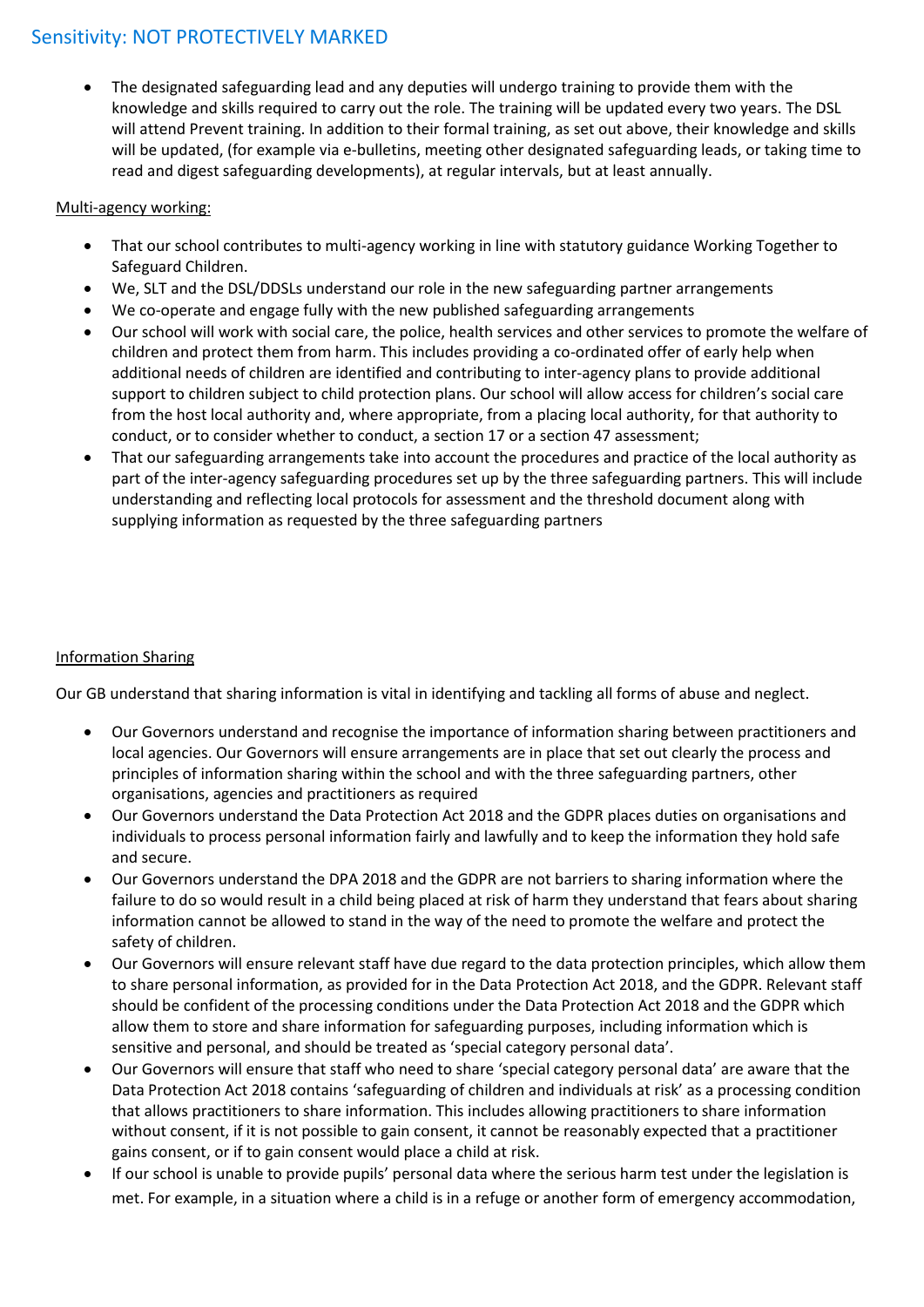and the serious harms test is met, we should withhold providing the data in compliance with schools' obligations under the Data Protection Act 2018 and the GDPR. Where in doubt our school will seek independent legal advice.

- Where children leave our school the designated safeguarding lead will ensure their child protection file is transferred to the new school or college as soon as possible, ensuring secure transit, and confirmation of receipt will be obtained from the receiving school or college. The file will be transferred separately from the main pupil file. Our school will ensure key staff such as designated safeguarding leads and SENCOs or the named person with oversight for SEN in a college, are aware as required.
- In addition to the child protection file, our designated safeguarding lead will also consider if it would be appropriate to share any information with the new school or college in advance of a child leaving. For example, information that would allow the new school or college to continue supporting victims of abuse and have that support in place for when the child arrives.

# Staff Training:

- That all staff members undergo safeguarding and child protection training including online safety at induction. The training will be regularly updated. Our induction and training will be in line with advice from the three safeguarding partners. In addition, all staff members will receive regular safeguarding and child protection updates (for example, via email, e-bulletins, staff meetings), as required, but at least annually, to provide them with relevant skills and knowledge to safeguard children effectively; and
- Our Governing body recognise the expertise staff build by undertaking safeguarding training and managing safeguarding concerns on a daily basis. Our staff will be provided with the opportunity to contribute to and shape safeguarding arrangements and child protection policy.

# Online Safety:

Our GB understand that our school increasingly work online and that it is essential that children are safeguarded from potentially harmful and inappropriate online material.

- Appropriate filters and appropriate monitoring systems are in place and take care that "over blocking" does not lead to unreasonable restrictions as to what children can be taught with regards to online teaching and safeguarding.
- Education at home Where children are being asked to learn online at home our school will refer to and use the links and resources provided by the DfE: safeguarding in schools colleges and other providers and safeguarding and remote education

# Opportunities to Teach Safeguarding:

 Children are taught about safeguarding, including online safety, through teaching and learning opportunities, as part of providing a broad and balanced curriculum. This may include covering relevant issues through Relationship Education (primary) Relationship and Sex Education(secondary) and Health Education (for all pupils in state funded schools) personal, social, health and economic education (PSHE), citizenship and British Values.

# **Inspection**

 They are familiar with the OFSTED Education Inspection Framework and safeguarding: Inspecting safeguarding in early years, education and skills settings.

# Safer Recruitment:

 They prevent people who pose a risk of harm from working with children by adhering to statutory responsibilities to check staff who work with children*,* taking proportionate decisions on whether to ask for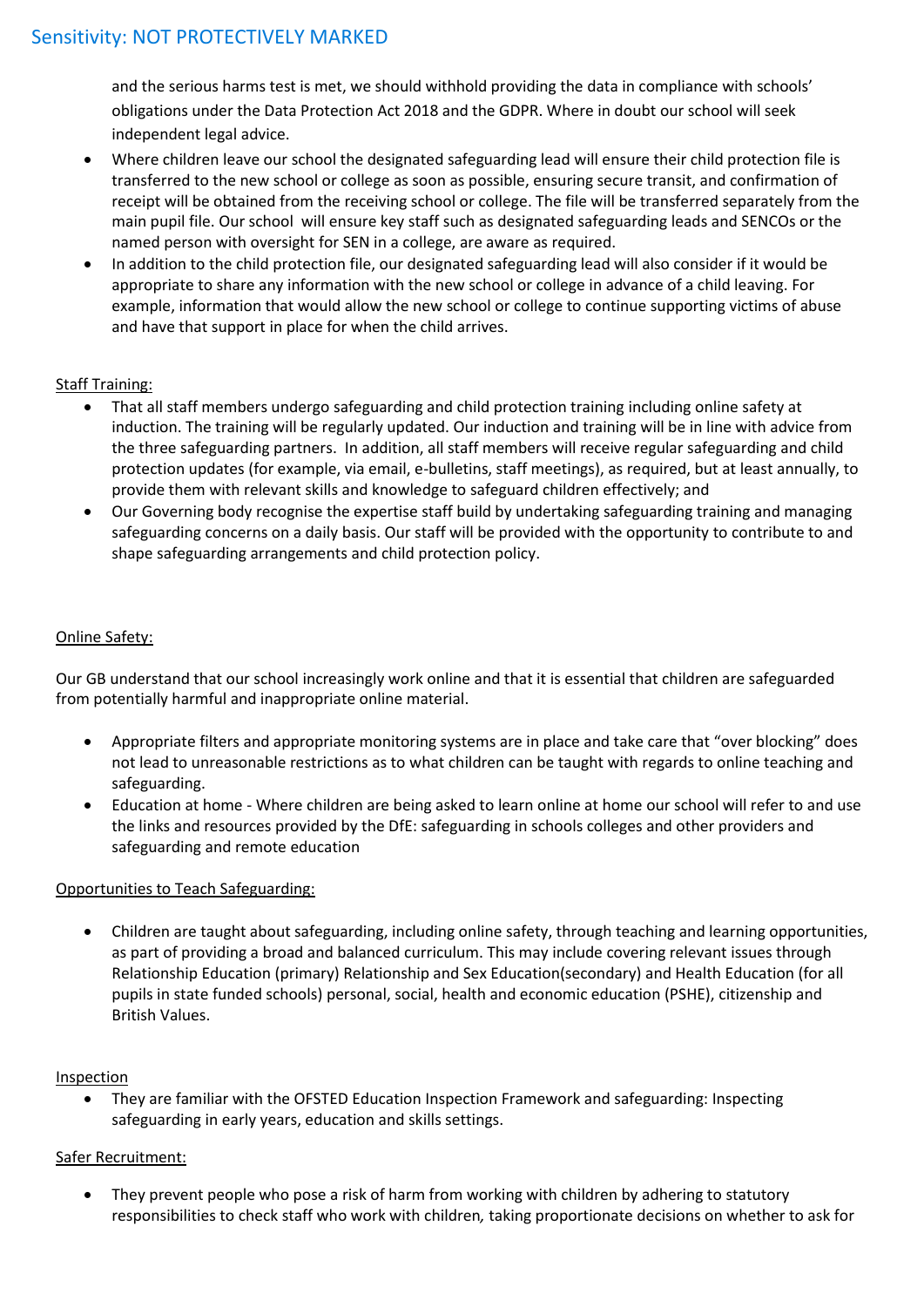any checks beyond what is required; and ensuring volunteers are appropriately supervised. Our school has written recruitment and selection policies and procedures in place; and

At least one person on any appointment panel has undertaken appropriate safer recruitment training.

#### Dealing with concerns about staff who may pose a risk of harm to children:

- There are procedures in place to manage concerns/allegations against teachers (including supply teachers and volunteers), that might indicate they would pose a risk of harm to children. These allegations or concerns will be referred to the designated officer at the local authority, by the appropriate person. Our school will follow the procedures outlined in part 4 of Keeping Children Safe in Education.
- Procedures are in place to make a referral to the Disclosure and Barring Service (DBS) if a person in regulated activity has been dismissed or removed due to safeguarding concerns or would have been had they not resigned.
- Our GB is aware that this is a legal duty and failure to refer when the criteria are met is a criminal offence.

#### Peer on Peer abuse

- ALL staff should recognise that children can abuse their peers. Our GB/etc. will ensure that ALL staff are clear about our school's/college's policy and procedures with regard to peer on peer abuse
- our safeguarding/child protection policy includes:
	- 1. Procedures to minimise the risk of peer on peer abuse;
	- 2. sets out how allegations of peer on peer abuse will be recorded, investigated and dealt with;
	- 3. how victims, perpetrators and any other child affected by of peer on peer abuse will be supported;

4. a statement that abuse is abuse and will never be tolerated or passed off as "banter" "just having a laugh" or "part of growing up"

5. recognition of the gendered nature of peer on peer abuse, that all peer on peer abuse is unacceptable and will be taken seriously;

6. the different forms of peer on peer abuse, such as: bullying - including cyberbullying, sexual violence and harassment, physical abuse such as hitting, kicking, shaking, biting, hair pulling, or otherwise causing physical harm; up-skirting; sexting; and initiation/hazing type violence and rituals

# The Child's wishes

 The child's wishes, and feelings are taken into account when determining what action to take and what services to provide. Systems are in place for children to express their views and give feedback. Systems and processes will operate with the best interests of the child at their heart.

# Children potentially at greater risk of harm -Children who need a social worker (Child in Need and Child Protection Plans)

 The school DSL/or deputies are aware that some children may need a social worker due to safeguarding or welfare needs. Local authorities should share the fact a child has a social worker. Children may need this help due to abuse, neglect and complex family circumstances. A child's experiences of adversity and trauma can leave them vulnerable to further harm, as well as educationally disadvantaged in facing barriers to attendance, learning, behaviour and mental health. The designated safeguarding lead will hold and use this information so that decisions can be made in the best interests of the child's safety, welfare and educational outcomes. Where children need a social worker, this will inform decisions about safeguarding (for example, responding to unauthorised absence or missing education where there are known safeguarding risks) and about promoting welfare (for example, considering the provision of pastoral and/or academic support, alongside action by statutory services).

#### Children requiring mental health support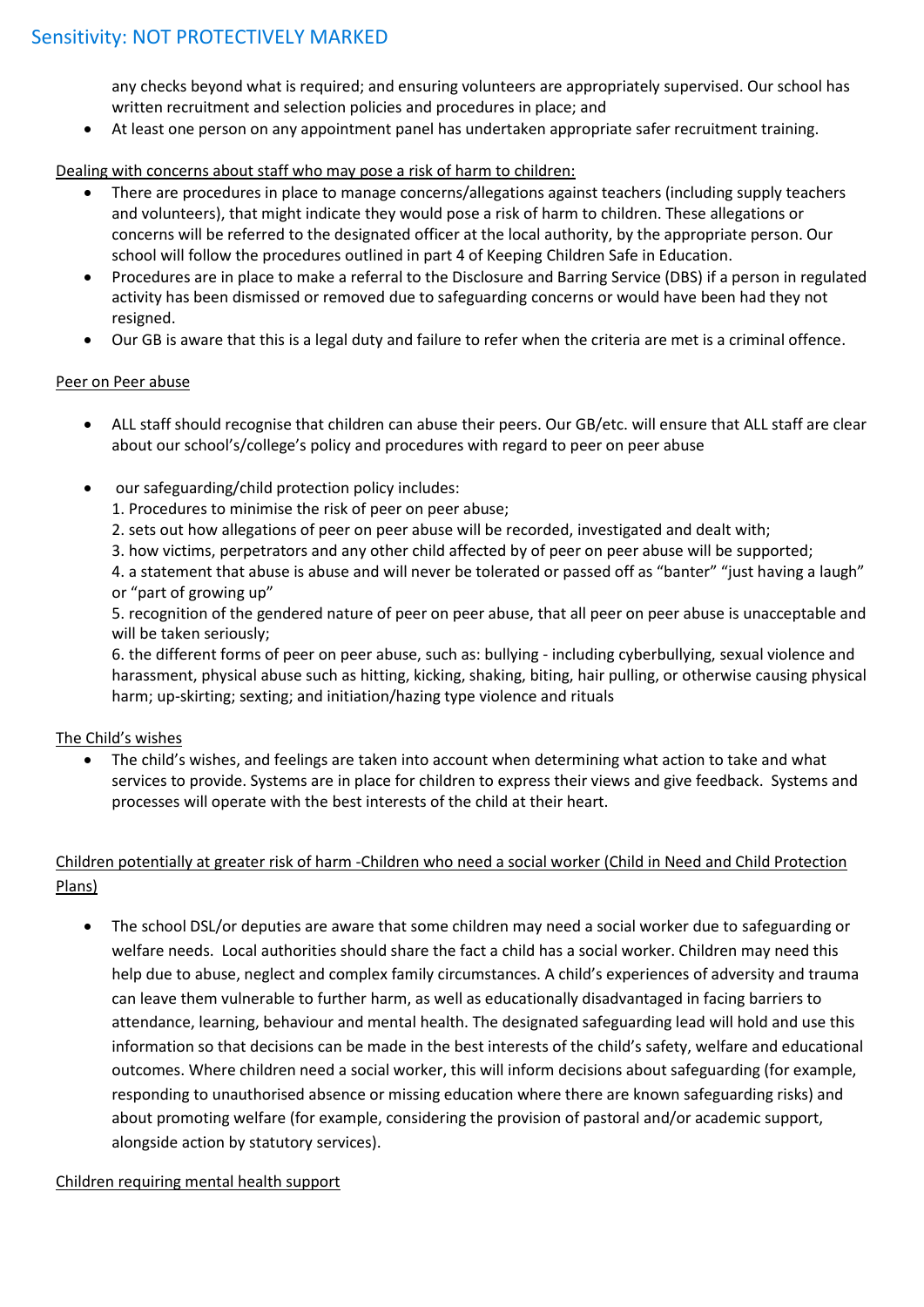School has an important role to play in supporting the mental health and wellbeing of their pupils. Mental health problems can, in some cases, be an indicator that a child has suffered or is at risk of suffering abuse, neglect or exploitation. Our governing body ensures our school has clear systems and processes in place for identifying possible mental health problems, including routes to escalate and clear referral and accountability systems.

# Looked after children and previously looked after children

- That staff have the skills, knowledge and understanding necessary to keep looked after children safe.
- And that appropriate staff have the information they need in relation to a child's looked after legal status (whether they are looked after under voluntary arrangements with consent of parents or on an interim or full care order) and contact arrangements with birth parents or those with parental responsibility. They should also have information about the child's care arrangements and the levels of authority delegated to the carer by the authority looking after him/her. The designated safeguarding lead should have details of the child's social worker and the name of the virtual school head in the authority that looks after the child.
- All staff have the skills, knowledge and understanding to keep previously looked after children safe. When dealing with looked after and previously looked after children we will ensure that all agencies work together, and prompt action will be taken when necessary to safeguard these children

# The designated teacher

- They appoint a designated teacher to work with local authorities to promote the educational achievement of registered children who are looked after and to ensure that this person has appropriate training. With the commencement of the sections 4-6 of the Children and Social Work Act 2017, the designated teacher will also have responsibility for promoting the educational achievement of children who have left care through adoption, special guardianship or child arrangement orders or who were adopted from state care outside England and wales
- The designated teacher has appropriate training and relevant qualifications and experience

# Virtual school heads

- The designated teacher works with the virtual school head to discuss how looked after children pupil premium plus funding can be best used to support the progress of looked after children in the school and meet the needs identified in the child's personal education plan.
- The designated teacher will work with the virtual school headteacher to promote the educational achievement of previously looked after children.

# Care leavers

Our GB/etc. knows that the local authority has ongoing responsibilities to young people who cease to be looked after and become care leavers.

 Designated safeguarding leads will obtain details of the local authority Personal Advisor appointed to guide and support the care leaver and should liaise with them as necessary regarding any issues of concern affecting the care leaver.

# Children with Special Educational Needs and Disabilities

Our governors know that children with special educational needs and disabilities may face additional safeguarding challenges

- Our safeguarding/child protection policy reflects the fact that additional barriers can exist when recognising abuse and neglect in children with special educational needs and disabilities. This can include:
- Assumptions that indicators of possible abuse such as behaviour, mood and injury relate to the child's disability without further exploration;
- Being more prone to peer group isolation than other children;
- Children with SEN and disabilities can be disproportionally impacted by things like bullying- without outwardly showing any signs; and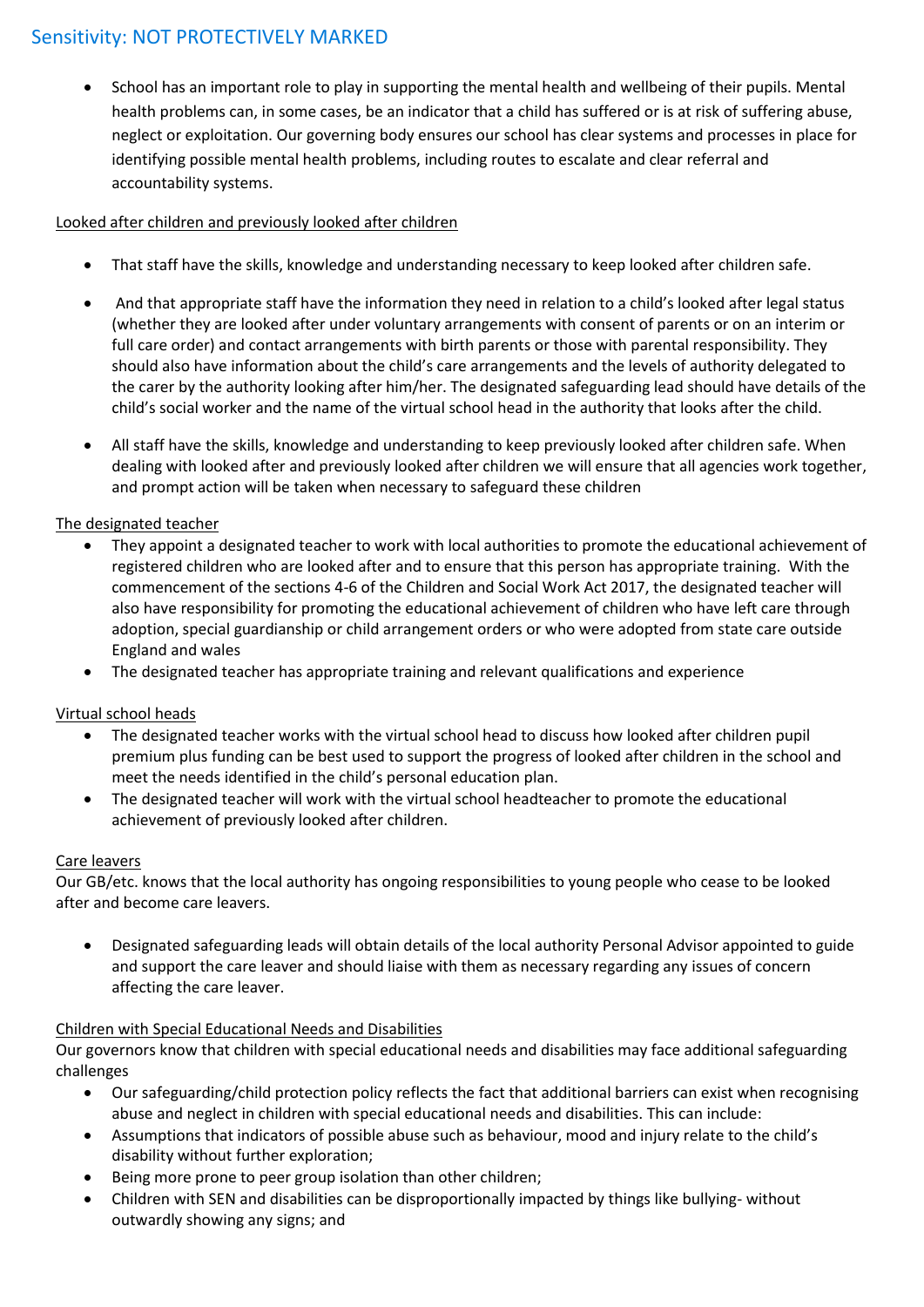Communication barriers and difficulties in overcoming these barriers.

To address these additional challenges our school/college will consider extra pastoral support for these children when necessary.

#### The use of 'reasonable force' in schools and colleges

Our GB know and understand there are circumstances when it is appropriate for our staff to use reasonable force to safeguard children and young people. The term 'reasonable force' covers the broad range of actions used by staff that involve a degree of physical contact to control or restrain children. This can range from guiding a child to safety by the arm, to more extreme circumstances such as breaking up a fight or where a young person needs to be restrained to prevent violence or injury. 'Reasonable' in these circumstances means 'using no more force than is needed'. The use of force may involve either passive physical contact, such as standing between pupils or blocking a pupil's path, or active physical contact such as leading a pupil by the arm out of the classroom.

Our school does not adopt a 'no contact' policy, we have a policy which allows and supports our staff to make appropriate physical contact that enables staff to fully support and protect our children. . The decision on whether or not to use reasonable force to control or restrain a child is down to the professional judgement of the staff concerned and will always depend on individual circumstances.

When using reasonable force in response to risks presented by incidents involving children with SEN or disabilities or with medical conditions, our school will consider the risks carefully and recognise the additional vulnerability of these groups. We will also consider out duties under the Equality Act 2010 in relation to making reasonable adjustments, non-discrimination and our Public Sector Equality Duty. By planning positive and proactive behaviour support, for instance through drawing up individual behaviour plans for more vulnerable children, and agreeing them with parents and carers, our school can reduce the occurrence of challenging behaviour and the need to use reasonable force.

#### Roles and Responsibilities

# Designated and deputy safeguarding lead/s (ANNEX B)

Our designated safeguarding lead is Mrs K Charles Our deputy safeguarding leads are Mrs D Manby, Mrs S Whitehouse, Mrs S Green, Mrs L Vaughan

Our GB will ensure that a senior member of staff from the leadership team is appointed to the role of designated safeguarding lead. The designated safeguarding lead will take lead responsibility for safeguarding and child protection including online safety. Their responsibilities will be explicit in the role holder's job description.

Our GB will determine whether to appoint additional deputy designated safeguarding leads, they will be trained to the same level as the designated safeguarding lead and their responsibilities will be explicit in their job description.

Our designated safeguarding lead may delegate safeguarding activities to the deputy safeguarding lead however the designated safeguarding lead will retain the lead responsibility for child protection and safeguarding. This responsibility will not be delegated.

At Stowlawn Primary School the designated lead, in line with Keeping children safe in education, is expected to:

# Manage referrals:

- Refer cases of suspected abuse to the local authority children's social care as required;
- Support staff who make referrals to local authority children's social care;
- Refer cases to the Channel programme where there is a radicalisation concern as required;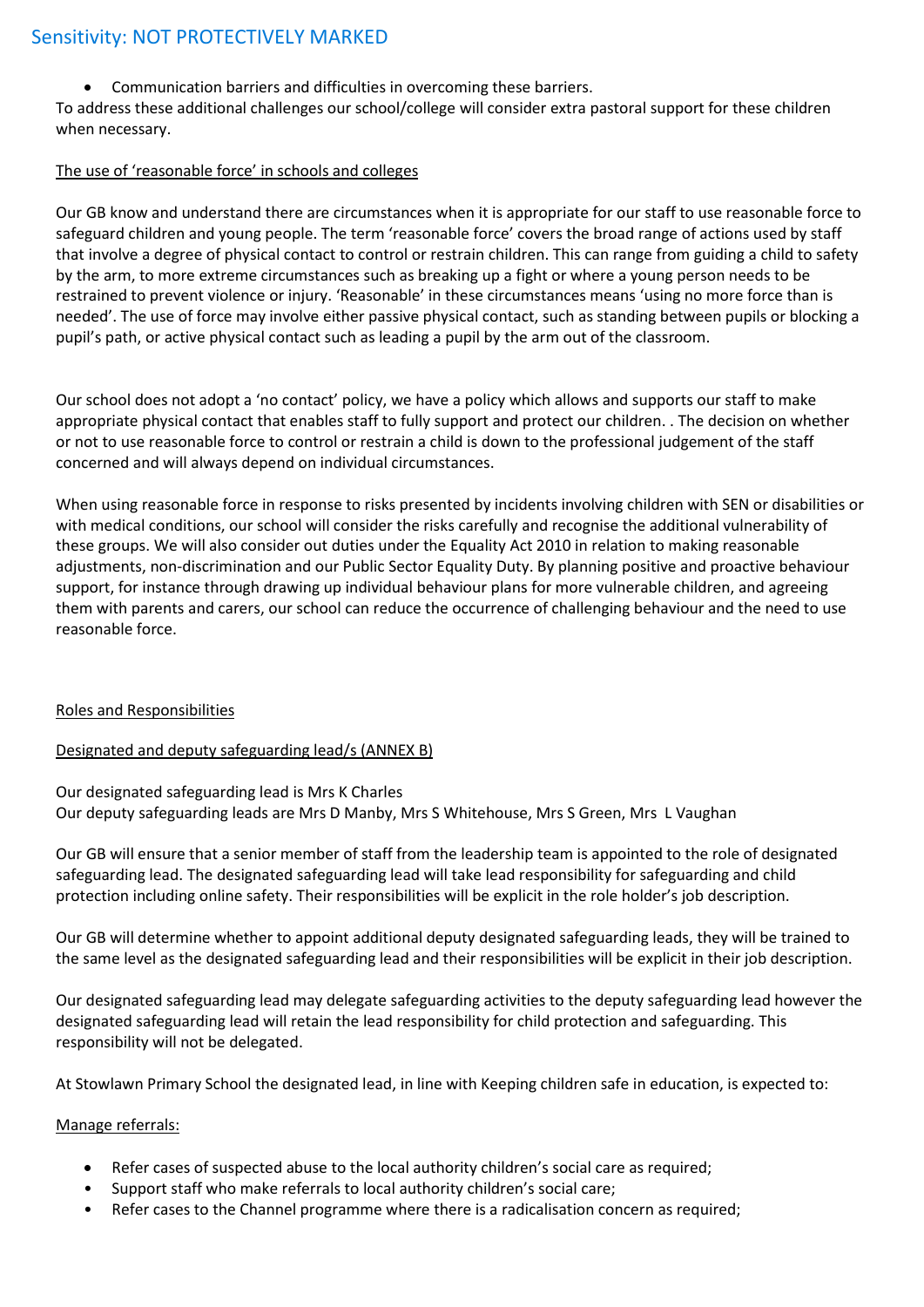- Support staff who make referrals to the Channel programme;
- Refer cases where a person is dismissed or left due to risk/harm to a child to the Disclosure and Barring Service as required; and
- Refer cases where a crime may have been committed to the Police as required.

# Work with others:

- Liaise with the headteacher to inform him or her of issues especially on-going enquiries under section 47 of the Children Act 1989 and police investigations;
- Act as a point of contact with the three safeguarding partners;
- As required, liaise with the "case manager" (as per Part four) and the designated officer(s) at the local authority for child protection concerns in cases which concern a staff member;
- Liaise with staff (especially pastoral support staff, school nurses, IT Technicians, and SENCOs or the named person with oversight for SEN in a college and Senior Mental Health Leads) on matters of safety and safeguarding (including online and digital safety) and when deciding whether to make a referral by liaising with relevant agencies; and
- Act as a source of support, advice and expertise for all staff.

# Undertake training:

- Undergo training to provide them with the knowledge and skills required to carry out the role. This training will be updated at least every two years.
- The designated safeguarding lead will undertake Prevent awareness training.
- Training should provide designated safeguarding leads with a good understanding of their own role, and the processes, procedures and responsibilities of other agencies, particularly children's social care.
- In addition to the formal training set out above, their knowledge and skills will be refreshed (this might be via e-bulletins, meeting other designated safeguarding leads, or simply taking time to read and digest safeguarding developments) at regular intervals, as required, but at least annually, to allow them to understand and keep up with any developments relevant to their role so they;
- Understand the assessment process for providing early help and statutory intervention, including local criteria for action and local authority children's social care referral arrangements.
- Have a working knowledge of how local authorities conduct a child protection case conference and a child protection review conference and be able to attend and contribute to these effectively when required to do so;
- Ensure each member of staff has access to and understands the school's/academy's child protection policy and procedures, especially new and part time staff;
- Are alert to the specific needs of children in need, those with special educational needs and young carers;
- understand relevant data protection legislation and regulations, especially the Data Protection Act 2018 and the General Data Protection Regulation.
- understand the importance of information sharing, both within the school and college, and with the three safeguarding partners, other agencies, organisations and practitioners.
- can keep detailed, accurate, secure written records of concerns and referrals;
- Understand and support the school with regards to the requirements of the Prevent duty and can provide advice and support to staff on protecting children from the risk of radicalisation;
- can understand the unique risks associated with online safety and be confident that they have the relevant knowledge and up to date capability required to keep children safe whilst they are online at school;
- can recognise the additional risks that children with SEN and disabilities (SEND) face online, for example, from online bullying, grooming and radicalisation and are confident they have the capability to support SEND children to stay safe online;
- Obtain access to resources and attend any relevant or refresher training courses; and
- Encourage a culture of listening to children and taking account of their wishes and feelings, among all staff, in any measures the school may put in place to protect them.

# Raise Awareness:

• Ensure the school's child protection policies are known, understood and used appropriately;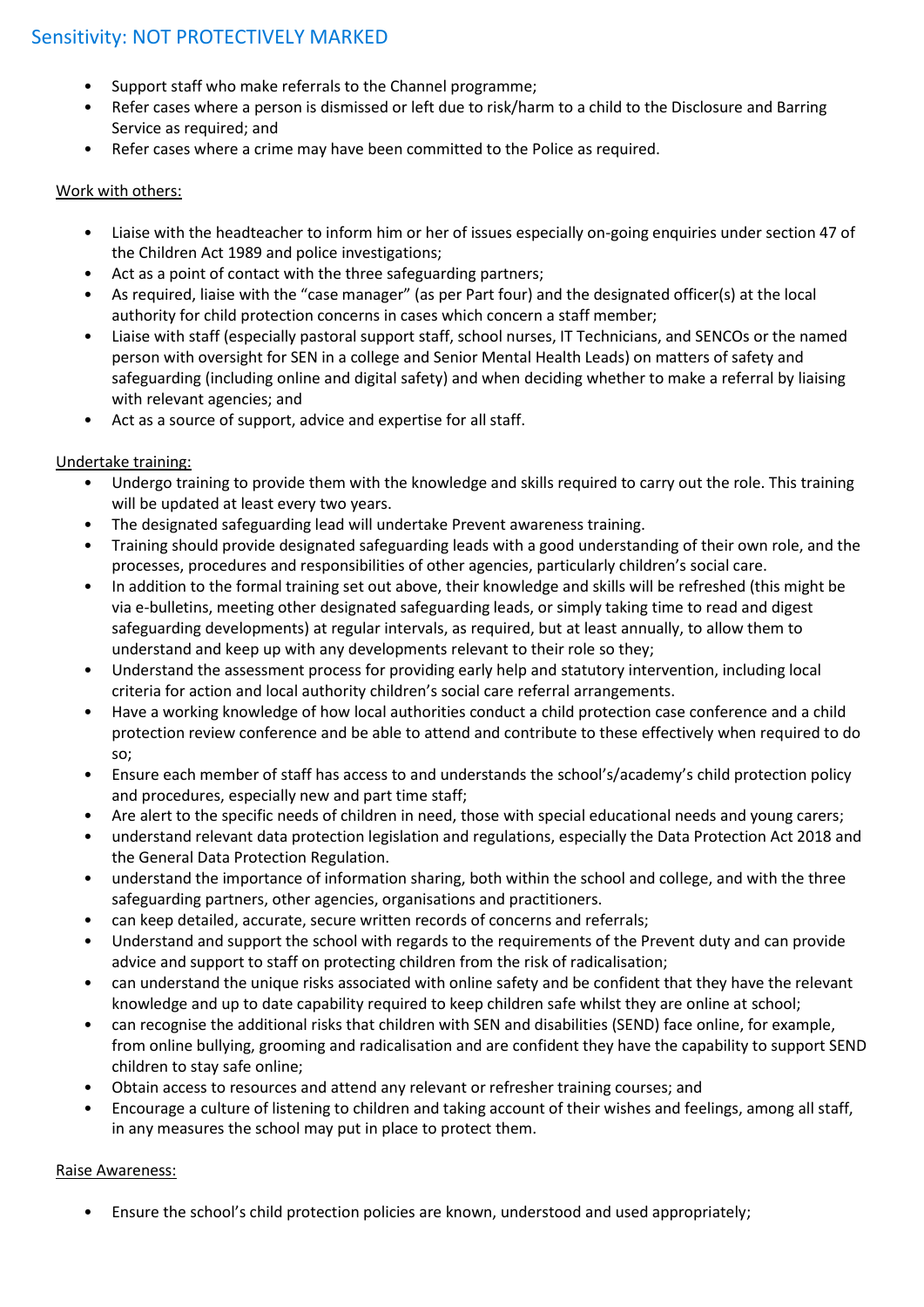- Ensure the school's child protection policy is reviewed annually (as a minimum) and the procedures and implementation are updated and reviewed regularly, and work with governing bodies or proprietors regarding this;
- Ensure the child protection policy is available publicly and parents know referrals about suspected abuse or neglect may be made and the role of the school in this; and
- Link with the safeguarding partner arrangements to make sure staff are aware of training opportunities and the latest local policies on local safeguarding arrangements.
- Help promote educational outcomes by sharing the information about the welfare, safeguarding and child protection issues that children, including children with a social worker, are experiencing, or have experienced, with teachers and school leadership staff. Their role could include ensuring that the school and their staff, know who these children are, understand their academic progress and attainment and maintain a culture of high aspirations for this cohort; supporting teaching staff to identify the challenges that children in this group might face and the additional academic support and adjustments that they could make to best support these children.

# Child Protection File:

• Ensure a child's protection file is transferred to the new school as soon as possible. This will be transferred separately from the main pupil file, ensuring secure transit and confirmation of receipt will be obtained. Our school will ensure key staff such as the designated safeguarding lead, deputies and the SENCO are aware of any child with a safeguarding concern.

# Availability:

- The designated safeguarding lead or deputy will be available (during school hours) for staff in the school to discuss any safeguarding concerns. Whilst our designated safeguarding lead (or deputy) will be available in person, there may be occasions, in exceptional circumstance when this is not possible however they may be available via e-mail, phone and or Skype or other such mediums.
- Our school will arrange adequate and appropriate arrangements for any out of hours/out of term activities
- Updating the LA with new contact numbers
- E-mail
- Mobile phones

The DSL and/or HT will complete a Safeguarding Report for Governors/P/MC at least annually.

# Roles and Responsibilities

# All staff

The Teacher Standards (2012*)* state that teachers, including headteachers should safeguard children's wellbeing and maintain public trust in the teaching profession as part of their professional duties. We extend this level of duty to include all the staff and volunteers who work at Stowlawn Primary School.

All staff are given part one of Keeping children safe in education together with annexe A, all staff receive annual safeguarding training and regular safeguarding updates throughout the course of the year. Staff confirm that they have received, read and understood our school's safeguarding policies and procedures and that they have attended safeguarding training.

- All staff have a responsibility to provide a safe environment in which children can learn;
- All staff have a responsibility to identify children who may benefit from early help or who are suffering, or are likely to suffer, significant harm.
- Any staff member who has a concern about a child must follow the referral process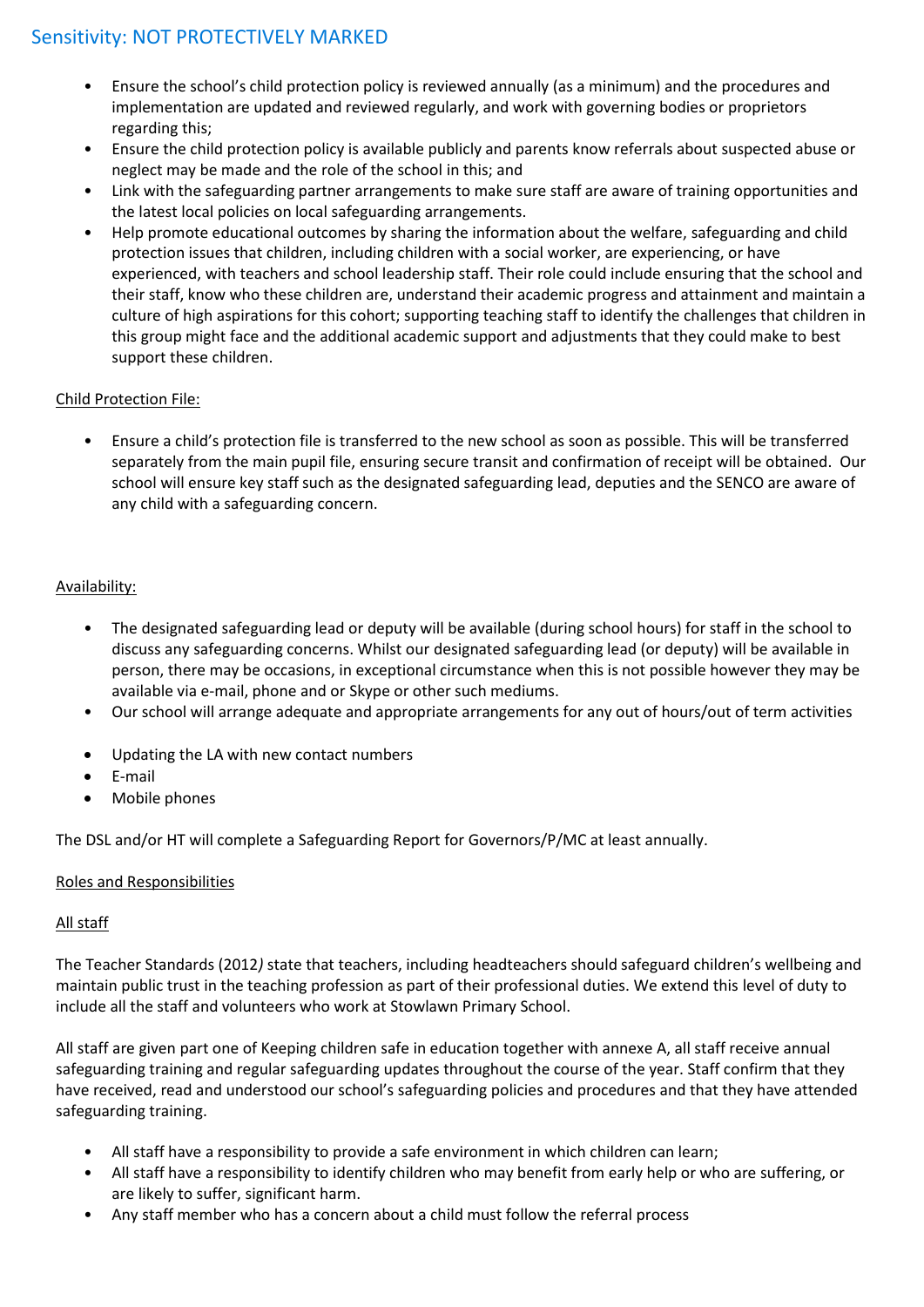- All staff have a responsibility to take appropriate action, our staff will be expected to support social care and other agencies following referrals;
- In addition to working with the designated safeguarding lead or deputy designated safeguarding lead staff members should be aware that they may be asked to support social workers and other agencies to take decisions about individual children;
- During induction, all staff members will be made aware of the systems within our school which support safeguarding systems, and these will be explained to them as part of their induction. This includes: the safeguarding and child protection policy; the staff behaviour policy/code of conduct; the school behaviour policy, Keeping Children Safe in Education -part 1, Annex A, Annex B- the role of the designated safeguarding lead and the names of the designated safeguarding lead and deputies. (Please refer to our Induction policy and procedures);
- All staff members will receive appropriate safeguarding/child protection updates regularly, but at least annually;
- All staff will be made aware of the local early help process and understand their role in it.
- All staff will be made aware of the process for making referrals to children's social care and for statutory assessments, especially children in need (section 17) and a child suffering, or likely to suffer, significant harm (Section 47) that may follow a referral along with the role that they may be expected to play in such assessments
- All staff will be made aware of what to do if a child discloses that he/she is being abused or neglected
- All staff members will be made aware of the types and signs of abuse and neglect so that they can identify cases of children who may need help or protection;
- Staff members working with children are advised to maintain an attitude of 'it could happen here' where safeguarding is concerned. When concerned about the welfare of a child, staff members should always act in the best interests of the child and always speak to the designated safeguarding lead or deputy immediately
- All staff should be aware of the seven golden rules for sharing information, if in any doubt about sharing information, staff should speak to the designated safeguarding lead or a deputy. Fears about sharing information must not be allowed to stand in the way of the need to promote the welfare, and protect the safety, of children.
- Staff should ensure that if a child has made a disclosure, they are aware that the information will only be shared with the designated safeguarding lead and children's social care. staff should never promise a child that they will not tell anyone about a report of abuse.
- Our staff will be alert to the potential need for any child who: is disabled and has specific needs; has special educational needs; is a young carer; is showing signs of being drawn into anti-social behaviour including gangs and organised crime; frequently goes missing from care or home, is misusing drugs or alcohol themselves; is at risk of modern slavery, trafficking or exploitation; is in a family circumstance presenting challenges for the child; has returned home to their family from care; is showing early signs of abuse and/or neglect; is at risk of being radicalised or exploited and is a privately fostered child.
- All staff should speak to the designated safeguarding lead with regards to any concerns about female genital mutilation. Our teachers know that there is a legal duty placed upon, teachers must report to the police if they discover that an act of female genital mutilation appears to have been carried out on a girl under the age of 18
- If staff have concerns, or an allegation is made about another member of staff (including volunteers) posing a risk of harm to children, then the concern should be referred to the headteacher. If the concern is about the headteacher, the member of staff should report this to the chair of governors. Our staff will comply with the guidelines in part four of Keeping children safe in education.
- All staff and volunteers should raise concerns about poor or unsafe practice and potential failures in our school's safeguarding regime. Staff should follow the school's whistleblowing policy and procedures or contact the NSPCC whistleblowing helpline.

# Supply staff, volunteers, work experience and students:

The designated safeguarding lead and/or the Headteacher will explain the responsibility of reporting any concerns about children's safety and welfare to the designated safeguarding lead or deputies. Further, they will be briefed on the school's confidentiality policy and the code of conduct that we expect from all in our school. Therefore, supply staff, volunteers and students have the responsibility to: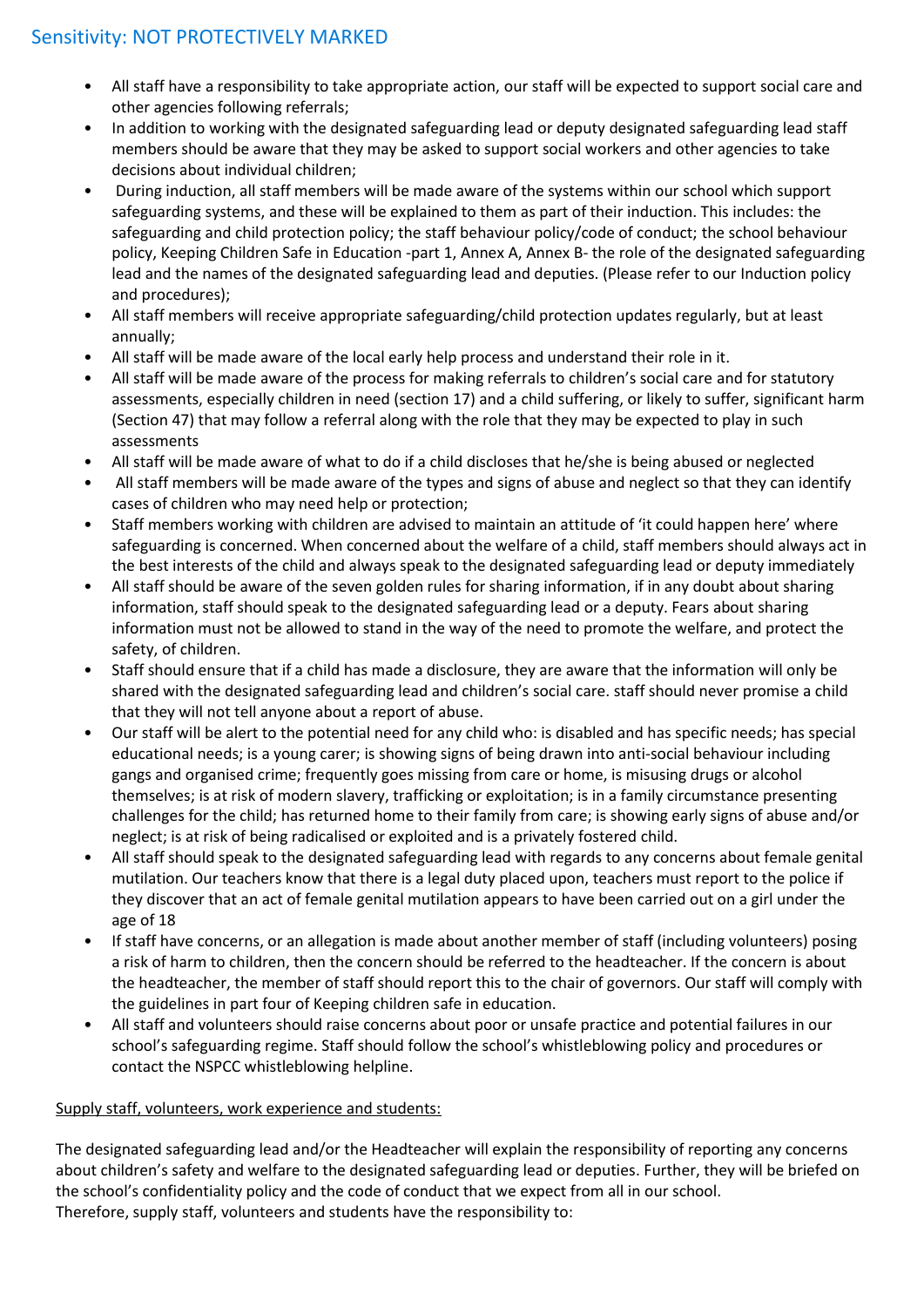- Work within the school's code of conduct, KCSIE, safeguarding/child protection policy, acceptable use of technology policy and confidentiality/information sharing expectations; and
- Immediately share any concerns about a child's welfare with the designated safeguarding lead or deputy.

# Parental Responsibilities

At XXXX we have an open-door policy where we encourage parents to share any concerns regarding their own children or any other child/children who they feel may be at risk of harm. All concerns will be explored in a sensitive and timely manner. Parents /carers should ensure their child attends school and that they arrive on time and are collected on time. We expect parents/carers to notify us of any changes in family circumstances and inform us of any changes of address and contact numbers and where reasonably possible to provide more than one emergency contact number.

# Children's Responsibilities

In our school we respect our children. The atmosphere within our school is one that encourages all children to do their best and to talk freely about any concerns or worries. We provide opportunities that enable our children to take and make decisions for themselves. Children will always be taken seriously and listened to if they seek help from a member of staff. Our school encourages all pupils to share any worries or concerns with any adult in the school at any time.

# 6. Confidentiality and Information sharing

Our school adopts the principles outlined in the DfE Information sharing guidance (July 2018)

We recognise that all matters relating to child protection are confidential. The headteacher /principal or designated safeguarding lead and deputies will disclose any information about a child to other members of staff on a need to know basis only. All staff must be aware that they have a professional responsibility to share information with other statutory agencies in order to safeguard children.

All staff must be aware that they cannot promise a child to keep secrets which might compromise the child's safety or wellbeing. If a child wishes to confide in a member of staff/supply staff/volunteer and requests that the information is kept secret, the member of staff/supply staff/volunteer will tell the child, in an appropriate manner to the individual needs of the child, that they cannot promise confidentiality and will need to pass the information on to help keep the child or other children safe. All information and data are stored securely, and any information or data is shared on a need to know basis.

# 7. Communication with Parents

Our school will always discuss concerns with parents/carers and consent for any referrals should be sought unless to do so would:

- Place the child at risk of significant harm or further risk of significant harm;
- Place a vulnerable adult at risk of harm; and
- Compromise any enquiries that need to be undertaken by children's social care or the police.

The school will endeavour to ensure that parents have an understanding of the responsibilities placed on the school and staff to safeguard children.

In the best interests of safeguarding children there may be occasions when the school may consult with other agencies without a parent's or carer's prior knowledge. Our first concern and responsibility are the child's welfare and we have a duty to protect children first and always. Such consultation may result in a formal referral which could prompt visits from social care and/or the police. We fully understand that this can be a very distressing set of circumstances. Our school will follow the procedures required by the Multi-agency partnership arrangements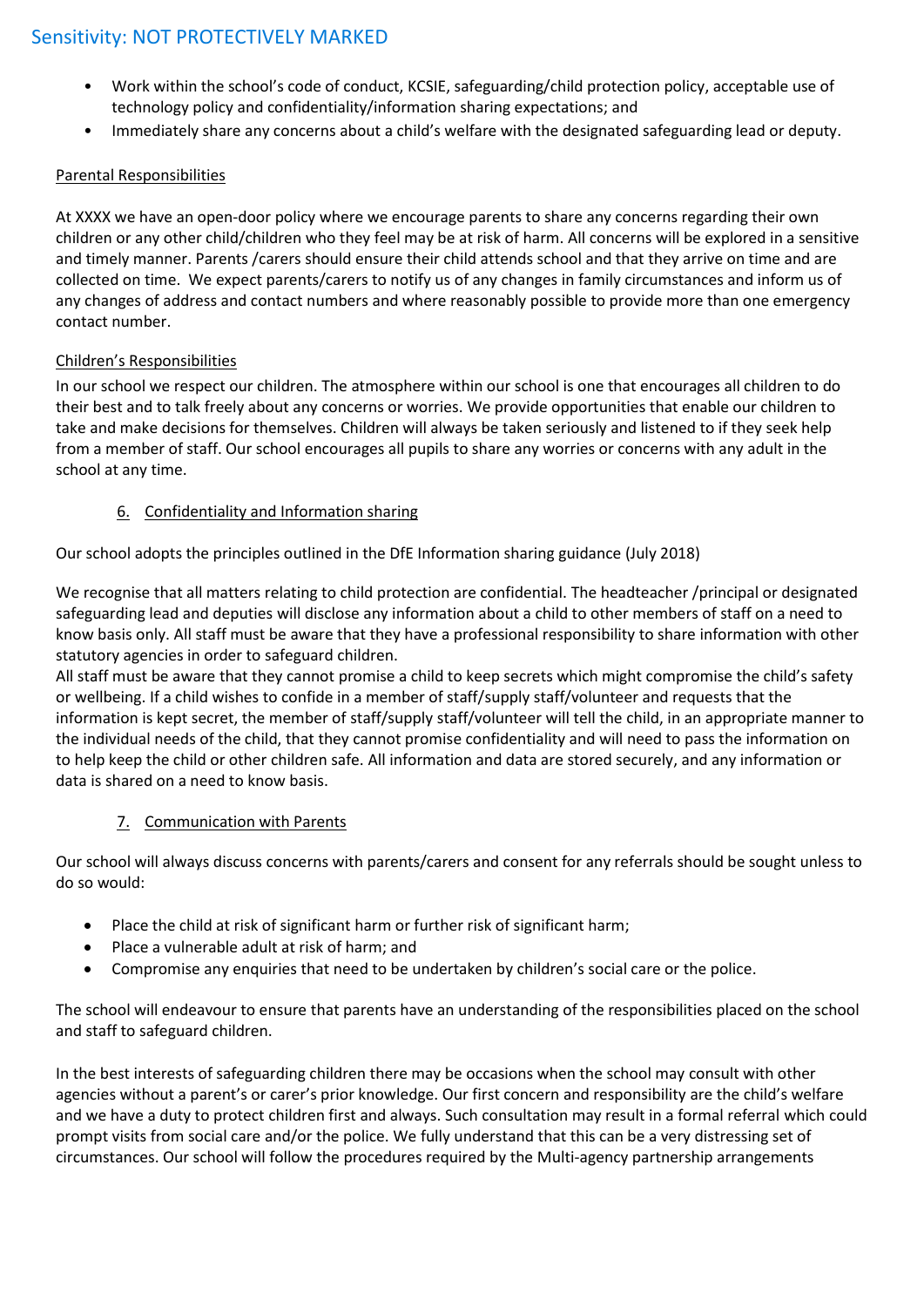The visit may take place at the school at the request of the police or social care. In the event of the meeting being held at school parents/carers will be asked by the school to remain on the school premises until such time that the police or social care can attend. If parents/carers choose to leave school premises with their child, the school will contact the police or social care to inform them of the parent's/carer's decision.

Our school will employ the services of an interpreter if required.

# 8. Advice for all staff, supply staff and volunteers - What to do if a child discloses

All staff at XXXX will also refer to 'What to do if you are worried a child is being abused' DfE March 2015

DO's

- Keep an open mind;
- Reassure;
- Listen carefully;
- Work at the child's pace;
- Where appropriate, ask only open questions in a non-leading way clarifying the facts, don't interrogate;
- Explain your actions;
- Record accurately and quickly using child's words/action;
- Pass all the information on to the DSL, or the deputy DSL immediately/soon as possible or the same day;
- At all times, keep children and young people safe;
- Treat everyone with respect;
- Create an environment in which people feel comfortable in pointing out attitudes and behaviours they don't like;
- Report all inappropriate and/or abusive activities, including ridicule or bullying;
- Familiarize yourself with the school's code of conduct, and other related policies;
- Demonstrate positive behaviours you wish others to follow;
- Treat all health and safety concerns as emergencies and report them immediately;
- Follow the school's procedures for reporting safeguarding and welfare concerns;
- Follow the school's procedures for reporting all allegations against staff, carers and volunteers; and
- Look after yourself ask for support.

# DON'Ts

- Make false promises;
- Interrupt/Interrogate/Investigate;
- Assume e.g. this child tells lies/good imagination;
- Make suggestions about what is being said;
- Speculate or accuse anyone;
- Show anger, shock etc.
- Tell the child to go and speak to someone else:
- Discuss with parent/carers without speaking to the DSL, or their deputy;
- Forget to record accurately and/or pass on to DSL, or the deputy
- Discuss with any other staff before speaking to DSL, or deputy;
- Leave any related written information laying around;
- Jump to conclusions about people's behaviour without knowing the facts;
- Investigate an allegation of child protection concern yourself;
- Make suggestive (what could be seen as suggestive) remarks or gestures, tell jokes of a sexual nature or engage in inappropriate verbal banter with or in front of children and/or young people;
- Create 'intense' personal relationships with a child/young person/s;
- Give any personal details about yourself or others, to a child/young person, unless this has been agreed with a senior member of staff for a specific reason;
- Allow children/young people to have access to your personal activities, including social networking sites;
- Have inappropriate physical contact with children/young people, this includes whilst playing games;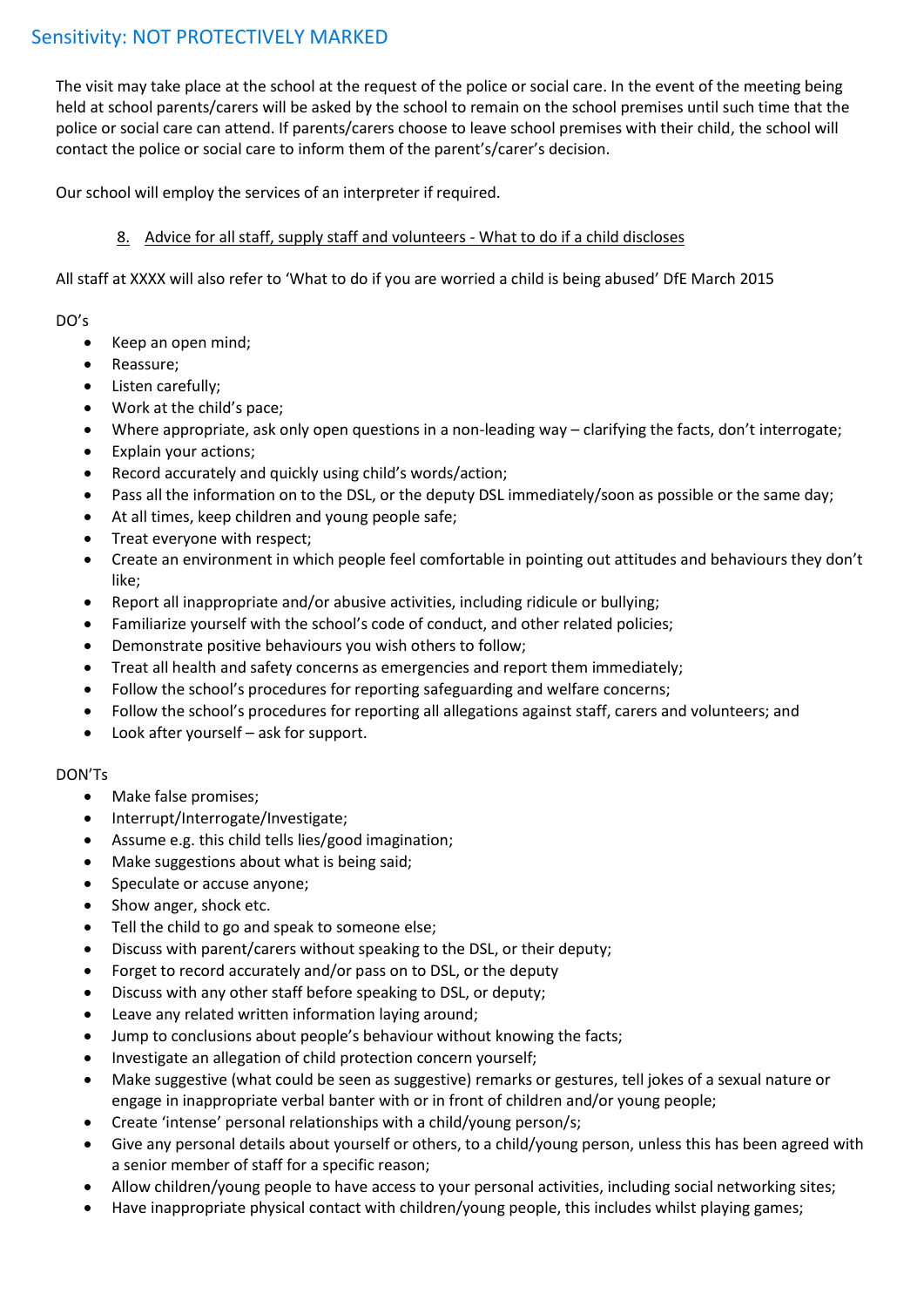- Engage in any sexual activity (even consensual) with a child/young person under the age of 18 years who is attending any educational establishment;
- Intimidate, threaten, coerce or undermine others; and
- Believe that safeguarding matters are someone else's business and responsibility it is… and it's also yours.

# 9. Stowlawn Primary School's recording and reporting concerns and disclosures procedures

# IN THIS SECTION PROVIDE INFORMATION ABOUT YOUR SCHOOL SPECIFIC RECORDING AND REPORTING PROCEDURES - ADD AS MUCH DETAIL AS POSSIBLE

- All staff have access to and use CPoms to report and record
- CPoms is accessed on a daily basis by key staff
- Issues may be reported in the first instance to DSL and/or her deputies

# 10. Making a referral to children's social care- points to be considered Child Protection Procedures

Upon receipt of a school concern form the designated safeguarding lead or deputy will decide and seek advice to determine whether the concern/disclosure meets a threshold for support

The designated safeguarding lead or deputy will consider:

Is this a child with unmet needs where health, development or achievement may be affected? Wolverhampton Supporting Children' Model says practitioners should form a Team around the Family/Child (TaF/TAC) and complete an Early Help Assessment (EHA) when:

- Age appropriate progress is not being made and the causes are unclear; or
- The support of more than one agency is needed to meet the child or young person's needs.

If this is a child with additional needs the designated safeguarding lead or deputy will discuss the issues with the child's parents/carers. The designated safeguarding lead or deputy will obtain parental consent for an Early Help Assessment to be completed.

# Is this a child in need?

Section 17 of the Children Act 1989 says:

- The child is unlikely to achieve or maintain, or to have opportunity to achieve or maintain a reasonable standard of health or development;
- The child's health or development is likely to be impaired, or further impaired without the provision of such services; and
- The child has a disability.

Is this a Child Protection matter?

Section 47 of the Children Act 1989 says:

- Children at risk or who are suffering significant harm;
- Children suffering the effects of significant harm; and
- Serious health problems.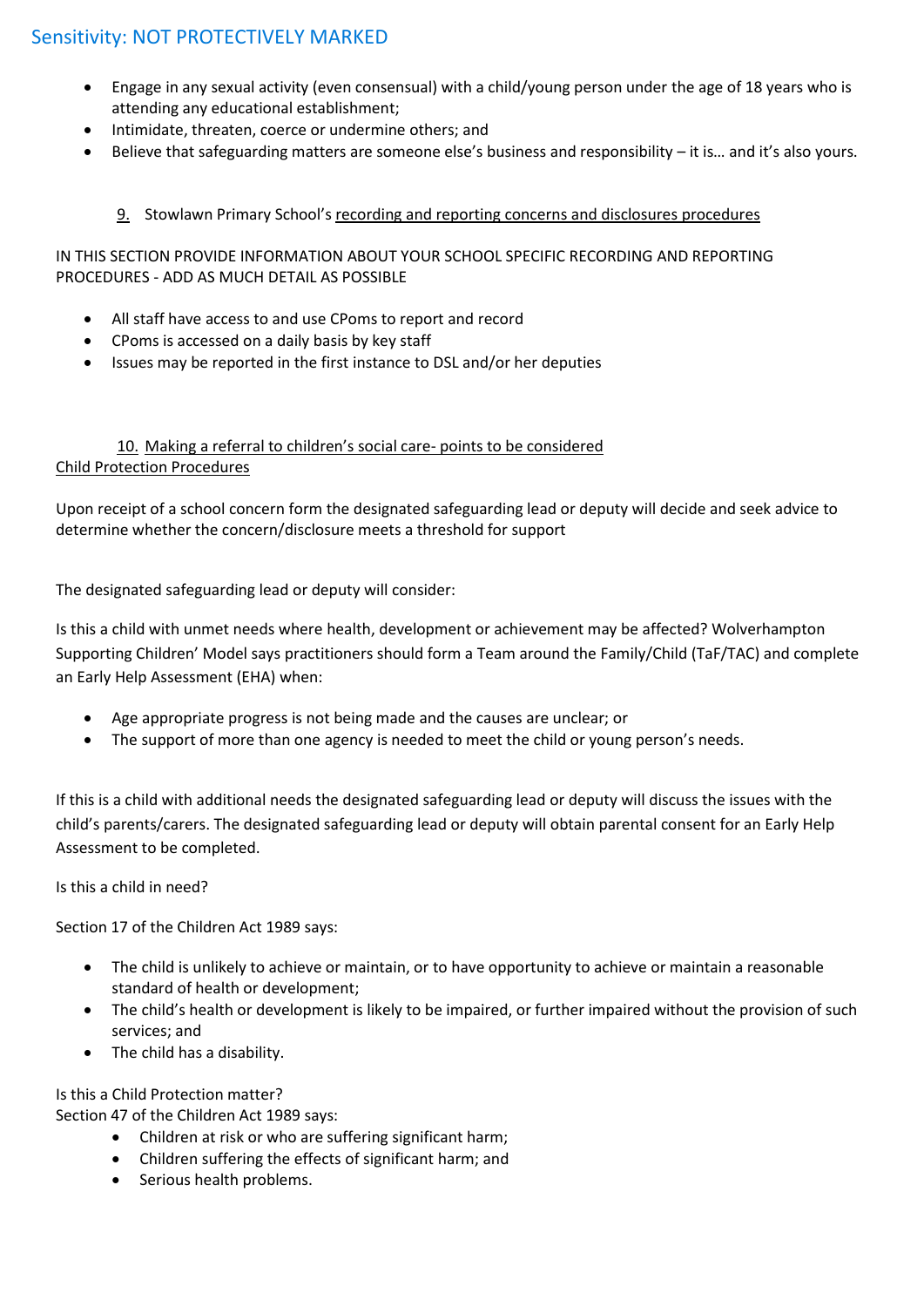All concerns, child with unmet needs, Child in Need and Child Protection matters, MUST be discussed with the designated safeguarding lead or deputy and will need to be assessed and referred using the correct channels by the school as soon as possible. It is important to recognise anybody can make a referral where they believe a child to be in imminent danger or at risk of harm

Where a case reaches the 'significant harm' threshold that justifies statutory intervention into family life, a professional making a child protection referral under Section 47 must therefore provide information which clearly outlines that a child is suffering or likely to suffer significant harm.

It is not possible to rely on one absolute criterion when judging what constitutes significant harm. Consideration of the severity of ill-treatment may include the extent of the harm suffered, the context within which it occurred and its duration.

Significant harm may also arise from a combination of significant events which are both acute and long standing and which impair the child's physical, psychological and social development. To both understand and establish significant harm, it is necessary to consider the family context, together with the child's development within their wider social and cultural environment. It is also necessary to consider any special needs, e.g. medical condition, communication difficulties or disability that may affect the child's development and care within the family. The nature of harm, in terms of ill-treatment of failure to provide adequate care also needs consideration alongside the impact on the child's health and development and the adequacy of care provided.

# Making a referral

If, a child is in immediate danger or is at risk of harm a referral should be made to children's social care and /or the police immediately.

Anybody can make a referral. Although, where a child is registered at school, consultation must take place with the school's designated safeguarding lead or deputy, who will often be the most appropriate people to initiate any referral. A written/electronic record of the concerns should be made using the school's internal recording form/system. This should be used to aid in the decision-making process if a referral is needed to the MASH/Central Referral Hub.

# For referrals to the MASH

# phone 01902 555392

and speak to a social worker. Any action will need to be followed up with a written confirmation on the E-MARF (Electronic Multi Agency Referral form).

# Out of hours: 01902 552999

# 11. Voice of the child – (children's wishes)

Children's wishes and feelings are taken into account if appropriate when determining what action to take and what services to provide to protect individual children through ensuring there are systems in place for children to express their views and give feedback. Staff members do not promise confidentiality and always act in the best interests of the child.

# 12. Record Keeping

At Stowlawn Primary School all records of concerns and safeguarding/child protection files are stored separately from the child's school file. They are locked in a secure location.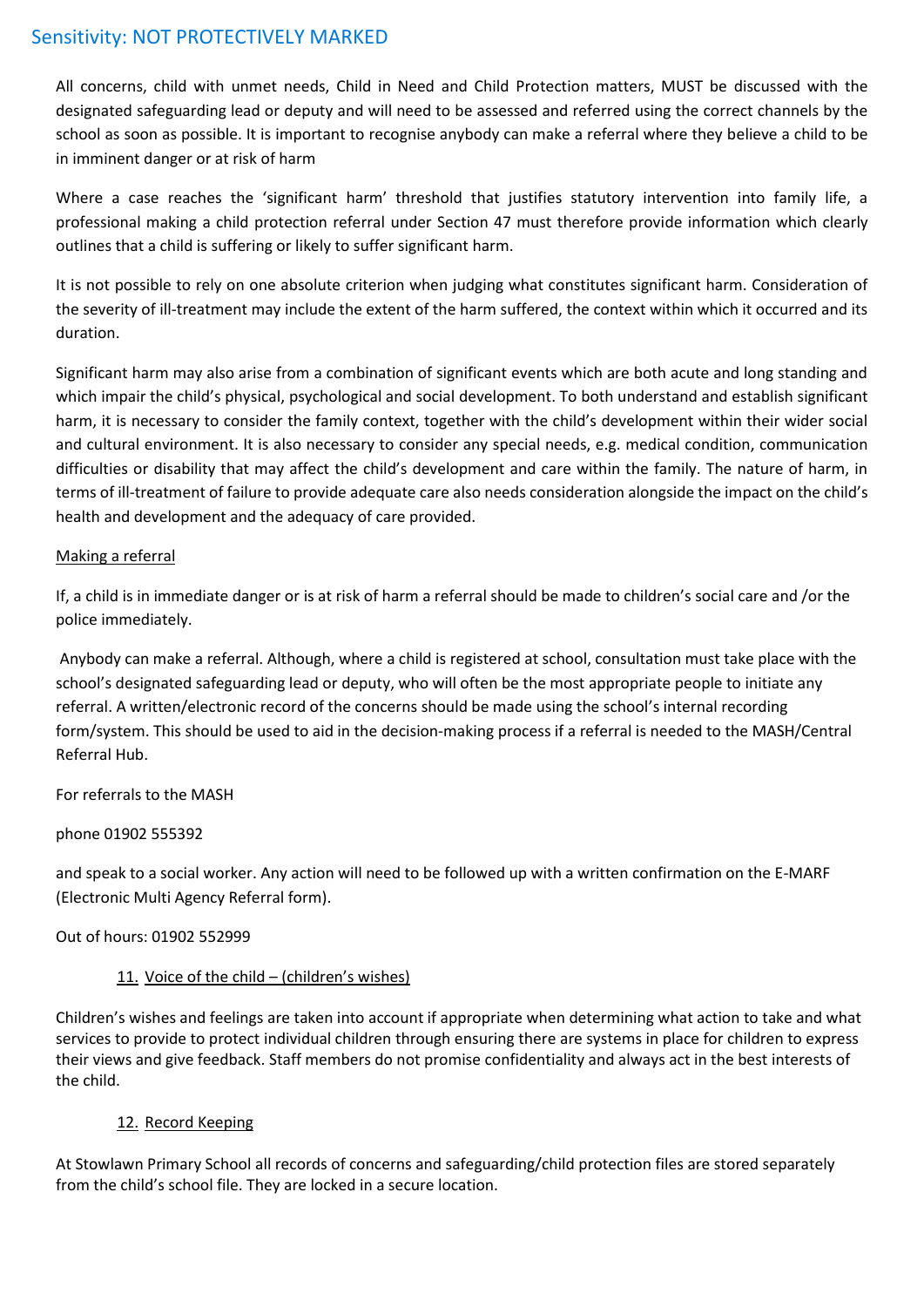If a child moves school, we will transfer the files, wherever possible, this will be done in person if not the file will be transferred securely and separately from the child's main file. We will obtain a receipt from the receiving school. If our school is the last known school the child attend, records will be retained until the child's 25<sup>th</sup> birthday.

If a child arrives at our school with a child protection file we will ensure key staff such as designated safeguarding leads, designated teacher and SENCO, are aware as required.

In addition to the child protection file, our designated safeguarding lead will also consider if it would be appropriate to share any information with the new school or college in advance of a child leaving. For example, information that would allow the new school or college to continue supporting victims of abuse and have that support in place for when the child arrives.

### 13. Looked after children, previously looked after children, designated teacher and liaison with the virtual school headteacher

Our designated teacher for looked after children and previously looked after children is the headteacher

Our designated teacher will undertake any relevant training to update their skills, understanding and knowledge to enable them to keep our looked after children and previously looked after children safe. Our designated teacher will promote the educational, physical, social and emotional welfare of children who are looked after and previously looked after children.

Previously looked after children are children who have left care through adoption, special guardianship or child arrangement orders or who were adopted from state care outside England and Wales.

Our designated teacher will ensure:

- They are aware of the legal status (interim care order, full care order, voluntary arrangements of any looked after child at Stowlawn Primary School;
- They obtain information regarding, contact arrangements with birth parents or those with parental responsibility;
- They obtain information about the child's care arrangements and the levels of authority delegated to the carer by the authority looking after him or her;
- They obtain the name of the child's social worker;
- They obtain the name and contact details of the virtual head in the local authority that looks after the child; and
- They liaise with the virtual school headteacher to discuss how the funding for that child can be best used to support the child's need outlined in the personal education plan.

# 14. Care leavers

Local authorities have on-going responsibilities to young people who cease to be looked after and become care leavers. That includes keeping in touch with them, preparing an assessment of their needs and appointing a personal advisor who develops a pathway plan with the young person. This plan describes how the local authority will support the care leaver to participate in education or training. Our designated safeguarding lead or deputy should be given details of the local authority personal advisor appointed to guide and support the care leaver, our designated safeguarding lead or deputy will liaise with the personal advisor as necessary regarding any issues of concern affecting the care leaver.

# 15. Children with special educational needs and disabilities

At Stowlawn Primary School we are aware that children with special educational needs and disabilities may face additional safeguarding challenges. Barriers can exist when recognising abuse and neglect in this group of children. These can include: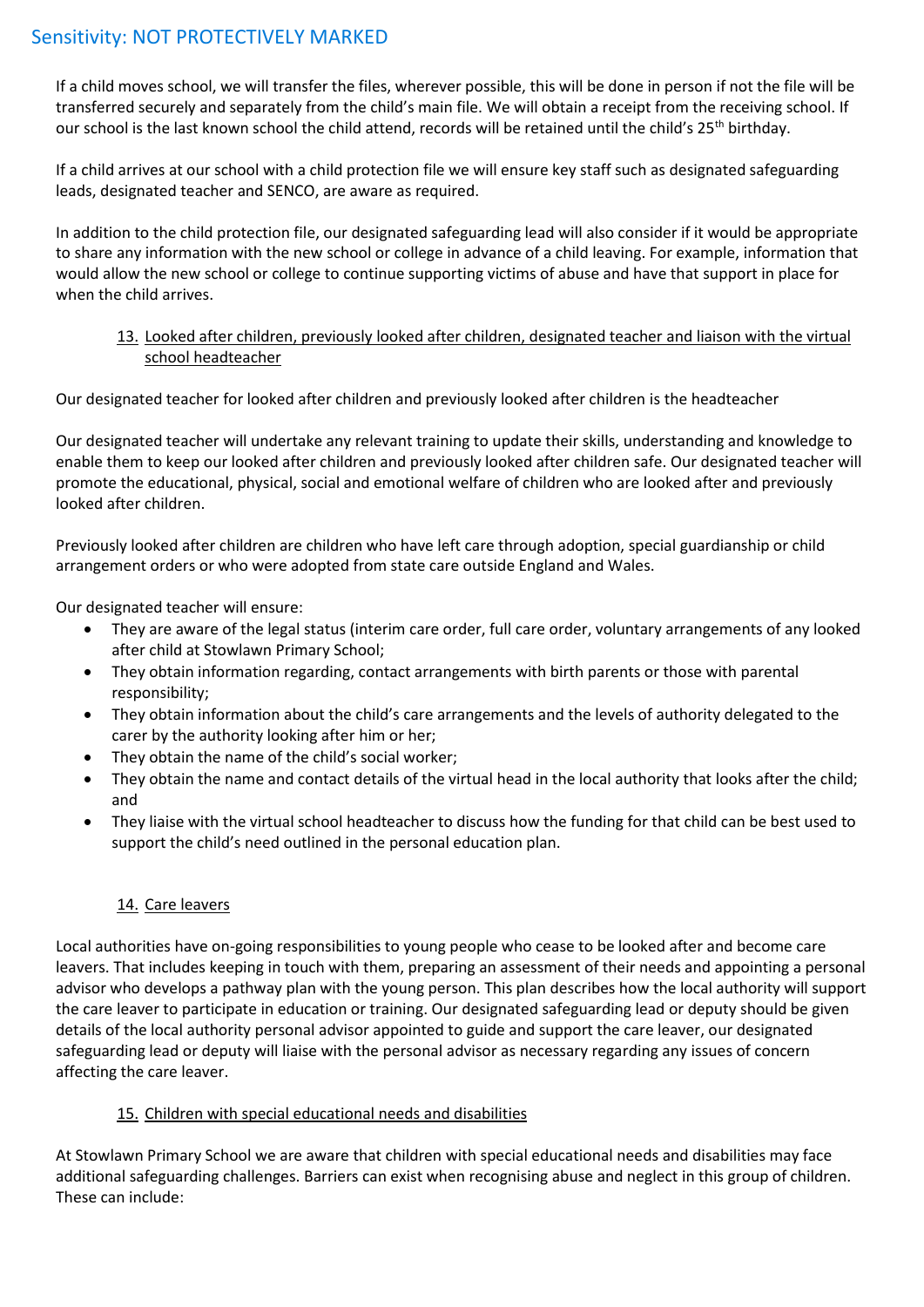- Assumptions that indicators of possible abuse such as behaviour, mood and injury relate to the child's disability without further exploration;
- Children with SEN and disabilities can be disproportionally impacted by things like bullying- without outwardly showing any signs;
- being more prone to peer group isolation than other children; and
- Communication barriers and difficulties in overcoming these barriers.

We will ensure we have appropriate mechanisms in place to assist these children.

Examples of mechanisms:

- Suitably qualified professionals (Inclusion manger and send lead)
- Suitable training
- Referrals to specialist agencies
- Use of communication packages
- Use of signs and symbols
- One to one support for communication
- Appropriate IT aides

# 16. Safeguarding Training

# Induction

All staff members will undergo safeguarding and child protection training at induction. The training will be regularly updated. Induction and training provided will be in line with advice from the WSCB. Upon appointment and starting the new post, new staff, students and volunteers will be issued with an induction pack, safeguarding policy, Keeping Children Safe in Education -Part 1, annex A and annex B, Whistleblowing Policy, Management of Allegations Policy, Code of Conduct, Acceptable use of IT policy, the school's behaviour policy, our school's children missing education procedures and other relevant safeguarding information e.g. the name of the designated safeguarding lead and deputies . They will sign to say that they have received it, read and understood it. A meeting will be arranged on appointment to clarify and check understanding and to respond to any questions.

# Designated safeguarding lead and deputies

Our designated safeguarding lead (and any deputies) will undergo training to provide them with the knowledge and skills required to carry out the role. This training will be updated at least every two years.

Our designated safeguarding lead and deputies will undertake Prevent awareness training. In addition to the formal training set out above, their knowledge and skills will be refreshed (this might be via e-bulletins, meeting other designated safeguarding leads, or simply taking time to read and digest safeguarding developments) at regular intervals, as required, but at least annually, to allow them to understand and keep up with any developments relevant to their role so they:

- understand the assessment process for providing early help and intervention, for example through locally agreed common and shared assessment processes such as early help assessments;
- have a working knowledge of how local authorities conduct a child protection case conference and a child protection review conference and be able to attend and contribute to these effectively when required to do so;
- ensure each member of staff has access to and understands our school's child protection policy and procedures, especially new and part time staff;
- are alert to the specific needs of children in need, those with special educational needs and young carers
- understand relevant data protection legislation and regulations, especially the Data Protection Act 2018 and the General Data Protection Regulation.
- understand the importance of information sharing, both within the school and college, and with the three safeguarding partners, other agencies, organisations and practitioners.
- can keep detailed, accurate, secure written records of concerns and referrals;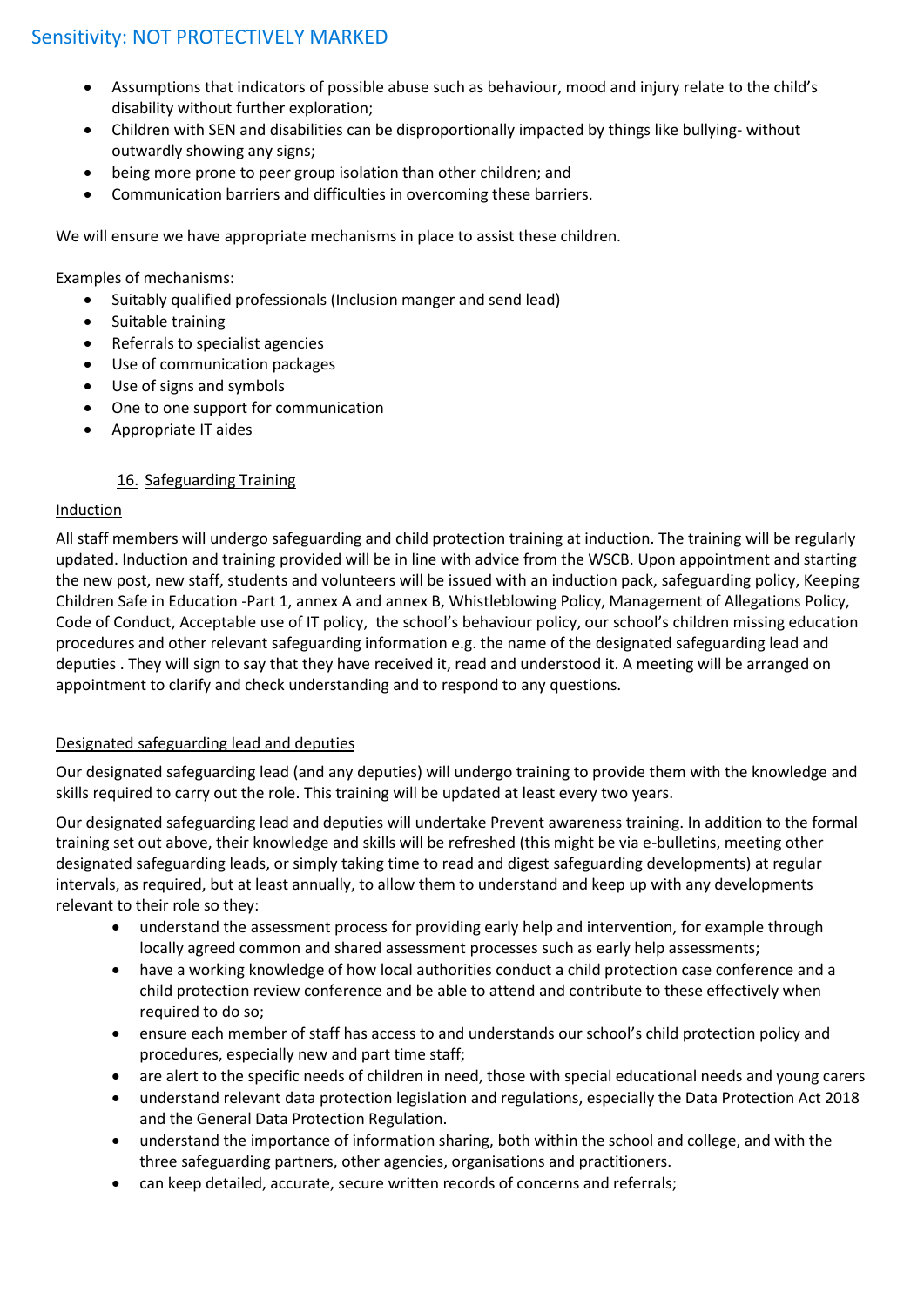- Understand and support our school with regards to the requirements of the Prevent duty and can provide advice and support to staff on protecting children from the risk of radicalisation;
- can understand the unique risks associated with online safety and be confident that they have the relevant knowledge and up to date capability required to keep children safe whilst they are online at school or college;
- can recognise the additional risks that children with SEN and disabilities (SEND) face online, for example, from online bullying, grooming and radicalisation and are confident they have the capability to support SEND children to stay safe online;
- obtain access to resources and attend any relevant or refresher training courses; and
- encourage a culture of listening to children and taking account of their wishes and feelings, among all staff, in any measures the school or college may put in place to protect them.

# Staff Training

All staff members will receive regular safeguarding and child protection updates including online safety (for example, via email, e-bulletins, staff meetings), as required, but at least annually, to provide them with relevant skills and knowledge to safeguard children effectively. Our GB/P/MC recognise the expertise staff build by undertaking safeguarding training and managing safeguarding concerns on a daily basis. Opportunity will therefore be provided for staff to contribute to and shape safeguarding arrangements and child protection policy.

# Governor Training

All governors are invited and encouraged to attend safeguarding training.

# Safer Recruitment Training

Our school will ensure that at least one member of any recruitment panel has received safer recruitment training.

# 17. Safer working practices

Our school has a code of conduct; all staff, supply staff and volunteers are issued with this at induction.

You should seek to keep your personal contact with children under review and seek to minimise the risk of any situation arising in which misunderstandings can occur. The following sensible precautions can be taken when working alone with children:

- Work in a room where there is a glass panel in the door or leave the door open;
- Make sure that other adults visit the room occasionally;
- Avoid working in isolation with children unless thought has been given to safeguards;
- Must not give out personal mobile phone numbers or private e-mail addresses;
- Must not give pupils lifts home in your cars;
- Must not arrange to meet them outside of school hours; and
- Must not chat to pupils on the social websites.

Under the Sexual Offences Act 2003 it is a criminal offence for anyone working in an education setting to have a sexual relationship with a pupil even when the pupil is over the age of consent.

Any use of physical force or restraint of pupils will be carried out and documented in accordance with the relevant physical restraint/positive handling policy. If it is necessary to use physical action to prevent a child from injury to themselves or others, parents will be informed.

# 18. Safer recruitment (Please refer to our safer recruitment policy for further information)

To create a safe environment for our children our school will adopt the safer recruitment procedures that help deter, reject or identify people who might abuse children, outlined in part 3 of Keeping Children Safe in Education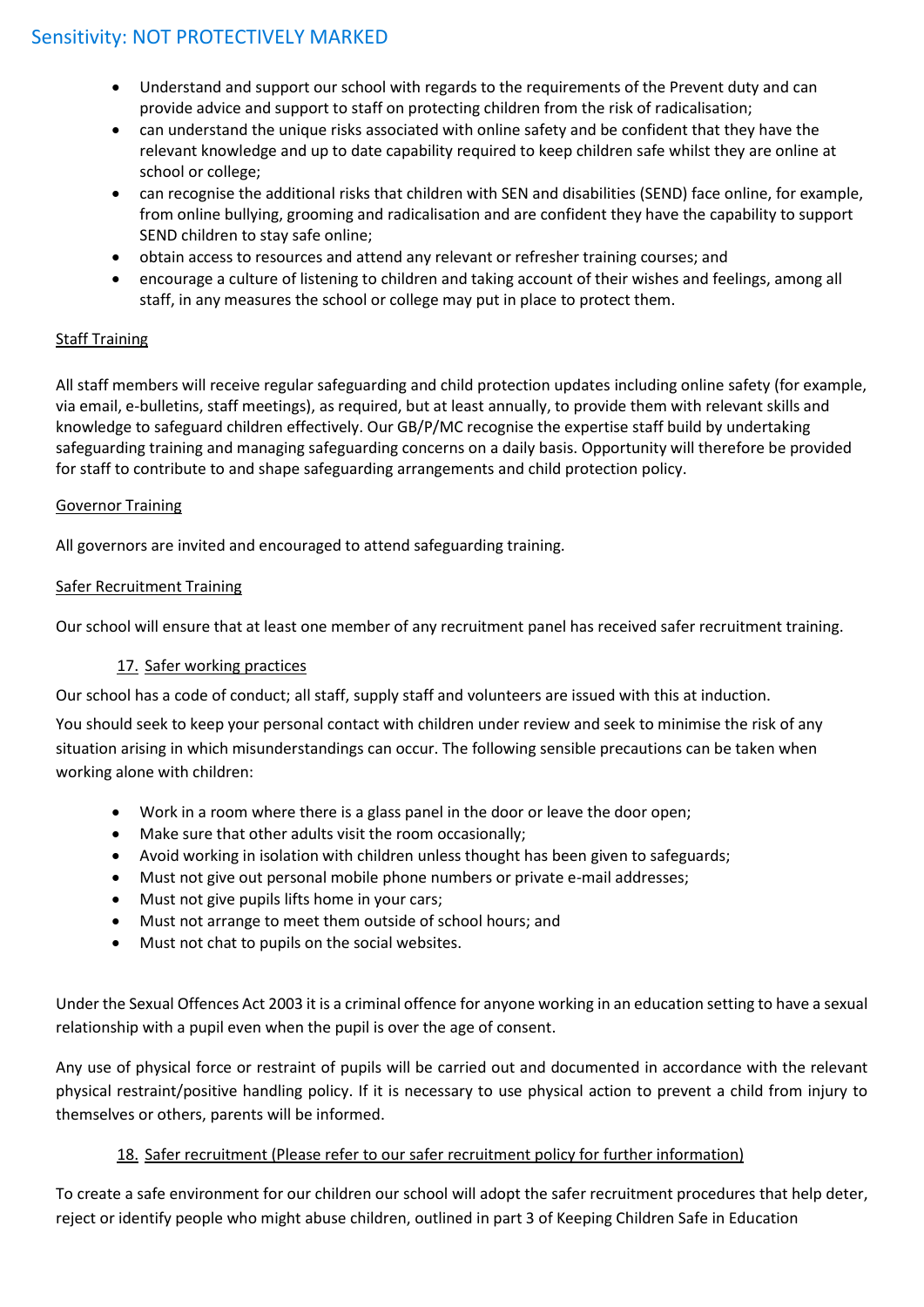Our school will ensure that at least one member of any recruitment panel has received safer recruitment training.

Our school adheres to statutory responsibilities to check staff who work with children, making decisions on whether to ask for any checks beyond what is required; and ensuring volunteers are appropriately supervised.

We expect all staff to have a responsibility to maintain public confidence in their ability to safeguard the welfare and best interests of children. They should adopt high standards of personal conduct in order to maintain confidence and respect of the general public and those with whom they work.

There may be times where an individual's actions in their personal life come under scrutiny from the community, the media or public authorities, including with regard to their own children, or children or adults in the community. Staff should be aware that their behaviour, either in or out of the workplace, could compromise their position within the work setting in relation to the protection of children, loss of trust and confidence, or bringing the employer into disrepute. Such behaviour may also result in prohibition from teaching by the Teaching Regulation Agency (TRA) a bar from engaging in regulated activity, or action by another relevant regulatory body.

The Childcare (Disqualification) Regulations 2018 set out grounds for disqualification under the Childcare Act 2006 where the person meets certain criteria set out in the Regulations. For example, an individual will be disqualified where they have committed a relevant offence against a child; been subject to a specified order relating to the care of a child; committed certain serious sexual or physical offences against an adult; been included on the DBS children's barred list; been made subject to a disqualification order by the court; previously been refused registration as a childcare provider or provider or manager of a children's home or had such registration cancelled. A disqualified person is prohibited from providing relevant early or later years childcare as defined in the Childcare Act 2006 or being directly concerned in the management of such childcare.

At Stowlawn Primary School we understand that schools are also prohibited from employing a disqualified person in respect of relevant early or later years childcare.

At Stowlawn Primary School all staff must inform the headteacher during the recruitment process of anything that affects their suitability for employment, including any relevant cautions, convictions or relevant orders that they are aware of, or they may have accrued during their employment, and/or they are charged with a criminal offence that would render them disqualified from working with children.

Any offer of appointment made to a successful candidate, including one who has lived or worked abroad will be conditional on satisfactory completion of the necessary pre-employment checks and satisfactory references. Upon appointment of new staff our school will:

- Verify a candidate's identity;
- Obtain (via the applicant) an enhanced DBS certificate (including barred list information, for those who will be engaging in regulated activity);
- Obtain a separate barred list check if an individual will start work in regulated activity before the DBS certificate is available;
- Verify the candidate's mental and physical fitness to carry out their work responsibilities. A job applicant can be asked relevant questions about disability and health to establish whether they have the physical and mental capacity for the specific role;
- Verify the person's right to work in the UK. If there is uncertainty about whether an individual needs permission to work in the UK, we will follow advice on the GOV.UK website and seek further advice from our HR provider.
- if the person has lived or worked outside the UK, make any further overseas checks the school consider appropriate including a request to the applicant, where applicable, to provide proof of their past conduct as a teacher. This should be a letter of professional standing issued by the professional regulating authority in the country in which they worked.
- Verify professional qualifications, as appropriate; we will use The Teacher Services' system to verify any award of qualified teacher status (QTS) and the completion of teacher induction and probation
- Check that a person taking up a management position is not subject to a section 128 direction made by the Secretary of State.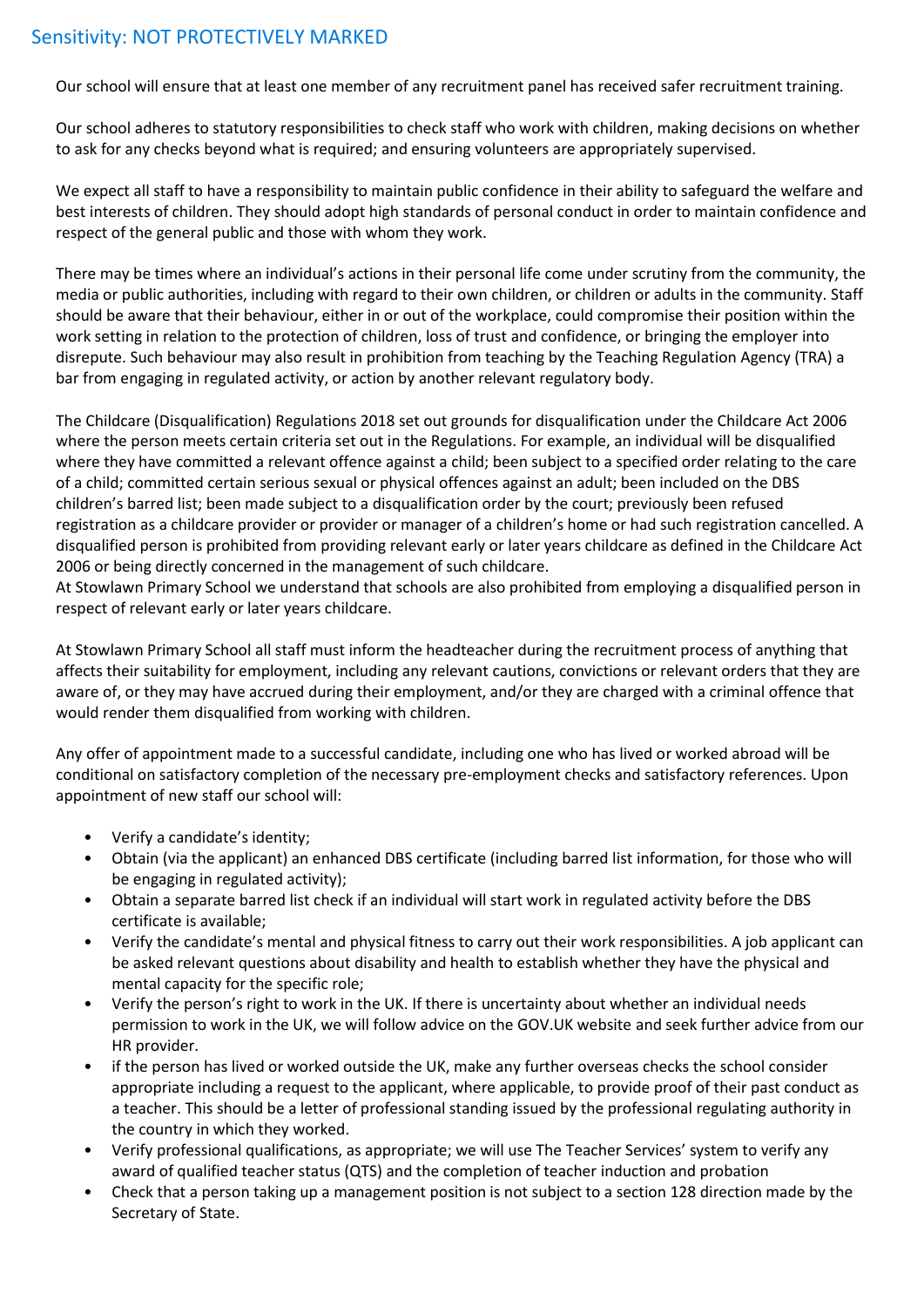• Check that the candidate is not disqualified under the Childcare Act 2006 (2018 regulations) where relevant

Our school understands that it is a criminal offence to allow any individual who is barred to carry out any form of regulated activity. Our school will comply with the legal duty to refer to the DBS anyone who has harmed, or poses a risk of harm, to a child or vulnerable adult; where the harm test is satisfied in respect of that individual; where the individual has received a caution or conviction for a relevant offence, or if there is reason to believe that individual has committed a listed relevant offence; and that individual has been removed from working (paid or unpaid) in regulated activity, or would have been removed had they not left.

Our school makes decisions about the suitability of any prospective employees based on checks and evidence including; criminal record checks (DBS), barred list checks and prohibition checks together with references and interview information.

Consideration is given to the regulated activity prospective employees will be engaged in. In summary, a person will be considered to be engaging in regulated activity if as a result of their work they:

- Will be responsible, on a regular basis in a school, for teaching, caring for or supervising children;
- Will carry out paid or unsupervised unpaid, work regularly in a school where that work provides an opportunity for contact with children; and
- Engage in intimate or personal care or overnight activity, even if this happens only once.

For all other staff who have opportunity for regular contact with children who are not engaging in regulated activity, the school requires an enhanced DBS certificate, which does not include a barred list check.

For anyone appointed to carry out teaching work, an additional check will be undertaken to ensure they are not prohibited from teaching (including directions, sanctions and restrictions)

Prior to 1 January 2021, a European Economic Area (EEA) check was completed if required to check for information about any teacher sanction or restriction that an EEA professional regulating authority has imposed. From 1 January 2021, Teachers will be requested to provide proof of their past conduct as a teacher. This should be a letter of professional standing issued by the professional regulating authority in the country in which they worked.

Our school keeps a Single Central Record that complies with all the requirements. It is monitored by the Headteacher and Chair of Governors at regular intervals.

- all staff (including supply staff, and teacher trainees on salaried routes) who work at the school: in colleges, this means those providing education to children;
- Volunteers;
- Governors; and
- Agency, third-party staff and contractors

The following information will be recorded on the Single Central Record:

- An identity check;
- A barred list check;
- An enhanced DBS check/certificate;
- Prohibition, directions, sanctions and restrictions checks;
- A section 128 check
- Further checks on people who have lived or worked outside the UK; prior to 1 January this would include the date an EEA check teacher sanctions and restrictions was made and from 1 January 2021, the date a letter of professional standing was issued by the professional regulating authority in the country in which they worked;
- A check of professional qualifications;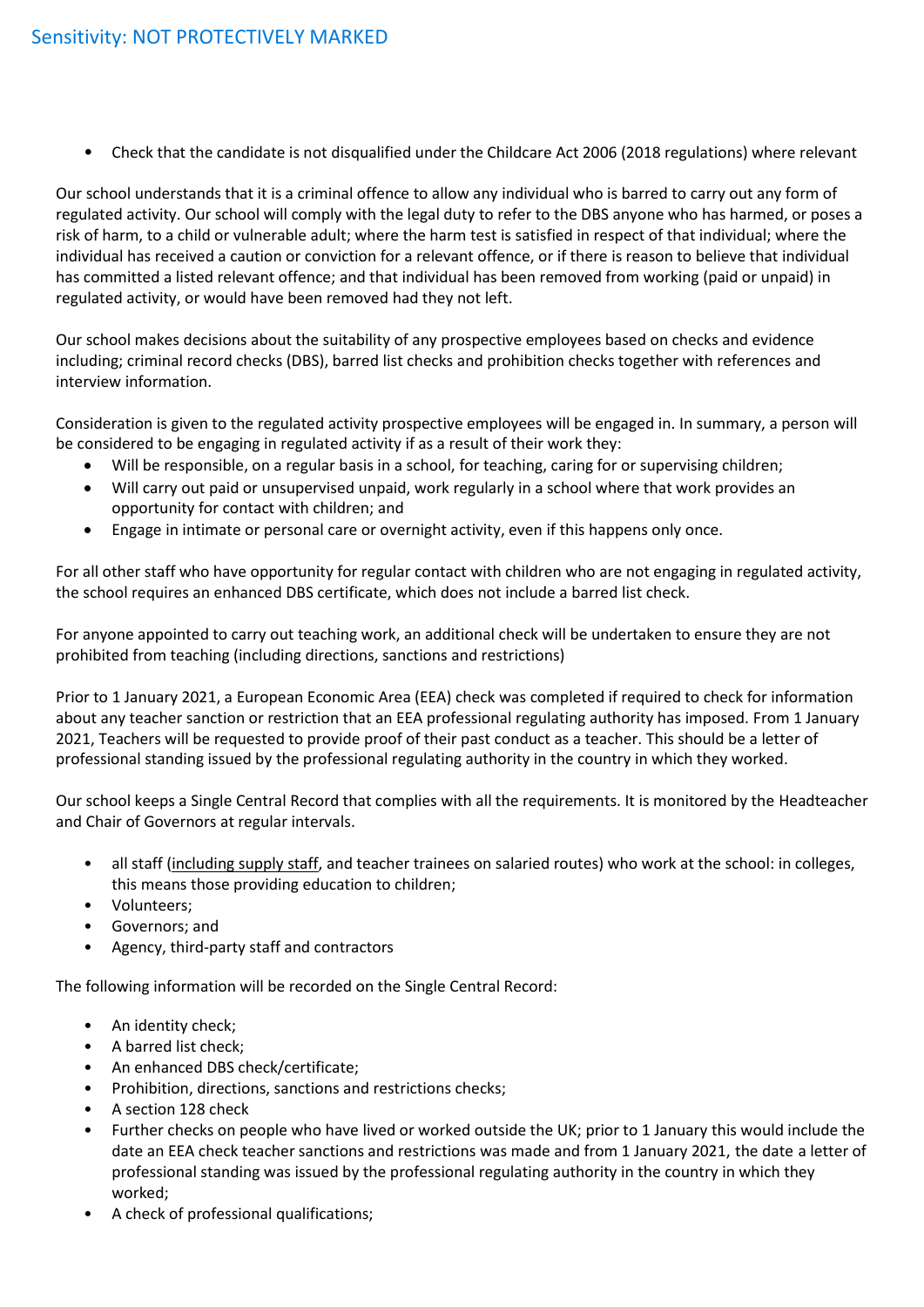- A check to establish the person's right to work in the United Kingdom; and
- The date upon which the current and original DBS certificate was seen (applicable for employees appointed after 1/9/16)

Our school will obtain written confirmation that the employment business supplying staff has carried out the relevant checks and obtained the appropriate certificates. Our school will also check that the person presenting themselves for work is the same person on whom the checks have been made (Identity check)

We will obtain written confirmation from alternative providers we use to confirm they have undertaken the relevant pre-employment and DBS checks for their staff

All applicants MUST show their current original DBS certificate to the school as soon as they take up post.

# 19. Management of Allegations (Please refer to our management of allegations policy for further information)

Our school has adopted the Connect-Ed Managing Allegations Policy.

Our policy complies with the guidance set out in part four of Keeping Children Safe in Education.

All allegations of abuse of children carried out by any staff member or volunteer will be taken seriously. If an allegation is made regarding a member of staff, a supply teacher or volunteer, the following will be considered: Has the member of staff/supply teacher/volunteer;

- Behaved in a way that has harmed a child, or may have harmed a child?
- Possibly committed a criminal offence against or related to a child?
- Behaved towards a child or children in a way that indicates he or she would pose a risk of harm to children?
- behaved or may have behaved in a way that indicates they may not be suitable to work with children.

If an allegation is made against a member of staff or volunteer the headteacher must be informed immediately or as soon as possible within 1 working day and he or she must contact the Designated Officer immediately to discuss the allegation to consider the nature, content and context of the allegation and agree a course of action. If our school must consider an allegation against an individual not directly employed by us, where our disciplinary procedures do not fully apply, for example, supply teachers provided by an employment agency or business. Whilst our school is not the employer of supply teachers, we will ensure allegations are dealt with properly. In no circumstances will our school decide to cease to use a supply teacher due to safeguarding concerns, without finding out the facts and liaising with the local authority designated officer (LADO) to determine a suitable outcome. Our governing body will discuss with the agency whether it is appropriate to suspend the supply teacher, or redeploy them to another part of the school, whilst they carry out their investigation. Our school will comply with all aspects of the guidance in Part 4 of KCSiE.

If an allegation is made against the headteacher, the member of staff who has the concern must contact the chair of governors must then contact the Designated Officer immediately or as soon as possible within 1 working day to discuss the allegation to consider the nature, content and context of the allegation and agree a course of action.

Our procedures and approach to dealing with allegations will be applied with sensitivity and common sense. Our school will exercise its duty of care to employees, we will act appropriately to manage and minimise the stress inherent in the allegation process. Our school will make every effort to maintain confidentiality and guard against unwanted publicity while an allegation is being investigated or considered.

At Stowlawn Primary School we understand that there is a legal requirement for employers to make a referral to the DBS where we think that an individual has engaged in conduct that harmed (or is likely to harm) a child; or if a person otherwise poses a risk of harm to a child. If the accused person resigns, or ceases to provide their services,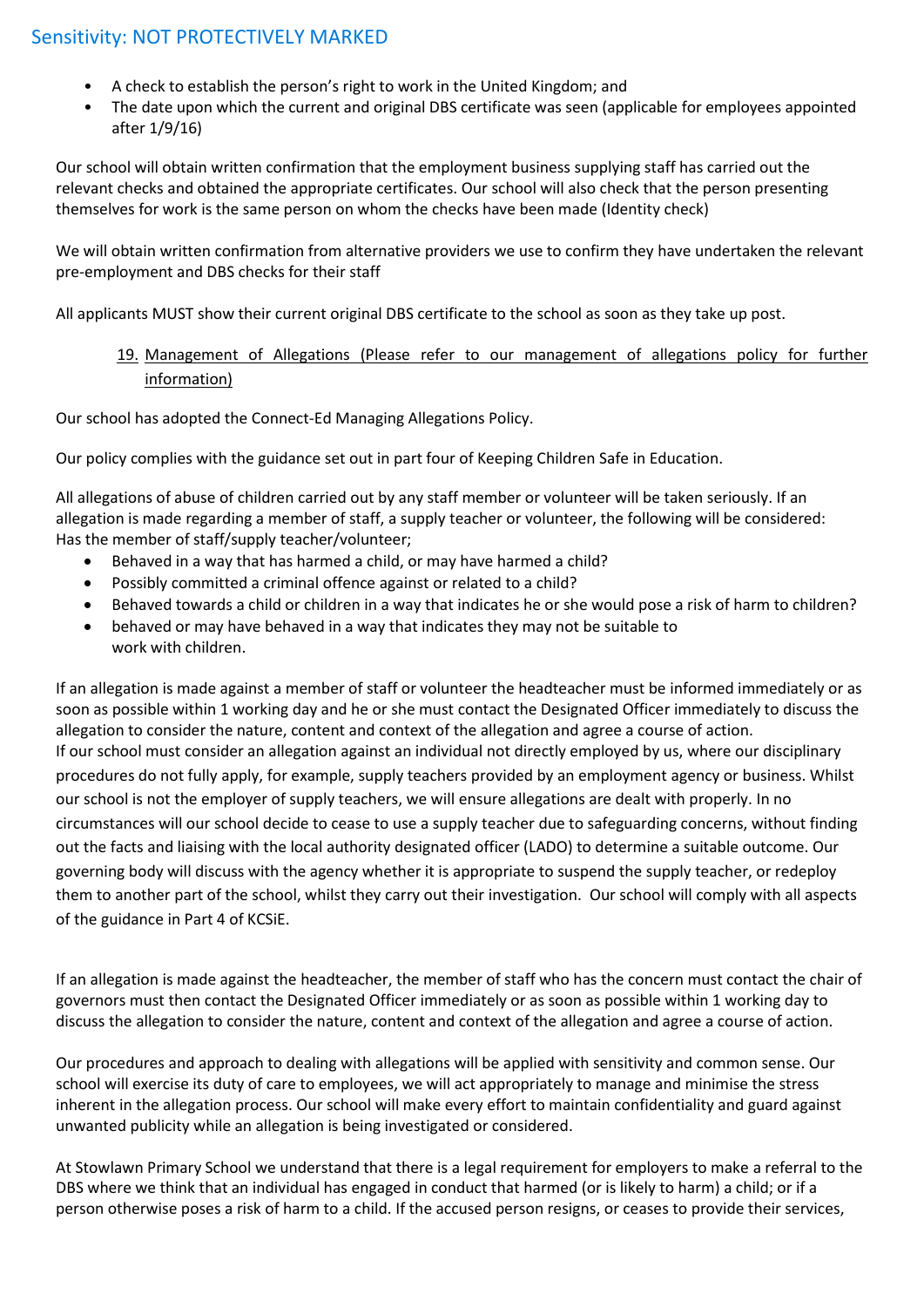this will not prevent an allegation being followed up and a referral to the DBS *must* be made, if the criteria are met (outlined in KCSiE)

Designated Officer in Wolverhampton (550447)

#### 20. Whistleblowing (Please refer to our whistleblowing policy for further information)

All staff, volunteers and parents at Stowlawn Primary School should feel able to raise concerns about poor or unsafe practice and potential failures in our safeguarding regime and such concerns will be taken seriously by our headteacher, and senior leadership team. Our school has adopted the lConnect-Ed Whistleblowing Policy and appropriate whistleblowing procedures, which are suitably reflected in staff training and staff behaviour policies, are in place for such concerns to be raised with our headteacher, governing body or senior leadership team.

Where a staff member feels unable to raise an issue with our headteacher, governing body or senior leadership team or feels that their genuine concerns are not being addressed, other whistleblowing channels are open to them, for example:

The NSPCC whistleblowing helpline – What you can do to report abuse is available for staff who do not feel able to raise concerns regarding child protection failures internally. Staff can call: 0800 028 0285 – line is available from 8:00 AM to 8:00 PM, Monday to Friday and Email: help@nspcc.org.uk

# 21. Curriculum and e-safety

Child safety issues and child protection will be addressed through the curriculum where appropriate, especially through PSHE, Computing and E-Safety, Citizenship, Relationship and Sex Education (RSE,) Health Education and British values.

We use a variety of resources and approaches to teach the children how to keep themselves safe, build their resilience and manage risks.

The curriculum, in particular, the personal, social and health education development strand of the curriculum, includes an emphasis on relationships (relationships and sex education), building confidence and resilience in pupils and in developing preventative strategies to ensure their own protection and that of others. Opportunities are provided for pupils to develop the skills and strategies they need to stay safe from abuse, including age appropriate discussions about healthy relationships, their bodies and being able to say no to requests that they do not want to carry out. Clear advice and guidance are built into the curriculum to ensure that pupils understand that there is a range of contacts they can turn to for advice and support and that they know where and how to report abuse.

Our school teaches the children how to keep themselves safe through;

- Safe-side visit
- Cycling Proficiency
- Swimming lessons
- Educational Visits
- PCSO Talks on Bullying, Cyber-bullying, Stranger Danger, Firework and Park Safety
- People Who Help Us Topics
- PSHE/ Assemblies
- RSE/ School Nurses
- British Values/ Virtues and Values
- NSPCC workshops
- PANTS campaign
- Base 25/Catch 22 etc
- Thrive Programme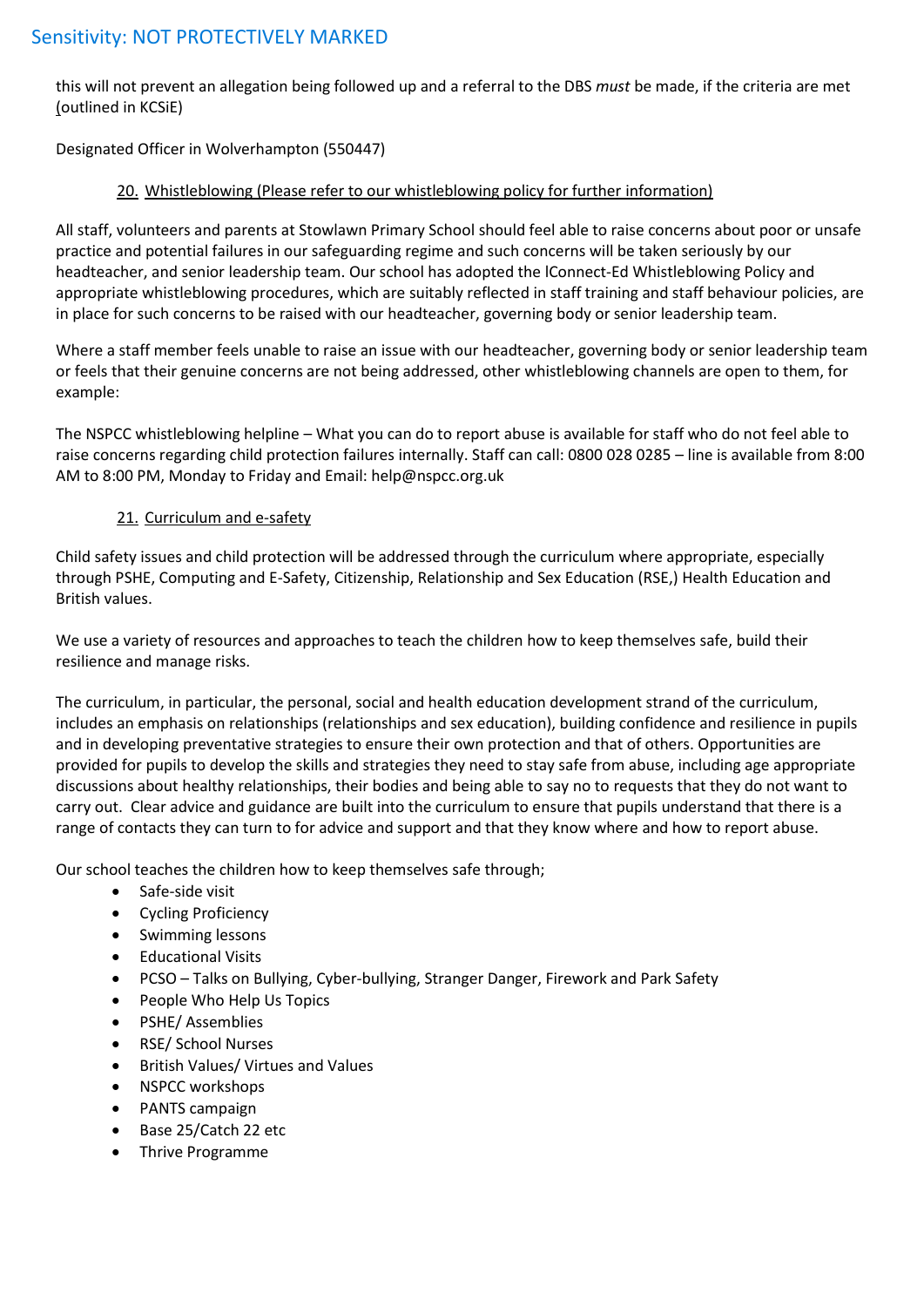Through the school's curriculum the children have the opportunity to go on school trips and residential visits to enhance their learning. All off site visits are recorded. Permission slips and medical forms are collected, scanned and retained on the electronic visits system. Risk assessments are completed and retained on the electronic visits system and on the school server. (See Educational Visits Policy for further information)

# E-Safety curriculum and computing, use of mobile technology (See separate E-safety policies etc. for further information)

# The E-Safety lead is Robin Corfield

The growth of different electronic media in everyday life and an ever-developing variety of devices including PC's, laptops, mobile phones, webcams etc. place an additional risk on our children. Internet chat rooms, discussion forums, social networks and the ability to live stream can all be used as a means of contacting children and young people with a view of grooming them for inappropriate or abusive relationships. The anonymity of the internet allows adults, often pretending to be children, to have conversations with children and in some cases, arrange to meet them.

Access to abusive images is not a 'victimless' act as it has already involved the abuse of children. The internet has become a significant tool in the distribution of indecent photographs of children and should be a concern to all those working with children at our school.

Pupils can engage in or be a target of Cyber-bullying using a range of methods including text, sexting and instant messaging to reach their target. Mobile phones are also used to capture violent assaults and inappropriate images or other children for circulation (e.g. happy slapping/sexting).

The best protection is to make children aware of the dangers through age appropriate curriculum teaching particularly computing and IT lessons, PSHE and RSE.

# At Stowlawn Primary School

- Software (filters, firewalls and monitoring) are in place to minimise access and to highlight any person or child accessing inappropriate sites or information;
- Pupils will be encouraged to discuss openly their use of technology and anything which makes them feel uncomfortable. (if this results in child protection concerns the schools DSL will be informed immediately);
- Pupils are taught not give out personal details, phone numbers, schools, home address, computer passwords etc. and
- Pupils should adhere to the school policy on mobile phones.
- Social media/live streaming/apps
- Staff receive e-safety and online training

The police will be involved and advice will be sought from CEOP if required if there is any criminal element to misuse of the internet, phones or any other form of electronic media.

# Use of mobile phones, cameras and other devices (See separate policies for further information)

Unauthorised or secret use of a mobile phone or other electronic device, to record voice, pictures or video is forbidden. Unauthorised publishing of such materials on a website which causes distress to the person(s) concerned will be considered a breach of school/college code of conduct, whether intentional or unintentional. The person responsible for the material will be expected to remove this immediately upon request and appropriate procedures will be followed. Where any crime may have been committed, the police will be informed.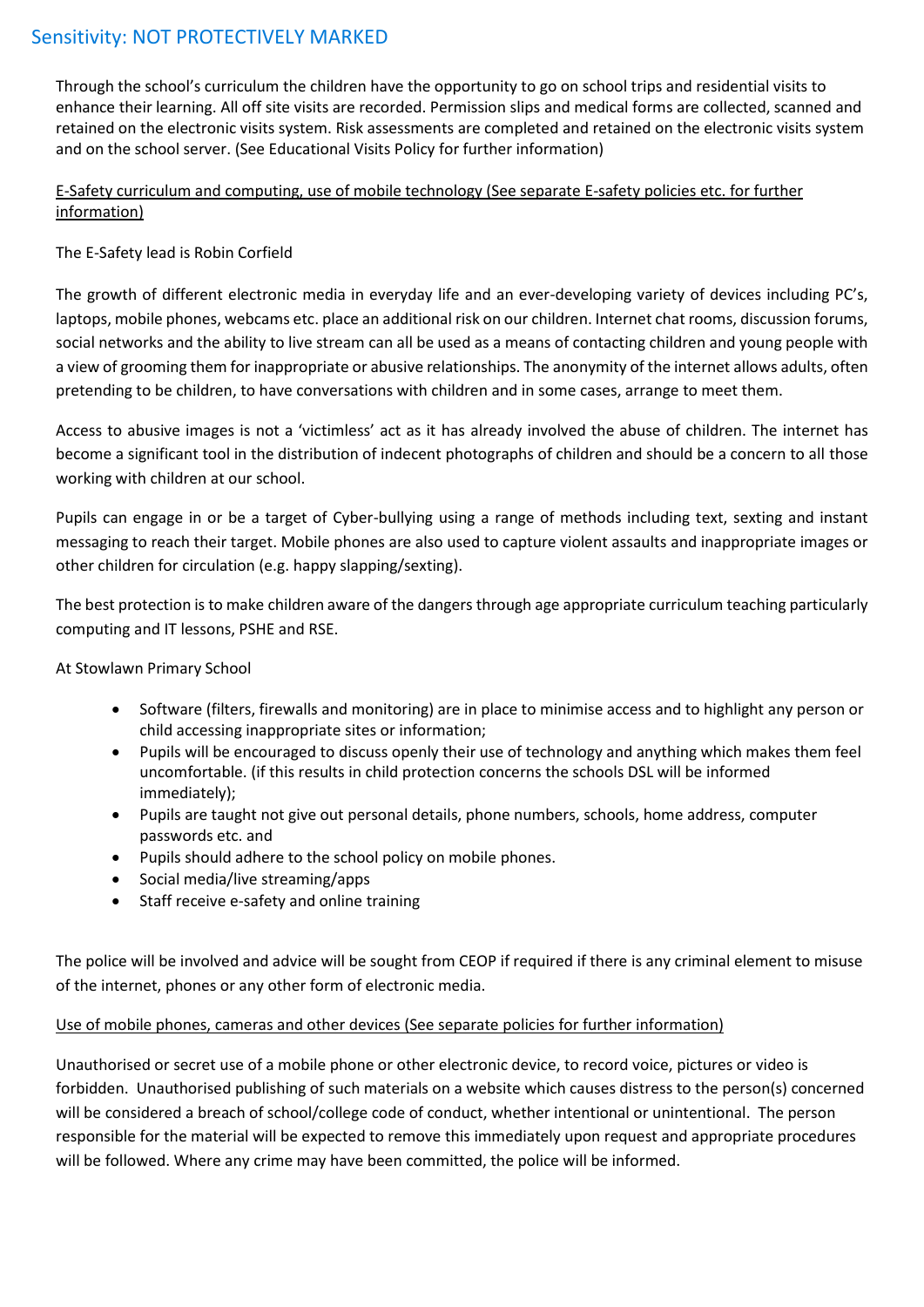We recognise that many aspects of the curriculum can be enhanced using multi-media and that there are now a wide and growing range of devices on which this can be accomplished. Digital images, video and sound recording are only taken with the permission of participants; images and video are of appropriate activities and are only taken of children wearing appropriate dress. Full names of participants are not used either within the resource itself, within the file-name or in accompanying text online.

All parents & visitors are asked not to use mobile phones when visiting our school and to take any calls or texts outside of the building. All staff must be vigilant and remind any parents/visitors who forget.

We ask all parents/carers to sign an agreement about taking and publishing photographs and video of their children and this list is checked whenever an activity is being photographed or filmed.

For their own protection staff or other visitors to school never use a personal device (mobile phone, digital camera or digital video recorder, etc.) to take photographs or audio of pupils.

School mobile phones or similar devices with communications facilities used for curriculum activities are set up appropriately for the activity. Pupils are taught to use them responsibly.

# 22. Contextual safeguarding

At Stowlawn Primary School we know that safeguarding incidents and/or behaviours can be associated with factors outside our school and/or can occur between children outside our school. All staff, but especially the designated safeguarding lead (or deputy) will consider the context within which such incidents and/or behaviours occur. This is known as contextual safeguarding, which simply means assessments of children will consider whether wider environmental factors are present in a child's life that are a threat to their safety and/or welfare. Our DSL/deputy DSLs will consider whether children are at risk of abuse or exploitation in situations outside their families. Extrafamilial harms take a variety of different forms and children can be vulnerable to multiple harms including (but not limited to) sexual exploitation, criminal exploitation, and serious youth violence.

Children's social care assessments should consider such factors, so our school will provide as much information as possible as part of the referral process. This will allow any assessment to consider all the available evidence and the full context of any abuse

# 23. Types and signs of abuse

All staff and volunteers are familiar with the types and signs of abuse, they are aware that abuse, neglect and safeguarding issues are rarely standalone events that can be covered by one definition or label. In most cases, multiple issues will overlap with one another.

All staff are expected to be vigilant at all times, taking account of the following.

Abuse: a form of maltreatment of a child. Somebody may abuse or neglect a child by inflicting harm or by failing to act to prevent harm. Children may be abused in a family or in an institutional or community setting by those known to them or, more rarely, by others (e.g. via the internet). They may be abused by an adult or adults or another child or children.

Physical abuse: a form of abuse which may involve hitting, shaking, throwing, poisoning, burning or scalding, drowning, suffocating or otherwise causing physical harm to a child. Physical harm may also be caused when a parent or carer fabricates the symptoms of, or deliberately induces, illness in a child.

Some signs:

- Bruising of various ages
- Bite marks
- Burns and scalds
- Fractures in non-mobile children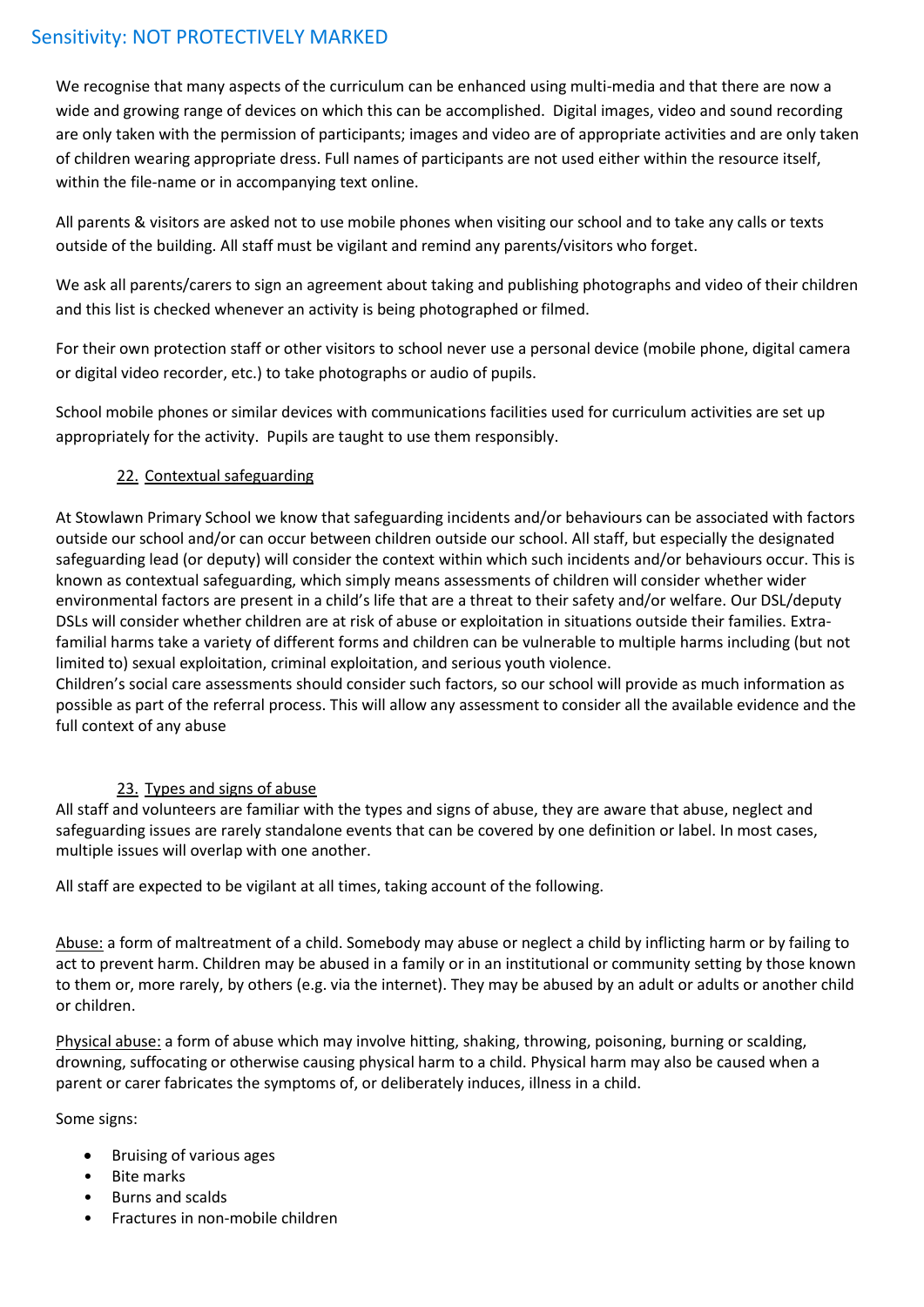- Injuries in unusual areas or with well defined edges
- Old injuries or scars
- Refusal to discuss injuries
- Inconsistent explanations
- Talk of punishment which seems excessive
- Arms and legs kept covered in hot weather
- Reluctance to remove clothing for PE or swimming

Emotional abuse: the persistent emotional maltreatment of a child such as to cause severe and adverse effects on the child's emotional development. It may involve conveying to a child that they are worthless or unloved, inadequate, or valued only insofar as they meet the needs of another person. It may include not giving the child opportunities to express their views, deliberately silencing them or 'making fun' of what they say or how they communicate. It may feature age or developmentally inappropriate expectations being imposed on children. These may include interactions that are beyond a child's developmental capability as well as overprotection and limitation of exploration and learning, or preventing the child participating in normal social interaction. It may involve seeing or hearing the ill-treatment of another. It may involve serious bullying (including cyber-bullying), causing children frequently to feel frightened or in danger, or the exploitation or corruption of children. Some level of emotional abuse is involved in all types of maltreatment of a child, although it may occur alone.

Some signs:

- Physical, mental or emotional development delay
- Abnormal attachment to parents/carer
- Low self-esteem
- Lack of confidence
- Over-reaction to making mistakes
- Fear of new situations
- Fear of parents being contacted
- Self-harm

Sexual abuse: involves forcing or enticing a child or young person to take part in sexual activities, not necessarily involving a high level of violence, whether or not the child is aware of what is happening. The activities may involve physical contact, including assault by penetration (for example rape or oral sex) or non-penetrative acts such as masturbation, kissing, rubbing and touching outside of clothing. They may also include non-contact activities, such as involving children in looking at, or in the production of, sexual images, watching sexual activities, encouraging children to behave in sexually inappropriate ways, or grooming a child in preparation for abuse (including via the internet). Sexual abuse is not solely perpetrated by adult males. Women can also commit acts of sexual abuse, as can other children.

Some signs:

- Aggression
- Withdrawn
- Self-harming, including eating disorders
- Distrust of familiar adult
- Wetting or soiling day and night
- Fear of undressing for sport or swimming
- Sleep disturbances or nightmares
- Apparent secrecy about social activities or special friends
- Inappropriate sexualized conduct
- Drawings of sexual behaviours
- Sexually explicit behaviour

Neglect: the persistent failure to meet a child's basic physical and/or psychological needs, likely to result in the serious impairment of the child's health or development. Neglect may occur during pregnancy as a result of maternal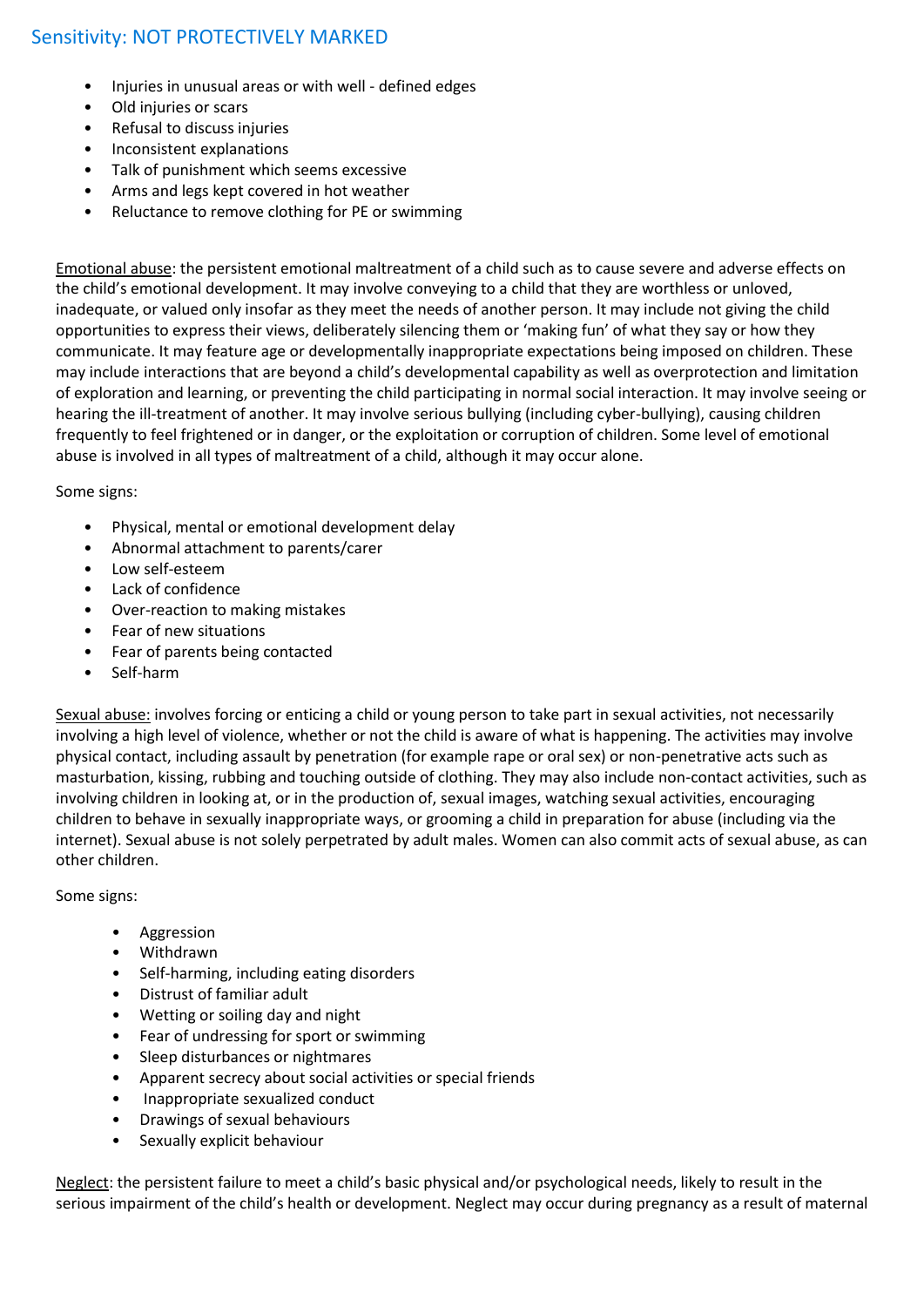substance abuse. Once a child is born, neglect may involve a parent or carer failing to: provide adequate food, clothing and shelter (including exclusion from home or abandonment); protect a child from physical and emotional harm or danger; ensure adequate supervision (including the use of inadequate care-givers); or ensure access to appropriate medical care or treatment. It may also include neglect of, or unresponsiveness to, a child's basic emotional needs.

Some signs:

- Provide adequate food, clothing and shelter (including exclusion from home or abandonment)
- Protect a child from physical and emotional harm or danger;
- Ensure adequate supervision (including the use of inadequate care-givers)
- Ensure access to appropriate medical care or treatment
- neglect of or unresponsiveness to a child's basic emotional needs
- Under weight for age
- Hungry
- Tired
- Poor state of clothing for the child's size, weather or time of year
- Persistently dirty with a body odour
- Frequent lateness or non-attendance
- Compulsive stealing or scavenging
- Poor health and untreated medical problems
- Lack of immunisations
- Frequently missed medical appointments

The list of signs is not an exhaustive list.

If staff recognise any of these signs, they should not presume that the child is being abused but MUST report their concerns to the designated safeguarding lead or the deputy designated safeguarding lead immediately.

# Specific safeguarding issues

# 24. Mental Health

All staff at Stowlawn Primary School are aware that mental health problems can, in some cases, be an indicator that a child has suffered or is at risk of suffering abuse, neglect or exploitation. We understand only appropriately trained professionals should attempt to make a diagnosis of a mental health problem. Our staff however, are well placed to observe children day-to-day and identify those whose behaviour suggests that they may be experiencing a mental health problem or be at risk of developing one.

Where children have suffered abuse and neglect, or other potentially traumatic adverse childhood experiences, this can have a lasting impact throughout childhood, adolescence and into adulthood. Our staff are aware of how these children's experiences, can impact on their mental health, behaviour and education.

If any staff member has a mental health concern about a child that is also a safeguarding concern, immediate action will be taken, following our child protection policy and they will speak to the designated safeguarding lead or a deputy immediately

# 25. Children Missing from Education

All children, regardless of their circumstances, are entitled to a full-time education which is suitable to their age, ability, aptitude and any special educational needs they may have. Effective information sharing between parents, settings, schools/colleges and the local authority is critical to ensure that all children are safe and receiving suitable education.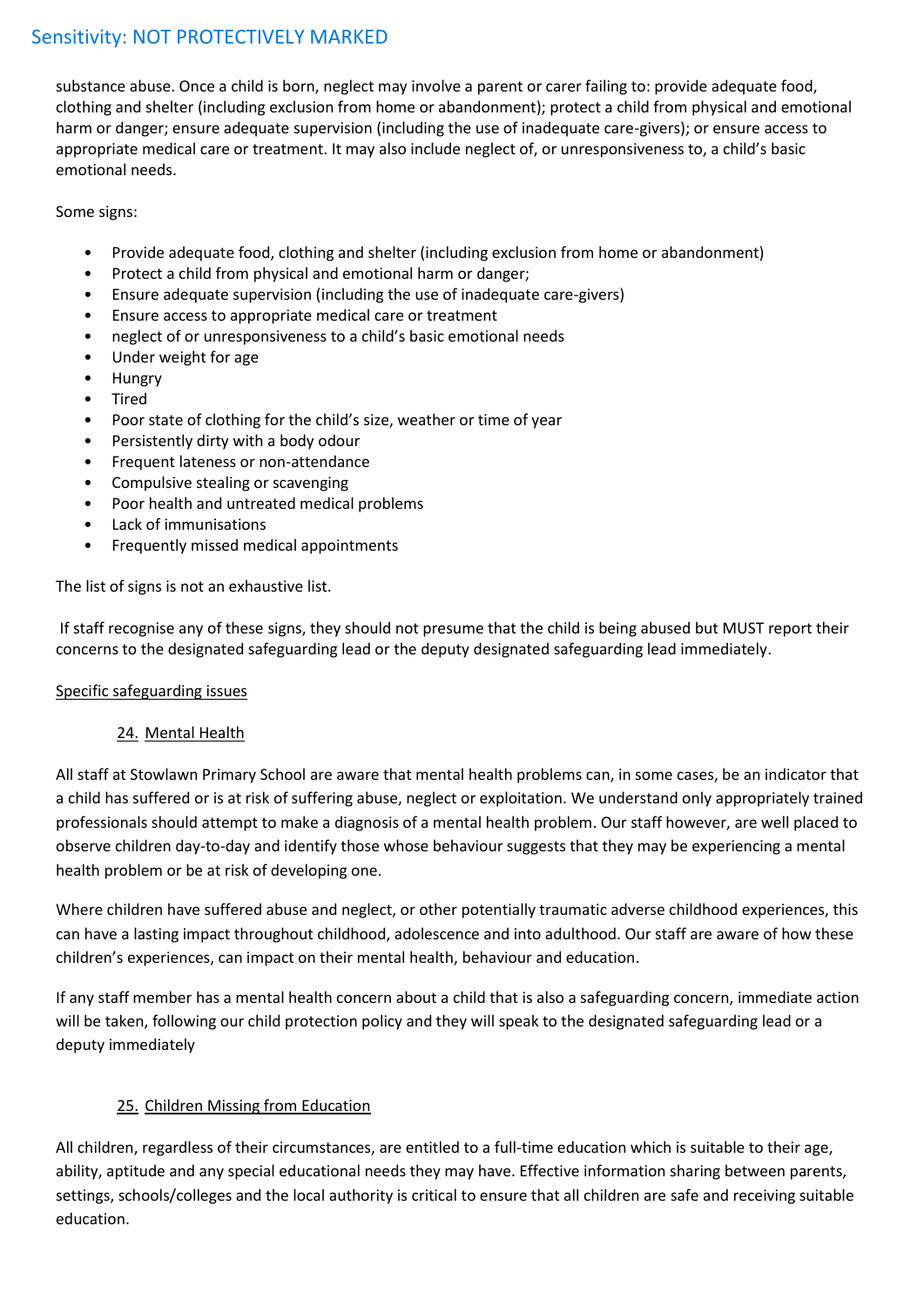Staff at Stowlawn Primary School are aware that a child going missing from education, particularly repeatedly, can act as a vital warning sign of a range of safeguarding possibilities. This may include abuse and neglect which may include sexual abuse or exploitation and child criminal exploitation. It may indicate mental health problems, risk of substance abuse, risk of travelling to conflict zones, risk of female genital mutilation or risk of forced marriage. Early intervention is necessary to identify the existence of any underlying safeguarding risk and to help prevent the risks of children going missing in future.

Our staff are aware of and adhere to the school's procedures for unauthorised absence and children missing from education.

Our school has appropriate safeguarding policies, procedures and responses for children who go missing from education.

Our school has an admission register and an attendance register. All children are placed on these registers at the beginning of the first day on which the school has agreed, or been notified, that the pupil will attend our school. If the child fails to attend on the agreed or notified date, our school will notify the local authority at the earliest possible opportunity to prevent the child from going missing.

Our attendance and admission registers are kept up to date. We actively encourage our parents and carers to inform us of any changes whenever they occur.

Our school monitors attendance regularly and we address any issues that may cause concern and where attendance fails to meet the expected level.

Our school will notify the local authority of any child who fails to attend school regularly or has been absent without the school's permission for a continuous period of 10 school days or, more at such intervals as are agreed by the school and the local authority.

Where a parent notifies our school that a pupil will live at another address, our school will record in the admission register:

- the full name of the parent with whom the pupil will live;
- the new address: and
- the date from when it is expected the pupil will live at this address.

Where a parent of a pupil notifies our school that the pupil is registered at another school or will be attending a different school in future, our school will record in the admission register:

- the name of the new school; and
- the date on which the pupil first attended or is due to start attending that school.

Our school will notify the local authority within five days when a pupil's name is added to the admission register. We will provide the local authority with all the information held within the admission register about the pupil.

Our school will also notify the local authority when a pupil's name is to be deleted from the admission register under any of the fifteen grounds set out in the Education (Pupil Registration) (England) Regulations 2006 as amended, as soon as the ground for deletion is met and no later than the time at which the pupil's name is deleted from the register.

Our school will only delete a pupil's name from the admission register under regulation 8(1), sub-paragraph (f)(iii) or (h)(iii) if our school and the local authority have failed to establish the pupil's whereabouts after jointly making reasonable enquiries.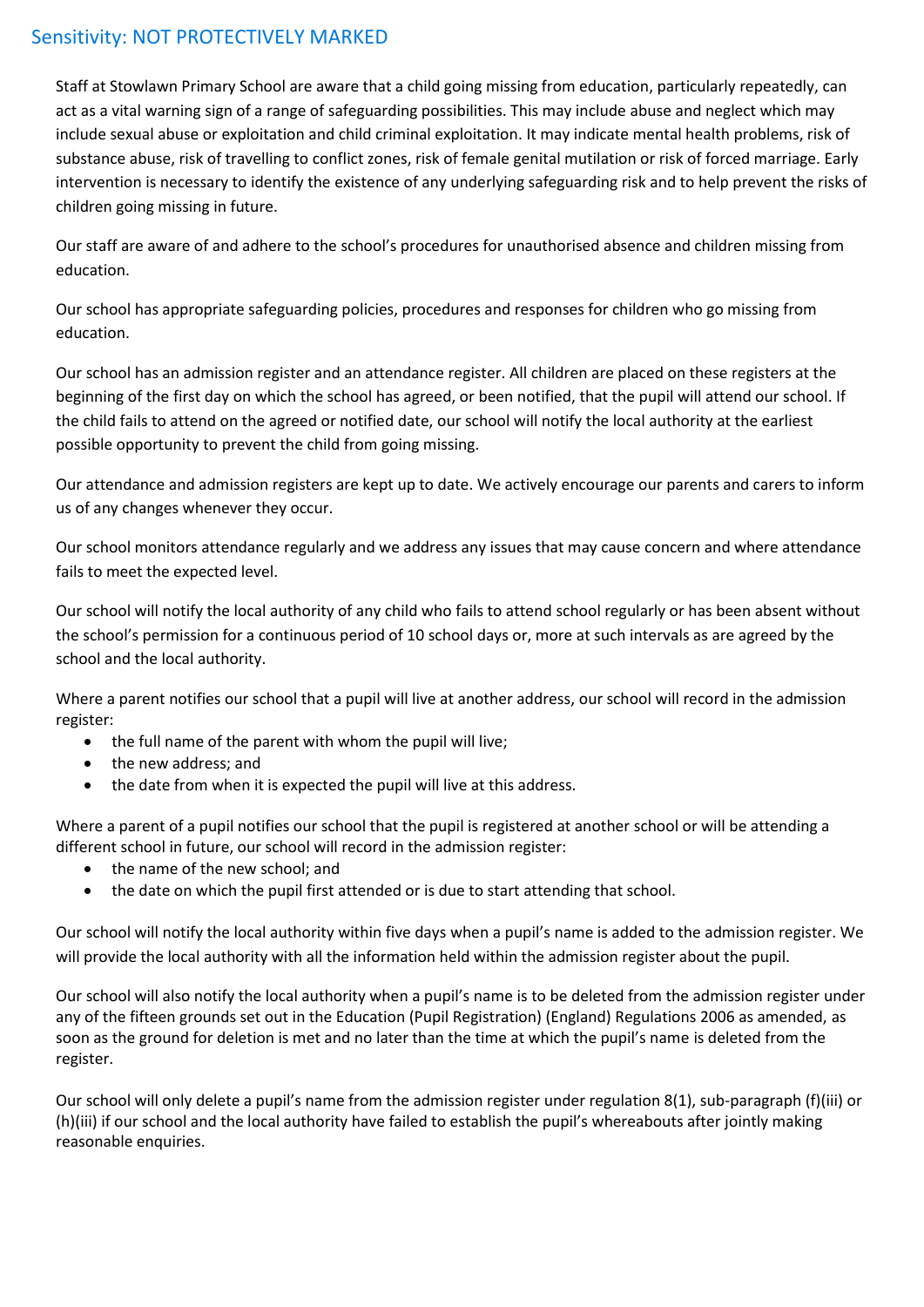When our school notifies the local authority that a pupil's name is to be deleted from the admission register**,** our school will provide the local authority with:

- the full name of the pupil;
- the full name and address of any parent with whom the pupil lives;
- at least one telephone number of the parent with whom the pupil lives;
- the full name and address of the parent with whom the pupil is going to live, and the date the pupil is expected to start living there, if applicable;
- the name of pupil's destination school and the pupil's expected start date there, if applicable; and
- the ground in regulation 8 under which the pupil's name is to be deleted from the admission register.

Our school will work with the local authority to agree on methods of making returns. When making returns, we will highlight to the local authority where we have been unable to obtain the necessary information from the parent, for example in cases where the child's destination school or address is unknown. We will also consider whether it is appropriate to highlight any contextual information of a vulnerable child who is missing education, such as any safeguarding concerns.

It is essential that schools comply with these duties, so that local authorities can, as part of their duty to identify children of compulsory school age who are missing education, follow up with any child who might be at risk of not receiving an education and who might be at risk of being harmed, exploited or radicalised.

Our school uses a secure internet system – school2school – we use this to transfer pupil information to another school when the child moves.

As a maintained school, we are required, when a pupil ceases to be registered at our school and becomes a registered pupil at another school in England or Wales, to send a Common Transfer File (CTF) to the new school. Our school complies with this requirement.

If a child arrives at our school and the previous school is unknown, we will contact the local authority for assistance.

# Private Fostering Arrangements

A private fostering arrangement is one that is made privately (without the involvement of the local authority) for the care of a child under the age of 16 years (under 18 if disabled) who is cared for by someone who is not their parent or a 'close relative'. This is a private arrangement made between a parent and a carer; for 28 days or more. Close relatives are defined as step-parents, grandparents, brothers, sisters, uncles or aunts, (whether of full blood, half blood, or marriage/ affinity.)

School staff will notify the designated safeguarding lead or deputy when they become aware of private fostering arrangements. The designated safeguarding lead or deputy will speak to the family of the child involved to check that they are aware of their duty to inform the LA. Our school is aware that we need to report any private fostering arrangements that we become aware of to the Local Authority.

On admission to the school, we will take steps to verify the relationship of the adults to the child who is being registered and where reasonably possible we will obtain more than one emergency contact number.

# 26. Sexting (Youth Produced Sexual Imagery)

At Stowlawn Primary School we know and understand that sharing photos and videos online is part of daily life for many children, enabling them to share their experiences, connect with friends and record their lives. Photos and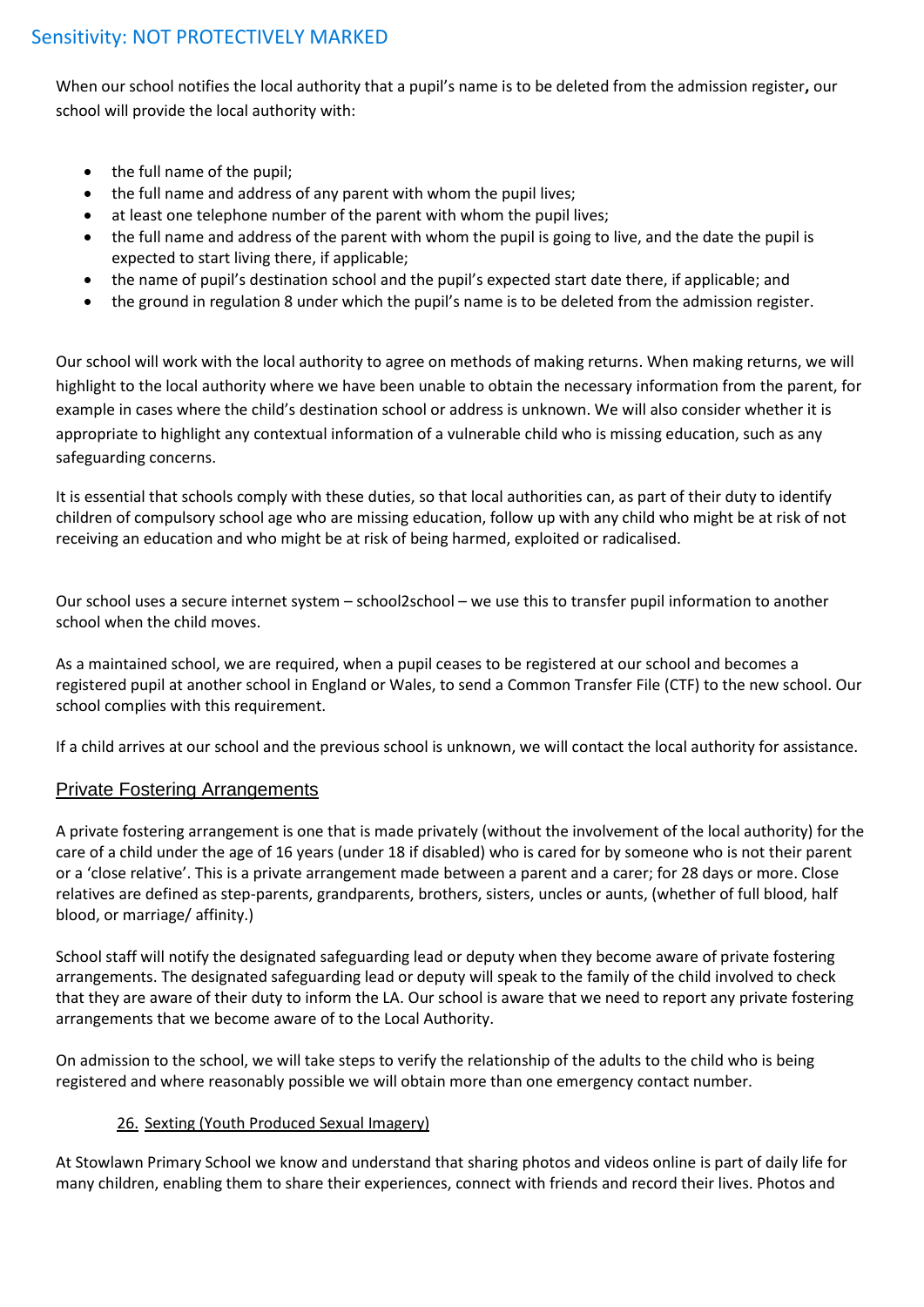videos can be shared as text messages, email, posted on social media or increasingly via mobile messaging apps, such as, Snapchat, Whatsapp or Facebook Messenger, etc.

The increase in the speed and ease of sharing imagery has brought concerns about children producing and sharing sexual imagery of themselves. This can expose them to risks, particularly if the imagery is shared further, including embarrassment, bullying and increased vulnerability to sexual exploitation.

Although the production of such imagery will likely take place outside of our school, these issues often manifest in schools and organisations working with children and young people. Our school will respond swiftly and confidently to ensure that children are safeguarded, supported and educated.

Producing and sharing sexual images of under-18s is also illegal.

Our school will deal with all incidents of youth produced sexual imagery as a safeguarding concern. We will be guided by the principle of proportionality and our primary concern will be the welfare and protection of the children involved. Our school may respond to incidents without involving the police in accordance with the guidelines set out in the UKCCIS- Sexting in schools and colleges: responding to incidents and safeguarding young people.

Our school will adopt the recommended procedures regarding the law and handling incidents outlined in UKCCIS-Sexting in schools and colleges: responding to incidents and safeguarding young people and DfE guidance – Searching, screening and confiscation

Whilst dealing with an incident our school will:

- Respond immediately to disclosures or incidents in line with our school's safeguarding procedures, staff will notify the designated safeguarding lead immediately of any concern, incident or disclosure
- Handle devices and imagery according to DfE advice (Searching, Screening and confiscation)
- Risk assess situations
- Involve other agencies, including escalation to the police and children's social care
- Record incidents
- Involve parents
- Seek to support children
- Support children to report youth produced sexual imagery online.
- Provide preventative education

# 27. Child Sexual Exploitation (CSE)

The definition of child sexual exploitation is as follows:

Child sexual exploitation is a form of child sexual abuse. It occurs where an individual or group takes advantage of an imbalance of power to coerce, manipulate or deceive a child or young person under the age of 18 into sexual activity (a) in exchange for something the victim needs or wants, and/or (b) for the financial advantage or increased status of the perpetrator or facilitator. The victim may have been sexually exploited even if the sexual activity appears consensual. Child sexual exploitation does not always involve physical contact; it can also occur through the use of technology.

Like all forms of child sexual abuse, child sexual exploitation:

- can affect any child or young person (male or female) under the age of 18 years, including 16 and 17year olds who can legally consent to have sex;
- can still be abuse even if the sexual activity appears consensual;
- can include both contact (penetrative and non-penetrative acts) and non-contact sexual activity; can take place in person or via technology, or a combination of both;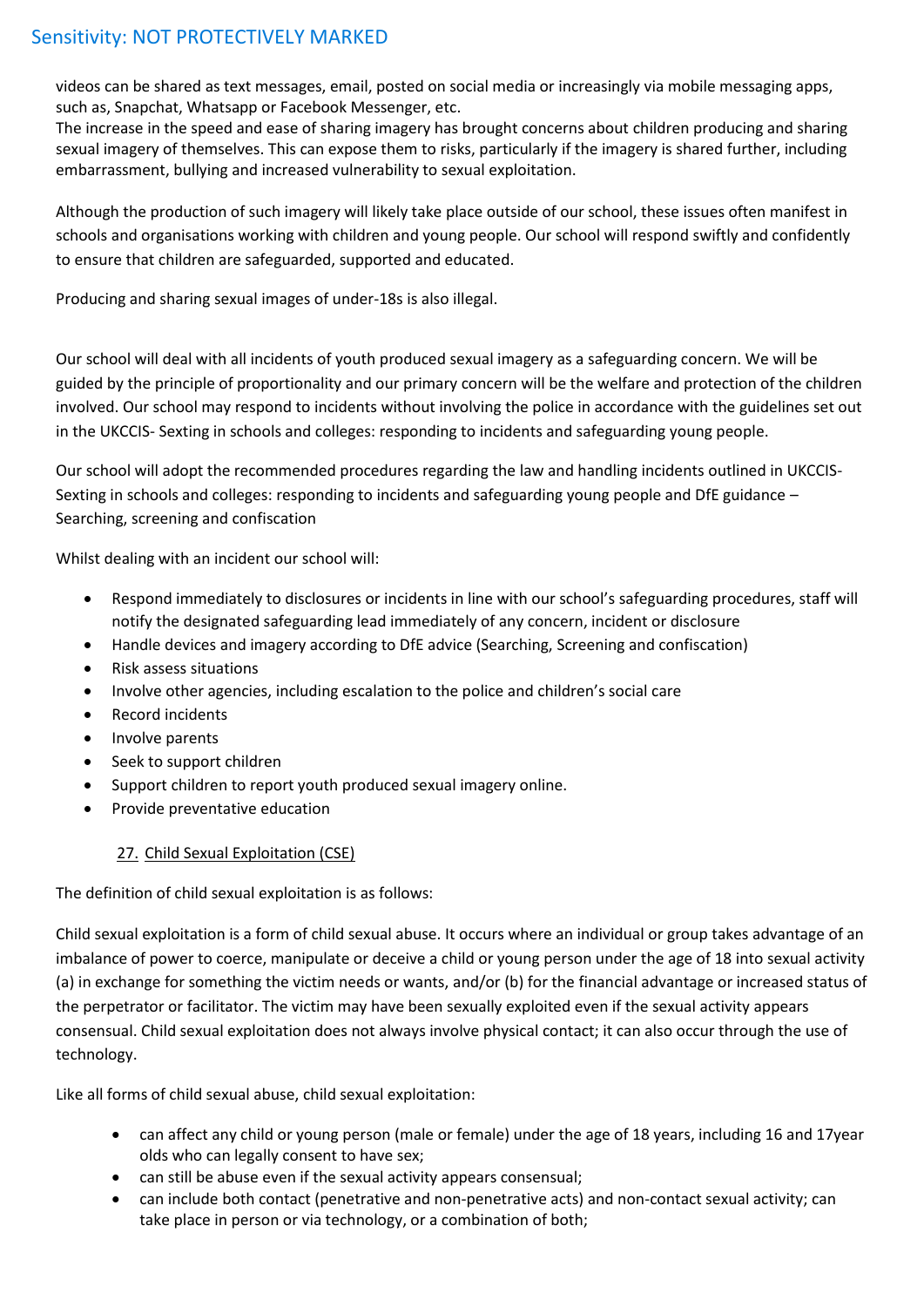- can involve force and/or enticement-based methods of compliance and may, or may not, be accompanied by violence or threats of violence;
- may occur without the child or young person's immediate knowledge (through others copying videos or images they have created and posting on social media, for example);
- can be perpetrated by individuals or groups, males or females, and children or adults. The abuse can be a one-off occurrence or a series of incidents over time, and range from opportunistic to complex organised abuse; and
- is typified by some form of power imbalance in favour of those perpetrating the abuse. Whilst age may be the most obvious, this power imbalance can also be due to a range of other factors including gender, sexual identity, cognitive ability, physical strength, status, and access to economic or other resources.

Child sexual exploitation is never the victim's fault, even if there is some form of exchange: all children and young people under the age of 18 have a right to be safe and should be protected from harm.

At Stowlawn Primary School we understand that any child in any community may be vulnerable to child exploitation, we will be alert to the fact that child sexual exploitation is complex and rarely presents in isolation of other needs and risks of harm (although this may not always be the case, particularly in relation to online abuse). Child sexual exploitation may be linked to other crimes and we will be mindful that a child who may present as being involved in criminal activity is actually being exploited.

At Stowlawn Primary School we are aware that the following vulnerabilities are examples of the types of things children can experience that might make them more susceptible to child sexual exploitation:

- Having a prior experience of neglect, physical and/or sexual abuse;
- Lack of a safe/stable home environment, now or in the past (domestic violence or parental substance misuse, mental health issues or criminality, for example);
- Recent bereavement or loss;
- Social isolation or social difficulties;
- Absence of a safe environment to explore sexuality;
- Economic vulnerability;
- Homelessness or insecure accommodation status;
- Connections with other children and young people who are being sexually exploited;
- Family members or other connections involved in adult sex work;
- Having a physical or learning disability;
- Being in care (particularly those in residential care and those with interrupted care histories); and
- Sexual identity.

We understand that not all children and young people with these vulnerabilities will experience child sexual exploitation. Child sexual exploitation can also occur without any of these vulnerabilities being present.

Children rarely self-report child sexual exploitation so we understand it is vitally important that all staff at Stowlawn Primary School are aware that some of the following signs may be indicators of child sexual exploitation:

- children who appear with unexplained gifts or new possessions;
- children who associate with other young people involved in exploitation;
- children who have older boyfriends or girlfriends;
- children who suffer from sexually transmitted infections or become pregnant;
- children who suffer from changes in emotional well-being;
- children who misuse drugs and alcohol;
- children who go missing for periods of time or regularly come home late; and
- children who regularly miss school or education or do not take part in education.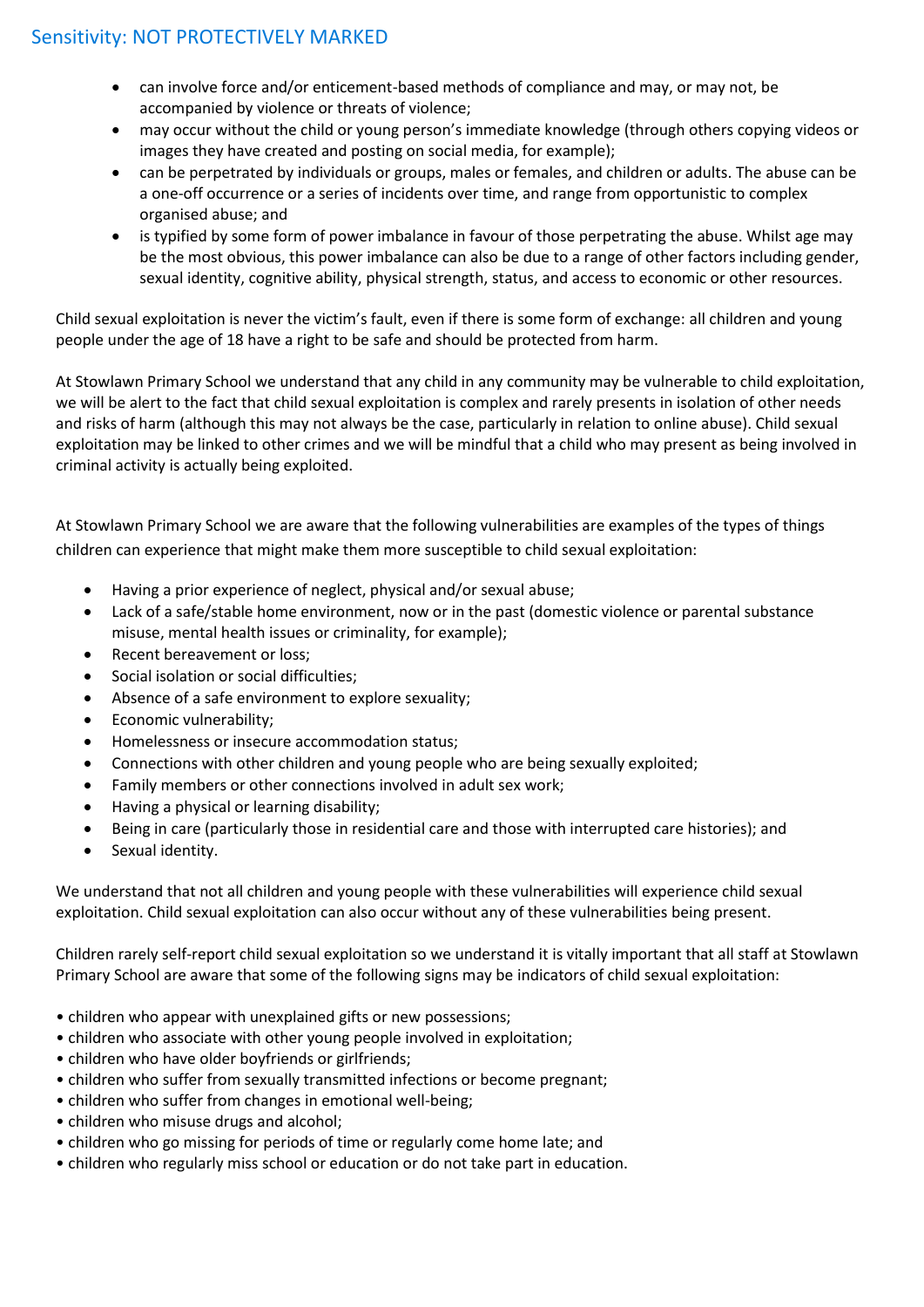We will remain open to the fact that child sexual exploitation can occur without any of these risk indicators being obviously present and be alert to the potential signs of abuse and neglect and to understand the procedures set out by local multi-agency safeguarding arrangements.

At Stowlawn Primary School we will provide information and raise awareness of CSE including the signs, vulnerabilities and reporting procedures in line with WST guidelines

Our staff will report any concerns regarding children at risk of CSE to the designated safeguarding lead or deputy who will then make a referral and liaise with other relevant statutory agencies, for example, social care, police and health professionals as required

Wolverhampton CSE Co-ordinator is Sandeep Gill

# 28. 'Honour based Abuse'

So-called 'honour-based' Abuse (HBA) encompasses crimes which have been committed to protect or defend the honour of the family and/or the community, including Female Genital Mutilation (FGM), forced marriage, and practices such as breast ironing. Abuse committed in the context of preserving "honour" often involves a wider network of family or community pressure and can include multiple perpetrators. Our staff will be aware of this dynamic and additional risk factors when deciding what form of safeguarding action to take. All forms of HBA are abuse (regardless of the motivation) and should be handled and escalated as such.

If our staff have any concerns regarding a child that might be at risk of HBA or who has suffered from HBA they will speak to the designated safeguarding lead or deputy. As appropriate the designated safeguarding lead or deputy will activate the local safeguarding procedures by contacting the police and or social care.

# 29. Female Genital Mutilation (FGM)

FGM comprises all procedures involving partial or total removal of the external female genitalia or other injury to the female genital organs. It is illegal in the UK and a form of child abuse with long-lasting harmful consequences.

ALL staff will speak to the designated safeguarding lead or deputy with regard to any concerns about female genital mutilation.

Section 5B of the Female Genital Mutilation Act 2003 (as inserted by section 74 of the Serious Crime Act 2015) places a statutory duty upon teachers along with regulated health and social care professionals in England and Wales, to report to the police where they discover (either through disclosure by the victim or visual evidence) that FGM appears to have been carried out on a girl under 18.

Those failing to report such cases will face disciplinary sanctions.

It will be rare for teachers to see visual evidence, and they should not be examining pupils, but the same definition of what is meant by "to discover that an act of FGM appears to have been carried out" is used for all professionals to whom this mandatory reporting duty applies.

**Teachers must personally report to the police** cases where they discover that an act of FGM appears to have been carried out. Unless the teacher has a good reason not to, they should also still consider and discuss any such case with our school's designated safeguarding lead or deputy and involve children's social care as appropriate. The duty does not apply in relation to at risk or suspected cases (i.e. where the teacher does not discover that an act of FGM appears to have been carried out, either through disclosure by the victim or visual evidence) or in cases where the woman is 18 or over. In these cases, teachers will follow local safeguarding procedures.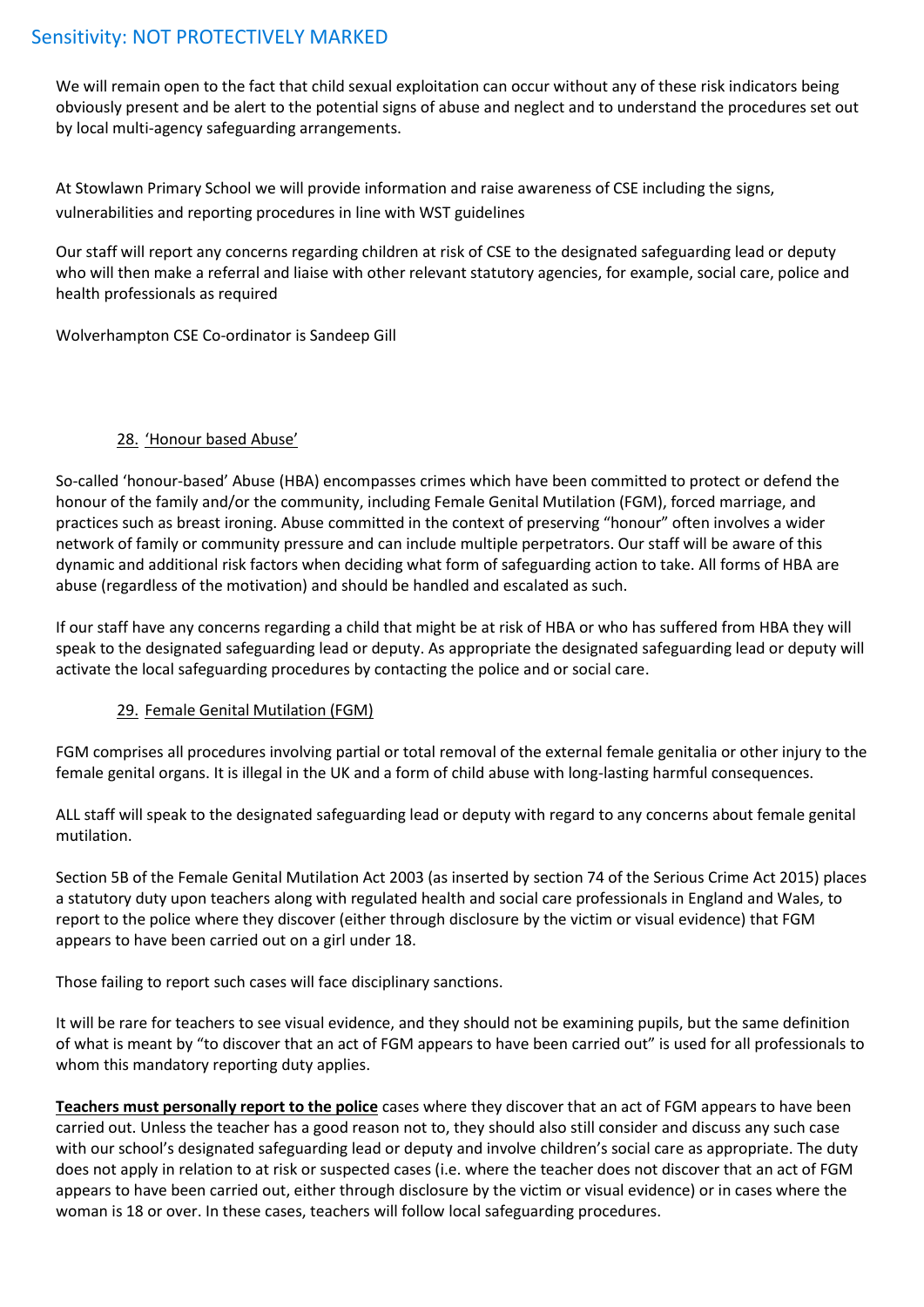At Stowlawn Primary School teachers must also report their concerns and share the information with the designated safeguarding lead or deputy following the school's procedures for recording and reporting. The teacher the will be supported by the designated safeguarding lead to fulfil their duty to report FGM cases to the police and social care.

Some warning signs:

- Difficulty walking, sitting or standing;
- Unusual behaviour after an absence from school;
- Age of the young girl (0-15 years);
- A young girl may visit the bathroom more frequently or spend more time than usual in the bathroom;
- A young girl may have frequent, urinary, menstrual or stomach problems;
- Prolonged or repeated absence from school;
- A young girl may try to avoid PE lessons;
- Travel to a country known to practise FGM (School holiday times);
- An Elder family member visiting from a country known to practise FGM;
- Over hearing conversations related to FGM;
- A young girl may disclose, ask questions or ask for advice;
- Reluctance to undergo normal medical examination; and
- Girls that are withdrawn from PSHE or SRE.

# 30. Forced Marriage

Forcing a person into a marriage is a crime in England and Wales. A forced marriage is one entered into without the full and free consent of one or both parties and where violence, threats or any other form of coercion is used to cause a person to enter into a marriage. Threats can be physical or emotional and psychological. A lack of full and free consent can be where a person does not consent or where they cannot consent (if they have learning disabilities, for example). Nevertheless, some communities use religion and culture as a way to coerce a person into marriage.

The Forced Marriage Unit has published Multi-agency guidelines, with pages 35-36 focusing on the role of schools and colleges. School and college staff can contact the Forced Marriage Unit if they need advice or information. Contact: 020 7008 0151 or email: fmu@fco.gov.uk.

# 31. Breast ironing/flattening

Breast flattening, also known as breast ironing, is the process during which young pubescent girls' breasts are ironed, massaged, flattened and/or pounded down over a period of time (ranging from a few weeks to years) in order for the breasts to disappear or delay the development of the breasts entirely. In some families, large stones, a hammer or spatula that have been heated over hot coals can be used to compress the breast tissue. Other families may opt to use an elastic belt or binder to press the breasts to prevent them from growing. Breast flattening usually starts with the first signs of puberty, it is usually carried out by female relatives.

It should also be acknowledged that some adolescent girls and boys may choose to bind their breast using constrictive material due to gender transformation or questioning their identity, and this may also cause health problems.

# Health Implications

Due to the type of instruments that may be used, the type of force and the lack of aftercare, significant health and developmental issue may occur, such as:

- Severe Pain
- Fever
- Dissymmetry or disappearance of breast/s
- **Itching**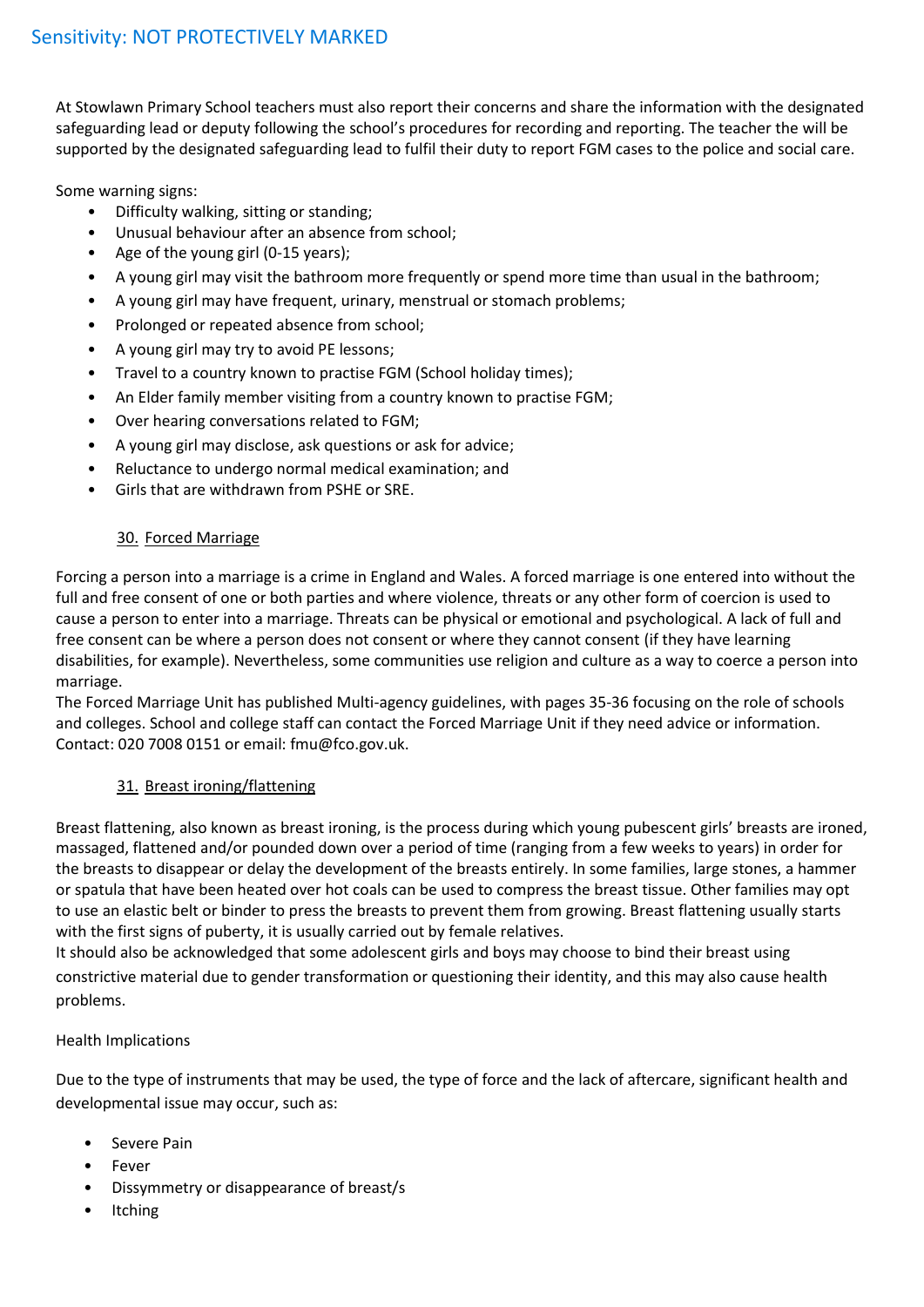- Tissue damage
- Infection
- Discharge of milk
- Breast cancer
- Abscesses or cysts
- There may also be an impact on the child's social and psychological well-being

### Justifications

In many cases, the abuser thinks they are doing something good for the girl by delaying the effects of puberty and the practice is designed to:

- prevent pregnancy and rape
- make teenage girls look less "womanly" and no-longer sexually attractive to men.
- enable the girl to continue her education
- prevent dishonour being brought upon the family if the girl begins sexual relations outside of marriage
- prevent early marriage
- deter unwanted attention

# Prevalence

There has not been extensive research done on breast flattening and the few studies that have been carried out indicate that the practice occurs predominantly in Cameroon. Other countries include: Togo, Chad, Kenya, Guinea Bissau, South Africa, Cote d'Ivoire, Benin and Zimbabwe.

Signs that a girl could be at risk

- A girl is embarrassed about her body
- A girl is born to a woman who has undergone breast flattening
- A girl has an older sibling or cousin who has undergone breast flattening References to breast flattening in conversation, for example a girl may tell other children about it
- A girl may request help from a teacher or another adult if she is aware or suspects that she is at immediate risk
- A girl from an affected community is withdrawn from PSHE and/or Sex and Relationship Education as her parents wish to keep her uninformed about her rights and her body.
- One of both parents or elder family members consider breast flattening integral to their cultural identity.
- The family indicate that there are strong levels of influence held by elders who are involved in bringing up female children and support breast flattening.

# Signs that breast flattening has occurred

As well as keeping in mind the signs that indicate a girl may be at risk of breast flattening, professionals and others should be mindful that:

- A girl may disclose to a teacher, social worker, GP or another medical professional
- Some girls may ask for help, perhaps talk about pain or discomfort in their chest area, but may not be explicit about the problem due to embarrassment or fear
- A girl may display reluctance to undergo medical examination
- A girl may be fearful of changing for physical activities due to scars showing or bandages being visible

Law in the UK

There are no specific laws in the UK regarding breast flattening.

What to do if you suspect a girl is at risk of/undergoing breast flattening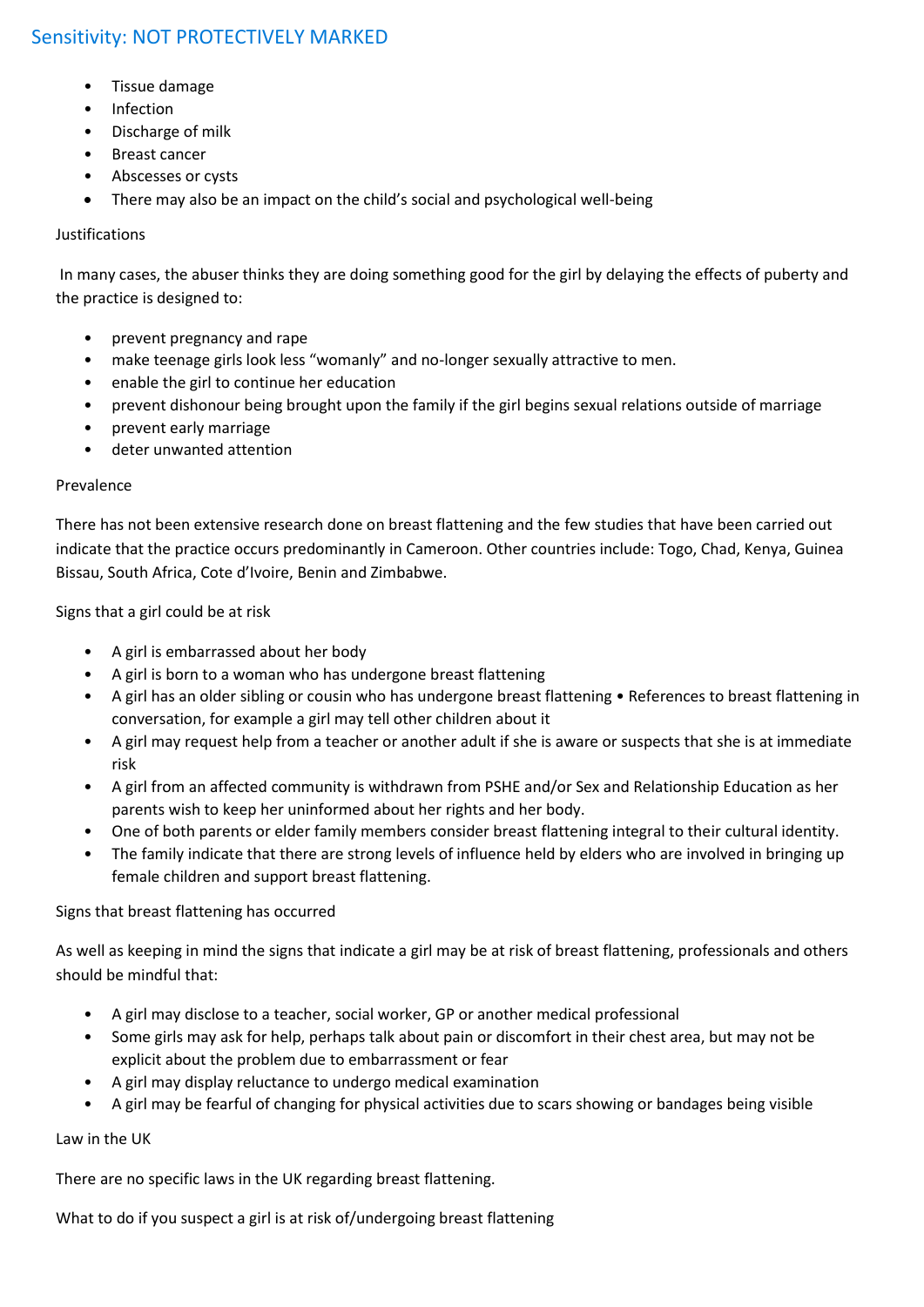If any member of staff is concerned that a girl is at risk of breast flattening, they must speak to the DSL/DDSL immediately. The DSL /DDSL will contact the MASH and make a referral.

# 32. Up-Skirting

The Voyeurism (Offences) Act, which is commonly known as the Up-skirting Act, came into force on 12 April 2019. 'Up-skirting' is where someone takes a picture under a person's clothing (not necessarily a skirt) without their permission and or knowledge, with the intention of viewing their genitals or buttocks (with or without underwear) to obtain sexual gratification, or cause the victim humiliation, distress or alarm. It is a criminal offence. Anyone of any gender, can be a victim.

# 33. Serious violence

All staff should be aware of indicators which may signal that children are at risk from or involved with serious violent crime. These may include increased absence from school, a change in friendships or relationships with older individuals or groups, a significant decline in performance, signs of self-harm or significant change in well-being, or signs of assault or unexplained injuries. Unexplained gifts or new possessions could also indicate that children have been approached by, or are involved with, individuals associated with criminal networks or gangs. All staff should be aware of the associated risks and understand the measures in place to manage these (more information can be in Home Office guidance)

# 34. Preventing Radicalisation

Children are vulnerable to extremist ideology and radicalisation. Similar to protecting children from other forms of harms and abuse, protecting children from this risk will be a part of our school's/college's safeguarding approach.

Extremism is the vocal or active opposition to our fundamental values, including the rule of law, individual liberty and the mutual respect and tolerance of different faiths and beliefs. This also includes calling for the death of members of the armed forces.

Radicalisation refers to the process by which a person comes to support terrorism and extremist ideologies associated with terrorist groups.

Terrorism is an action that endangers or causes serious violence to a person/people; causes serious damage to property; or seriously interferes or disrupts an electronic system. The use or threat must be designed to influence the government or to intimidate the public and is made for the purpose of advancing a political, religious or ideological cause.

We understand there is no single way of identifying whether a child is likely to be susceptible to an extremist ideology. Background factors combined with specific influences such as family and friends may contribute to a child's vulnerability. Similarly, radicalisation can occur through many different methods (such as social media) and settings (such as the internet). However, it is possible to protect vulnerable people from extremist ideology and intervene to prevent those at risk of radicalisation being radicalised. As with other safeguarding risks, our staff will be alert to changes in children's behaviour which could indicate that they may be in need of help or protection. Staff will use their judgement in identifying children who might be at risk of radicalisation and act proportionately which may include the designated safeguarding lead (or deputy) making a Prevent referral to the Channel programme.

From 1 July 2015, specified authorities, including all schools (and since 18 September 2015 all colleges) as defined in the summary of this guidance, are subject to a duty under section 26 of the Counter-Terrorism and Security Act 2015 ("the CTSA 2015"), in the exercise of their functions, to have "due regard" to the need to prevent people from being drawn into terrorism". This duty is known as the Prevent duty. It applies to a wide range of public-facing bodies. Bodies to which the duty applies must have regard to statutory guidance issued under section 29 of the CTSA 2015. Paragraphs 57-76 of the statutory "Revised Prevent duty guidance: for England and Wales" (for schools) summarises the requirements on schools in terms of four general themes: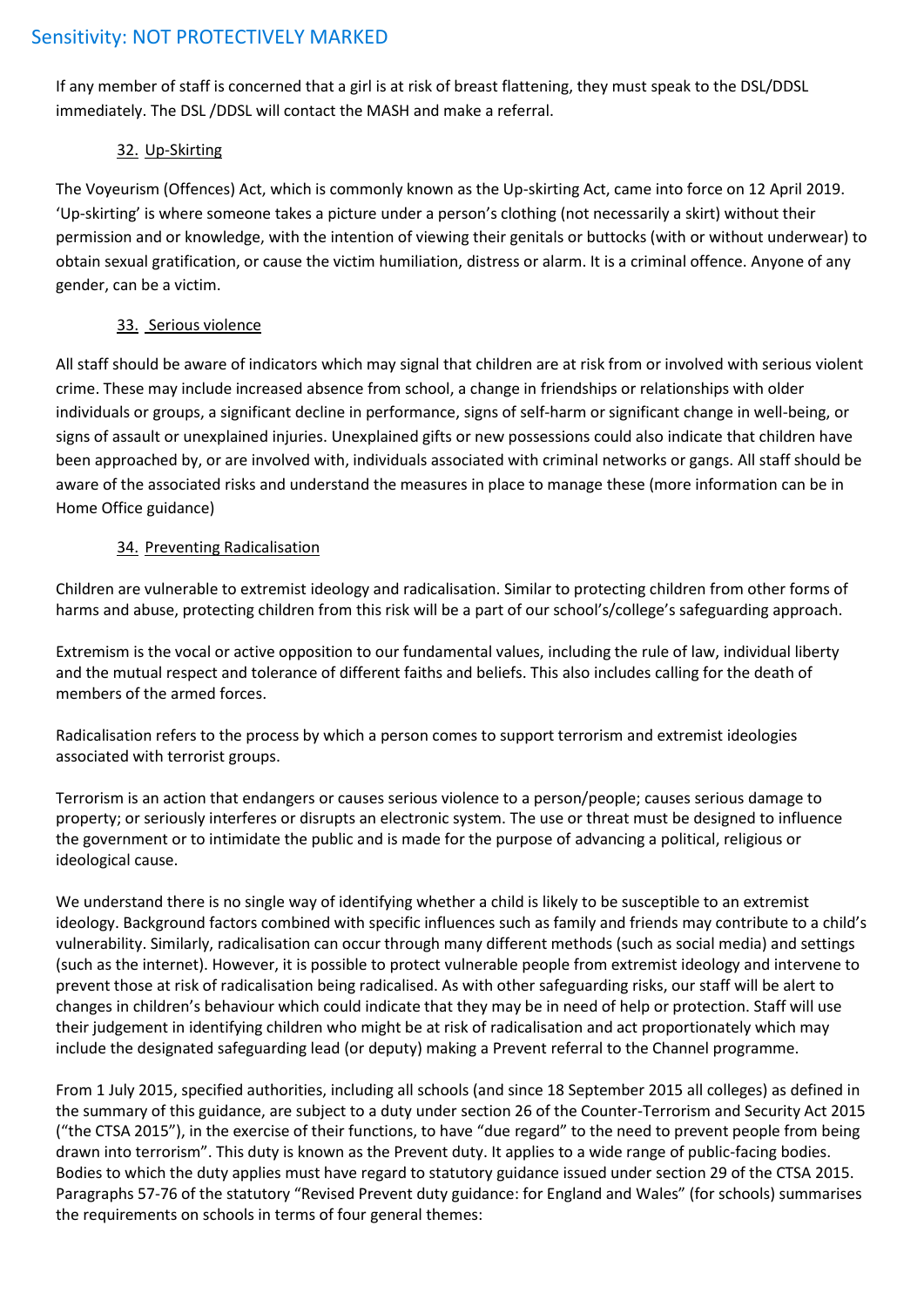At Stowlawn Primary School we will:

- Assess the risk of children being drawn into terrorism, including support for extremist ideas that are part of terrorist ideology;
- Work in partnership with parents, children, families and statutory agencies;
- Assess the risk in our local area and as a minimum our designated safeguarding lead will undertake Prevent awareness training to provide advice and support to other members of staff on protecting children from the risk of radicalisation; and
- Ensures that suitable filtering and monitoring is in place. Our pupils are taught to stay safe on-line. Our Esafety is integral to the school's IT curriculum.

Early indicators of radicalisation or extremism may include:

- Showing sympathy for extremist causes;
- Glorifying violence, especially to other faiths or cultures;
- Making remarks or comments about being at extremist events or rallies outside school;
- Evidence of possessing illegal or extremist literature;
- Advocating messages similar to illegal organisations or other extremist groups;
- Out of character changes in dress, behaviour and peer relationships (but there are also very powerful narratives, programmes and networks that young people can come across online so involvement with particular groups may not be apparent);
- Secretive behavior;
- Online searches or sharing extremist messages or social profiles;
- Intolerance of difference, including faith, culture, gender, race or sexuality;
- Graffiti, art-work or writing that displays extremist themes;
- Attempts to impose extremist views or practices on others;
- Verbalising anti-Western or anti-British views; and
- Advocating violence towards others.

At Stowlawn Primary School, we aim to build the children's resilience to radicalisation by providing a safe environment and through particular aspects of the curriculum including SMSC, British Values, PSHE, RSE and Citizenship.

Training on Prevent will be delivered as required to the relevant staff. Our school will use the e-learning links outlined in KCSiE if required. Our school will utilise The Department for Education advice for schools on the Prevent duty and other links and guidance outlined in KCSiE.

#### Channel

Channel is a voluntary, confidential support programme which focuses on providing support at an early stage to people who are identified as being vulnerable to being drawn into terrorism. Prevent referrals may be passed to a multi-agency Channel panel, which will discuss the individual referred to determine whether they are vulnerable to being drawn into terrorism and consider the appropriate support required. A representative from our school, if required, will attend the Channel panel to help with this assessment. An individual's engagement with the programme is entirely voluntary at all stages.

Our staff understand when it is appropriate to make a referral to the Channel programme. Channel guidance is available at: Channel Guidance.

Our staff will co-operate with local Channel panel as required.

Our school will contact the Wolverhampton Community Safety Team at: [safer@wolverhampton.gov.uk](mailto:safer@wolverhampton.gov.uk) or call: 01902 551214

#### 35. Peer on peer abuse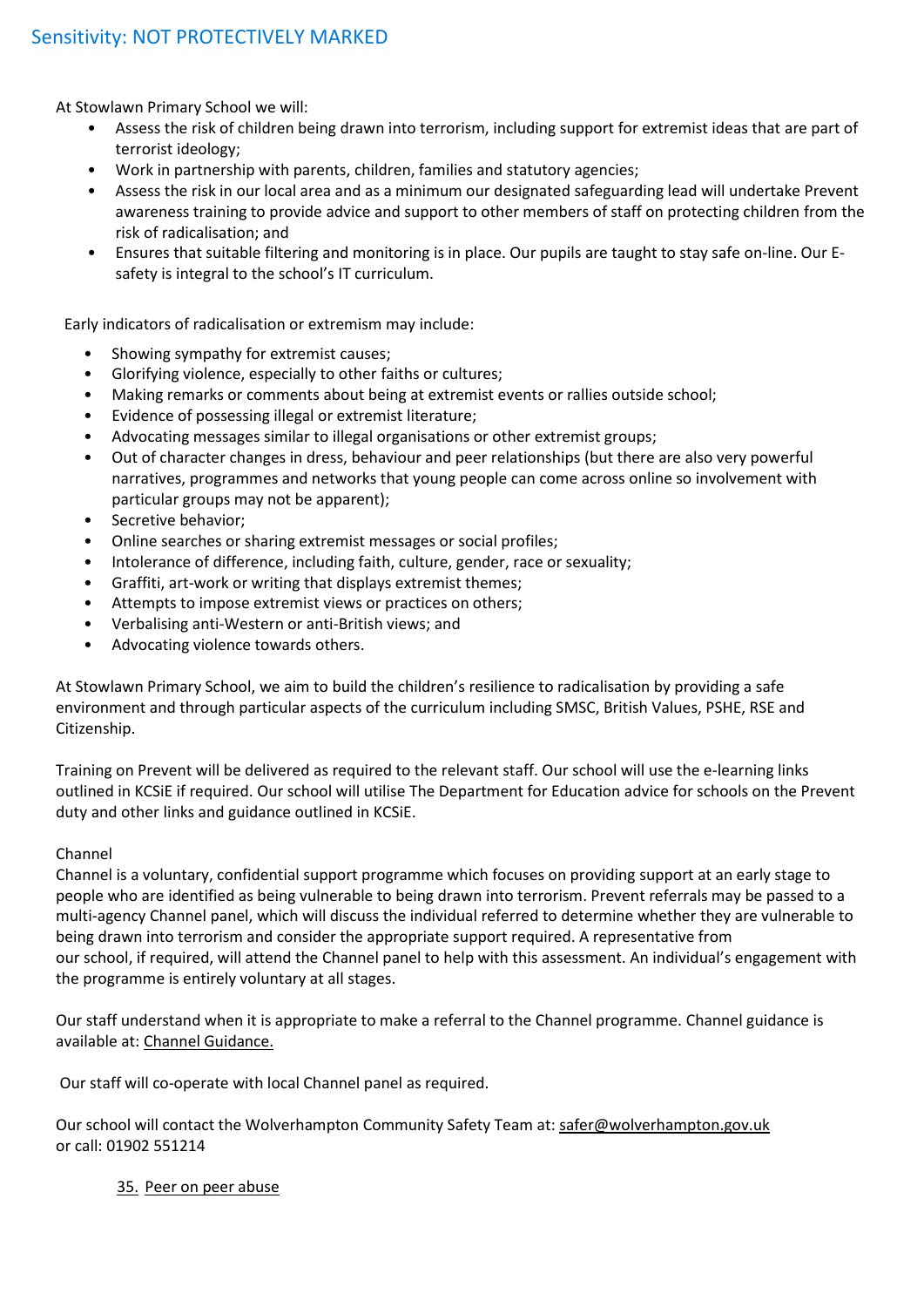At Stowlawn Primary School we believe that all children have a right to attend school and learn in a safe environment. Children should be free from harm by adults in the school and other children. We recognise that some children will sometimes negatively affect the learning and wellbeing of others and their behaviour will be dealt with under the school's relevant policy e.g. behaviour policy.

### ALL staff recognise that children can abuse their peers

ALL allegations will be taken seriously, at Stowlawn Primary School we understand that 'abuse is abuse and should never be tolerated or passed off as "banter", "just having a laugh" or "part of growing up". (KCSIE) ALL allegations will be carefully considered and all decisions will be made on a case by case basis in consultations with social care. Referrals under safeguarding arrangements may be necessary, key specific considerations will include:

- The age, maturity and understanding of the children; and
- Any disability or special needs of the children

# Allegations against other children which are safeguarding issues

Some allegations may be of such a serious nature that they may raise safeguarding concerns. These allegations may include physical abuse, emotional abuse, sexual abuse, sexual violence and harassment, up-skirting and sexual exploitation and sexting.

We understand the gendered nature of peer on peer abuse (it is more likely that girls will be victims and boys will be perpetrators) but all peer on peer abuse is unacceptable and will be taken seriously

Other gender issues that can be prevalent when dealing with peer on peer abuse could, for example, include girls being sexually touched or assaulted or boys being subject to initiation or hazing type violence. It is also likely that incidents may involve older students and their behaviour towards younger students or those who are vulnerable.

It is likely that, to be considered a safeguarding allegation against a child, some of the following features will be found.

If the allegation:

- Is made against an older child and refers to their behaviour towards a younger child or a more vulnerable child;
- Is of a serious nature, possibly including a criminal offence;
- Raises risk factors for other children in the school;
- Indicates that other children may have been affected by this child; and
- Indicates that young children outside the school may be affected by this child.

Examples of safeguarding issues against a child could include:

# Physical Abuse

- Violence, particularly pre-planned;
- Forcing others to use drugs or alcohol; and
- Initiation and hazing violence.

#### Emotional Abuse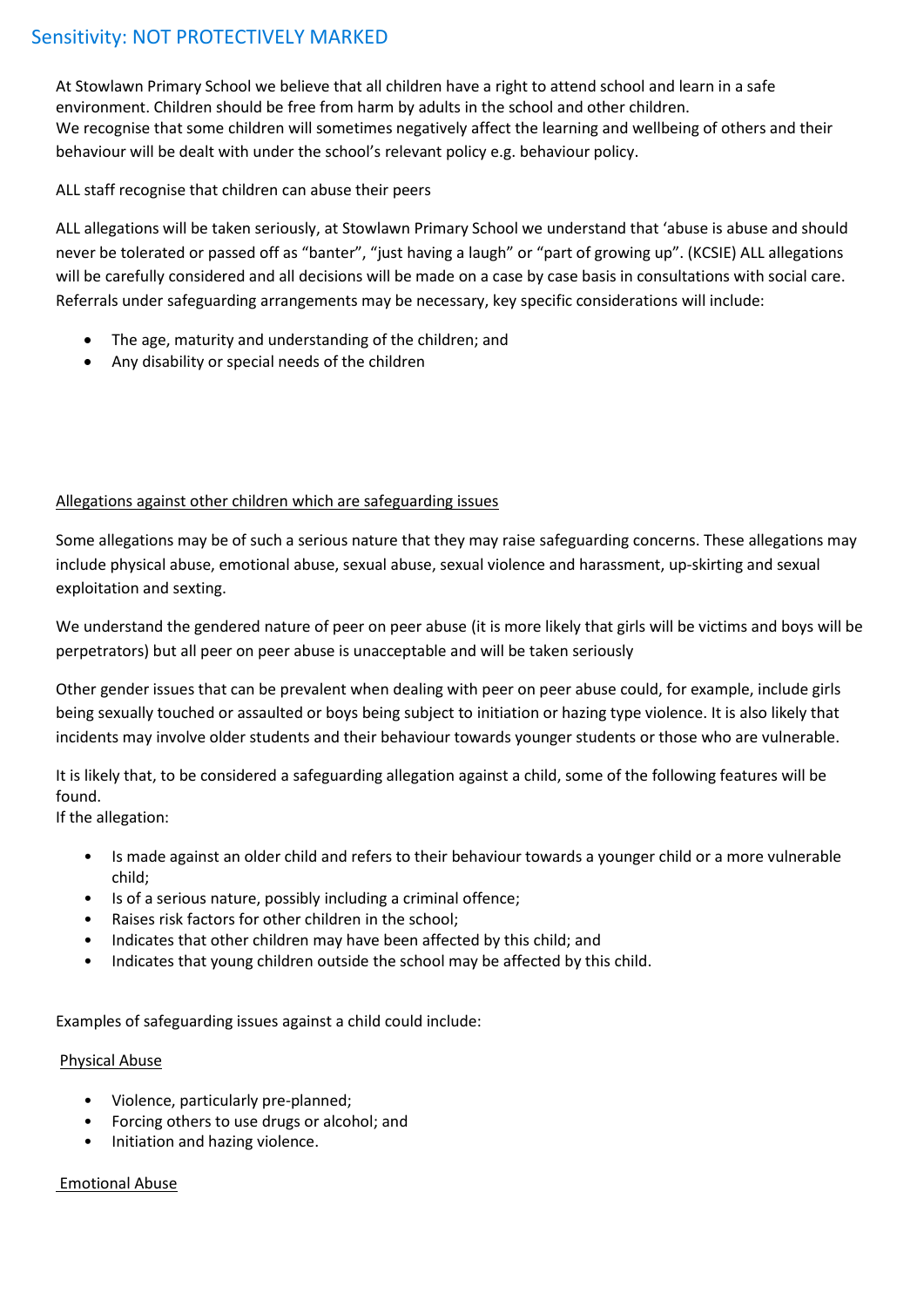- Blackmail or extortion;
- Threats and intimidation; and
- Bullying and cyber-bullying.

# Sexual Abuse including sexting and gender-based violence

- Indecent exposure, indecent and inappropriate touching or serious sexual assaults;
- Forcing others to watch pornography or take part in sexting; and
- Initiation and hazing violence.

# Sexual Exploitation/violence and harassment

- Encouraging other children to engage in inappropriate sexual behaviour (For example having an older boyfriend/girlfriend, associating with unknown adults or other sexually exploited children, staying out overnight); and
- Photographing or videoing other children performing indecent acts.

# Prevention, assessing and minimising the risks

At XXXX we will minimise the risk of allegations against other children by:

- Providing a developmentally age appropriate PSHE, RSE, British Values curriculum which develops children's understanding of acceptable behaviour and keeping themselves safe;
- Having systems in place for any child to raise concerns with staff, knowing that they will be listened to, believed and valued;
- Delivering targeted work on assertiveness, protective behaviours and keeping safe those children identified as being at risk;
- Developing robust risk assessments & providing targeted work for children identified as being a potential risk to other children; and
- Training and awareness sessions will be provided for staff.

# Procedure to manage and record peer on peer allegations

- When an allegation is made by a child against another child, members of staff should consider whether the complaint raises a safeguarding concern. If there is a safeguarding concern the designated safeguarding lead or deputy will be informed;
- A factual record will be made of the allegation, but no attempt at this stage should be made to investigate the circumstances;
- The designated safeguarding lead or deputy will contact social care/multi-agency agency safeguarding hub (MASH) to discuss the allegation and seek advice;
- The designated safeguarding lead or deputy will follow through the outcomes of the discussion and make a referral where appropriate;
- If the allegation indicates that a potential criminal offence has taken place, this will be referred to the multiagency agency safeguarding hub MASH where the police will become involved;
- Following advice from Social Care and/or the police, parents of both the child being complained about and the alleged victim, should be informed and kept updated on the progress of the referral;
- The designated safeguarding lead or deputy will make a record of the concern, the discussion and any outcome and keep a copy in the files of both children's files;
- It may be appropriate to exclude the pupil being complained about for a period of time according to the school's behaviour policy and procedures;
- Where neither social services nor the police accept the complaint, a thorough school investigation should take place into the matter using the school's usual behaviour procedures;
- In situations where the school considers a safeguarding risk is present, a risk assessment should be prepared along with a preventative, supervision plan; and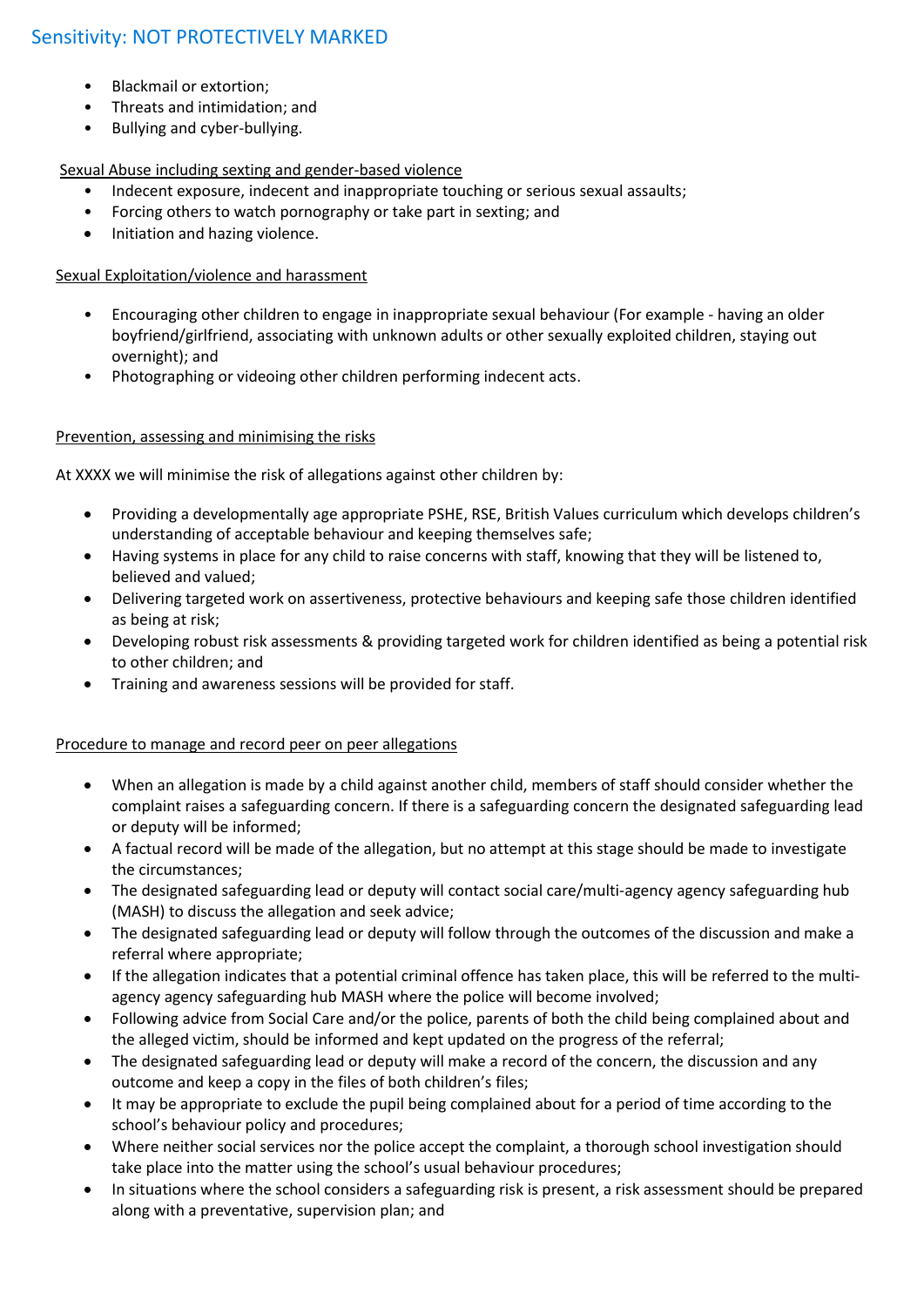The plan should be monitored and a date set for a follow-up evaluation with everyone concerned.

# Support and care

At Stowlawn Primary School we recognise and understand that peer on peer allegations will be very distressing situations for all concerned – the victim, perpetrator, other children, family members and staff. We will seek to provide any support required and make any necessary referrals for counselling and support services.

# 36. Sexual Violence and harassment between children

If an incident of sexual violence or sexual harassment occurs at our school/college will follow the guidance set out in Part 5 of Keeping Children Safe in Education and we will use the DfE guidance - Sexual violence and harassment between children in schools and colleges

Sexual violence and sexual harassment can occur between two children of any age and sex. It can also occur through a group of children sexually assaulting or sexually harassing a single child or group of children. Children who are victims of sexual violence and sexual harassment will likely find the experience stressful and distressing. This will, likely, adversely affect their educational attainment. Sexual violence and sexual harassment exist on a continuum and may overlap, they can occur online and offline (both physical and verbal) and are never acceptable.

At Stowlawn Primary School all victims will be taken seriously and offered appropriate support. We know that some groups are potentially more at risk. Evidence shows girls, children with SEND and LGBT children are at greater risk.

Staff are aware and know the importance of:

- making clear that sexual violence and sexual harassment is not acceptable, will never be tolerated and is not an inevitable part of growing up;
- not tolerating or dismissing sexual violence or sexual harassment as "banter", "part of growing up", "just having a laugh" or "boys being boys"; and
- challenging behaviours (potentially criminal in nature), such as grabbing bottoms, breasts and genitalia, flicking bras and lifting up skirts. Dismissing or tolerating such behaviours risks normalising them.

# Sexual violence

Our staff are aware of sexual violence and the fact children can, and sometimes do, abuse their peers in this way. When referring to sexual violence we are referring to sexual offences under the Sexual Offences Act 2003 as described below:

Legislation.

Rape: A person (A) commits an offence of rape if: he intentionally penetrates the vagina, anus or mouth of another person (B) with his penis, B does not consent to the penetration and A does not reasonably believe that B consents. Assault by Penetration: A person (A) commits an offence if: s/he intentionally penetrates the vagina or anus of another person (B) with a part of her/his body or anything else, the penetration is sexual, B does not consent to the penetration and A does not reasonably believe that B consents.

Sexual Assault: A person (A) commits an offence of sexual assault if: s/he intentionally touches another person (B), the touching is sexual, B does not consent to the touching and A does not reasonably believe that B consents.

# Consent

Consent is about having the freedom and capacity to choose. Consent to sexual activity may be given to one sort of sexual activity but not another, e.g.to vaginal but not anal sex or penetration with conditions, such as wearing a condom. Consent can be withdrawn at any time during sexual activity and each time activity occurs. Someone consents to vaginal, anal or oral penetration only if s/he agrees by choice to that penetration and has the freedom and capacity to make that choice.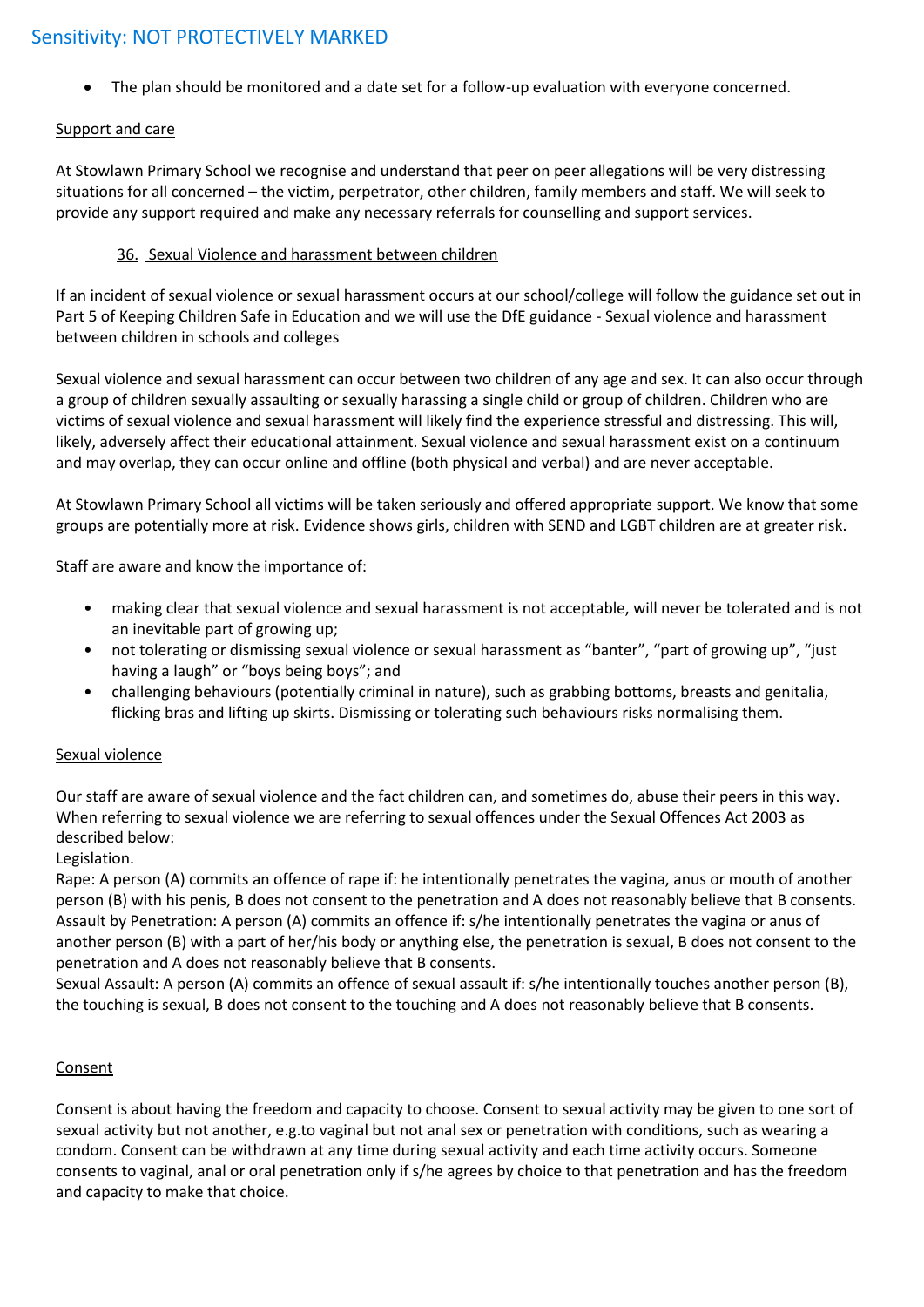# Sexual harassment

Sexual harassment means 'unwanted conduct of a sexual nature' that can occur online and offline. For this policy, reference to sexual harassment, is in the context of child on child sexual harassment. Sexual harassment is likely to: violate a child's dignity, and/or make them feel intimidated, degraded or humiliated and/or create a hostile, offensive or sexualised environment.

Whilst not intended to be an exhaustive list, sexual harassment can include:

• sexual comments, such as: telling sexual stories, making lewd comments, making sexual remarks about clothes and appearance and calling someone sexualised names;

• sexual "jokes" or taunting;

• physical behaviour, such as: deliberately brushing against someone, interfering with someone's clothes (we will consider when any of this crosses a line into sexual violence - it is important to talk to and consider the experience of the victim) and displaying pictures, photos or drawings of a sexual nature; and

• online sexual harassment. This may be standalone, or part of a wider pattern of sexual harassment and/or sexual violence. It may include:

- non-consensual sharing of sexual images and videos;
- sexualised online bullying;
- unwanted sexual comments and messages, including, on social media; and
- sexual exploitation; coercion and threats

#### Our school response to a report of sexual violence or sexual harassment

Our school will follow the guidance set out in part 5 Keeping Children Safe in Education and the DfE guidance Sexual violence and sexual harassment between children in schools and colleges -May 2018

- Any decisions made upon receipt of a concern will be made on a case-by-case basis by the designated safeguarding lead or deputy who will liaise with social care and or the police if necessary.
- All staff who have a concern regarding sexual violence or sexual harassment will speak with and report their concern to the designated safeguarding lead or deputy immediately
- All victims will be reassured that they are being taken seriously and they will be supported.
- All staff will act in the best interest of the children
- Our staff will be supportive and respectful of the child
- Our staff will listen carefully to the child/student, they will be non-judgemental and will not ask leading questions
- Our staff will not promise confidentiality and will explain that the information will be shared with those people who will be able to help and progress the report.
- A record of the report will be made. Best practice is to wait until the end of the report and immediately write up a thorough summary. It may be appropriate to make notes during the report however staff must remain engaged with the children, listen very carefully and not be distracted by note taking.
- The record will only include the facts as the child presents them. We understand that the notes should not reflect the personal opinion of the note taker and we are aware that the notes could become part of a statutory assessment by social care or part of a criminal investigation
- Where the concern includes an online element, we know we should not view or forward any images unless there is a valid reason to do so and we will follow the DfE guidance set out in Screening, searching and confiscation advice.
- Where possible we will try to manage and record an initial report with two members of staff present preferably one of them being the designated safeguarding lead or deputy.
- If the designated safeguarding lead or deputy is not involved in the initial report the staff member will speak to the designated safeguarding lead or deputy immediately.

#### Risk assessment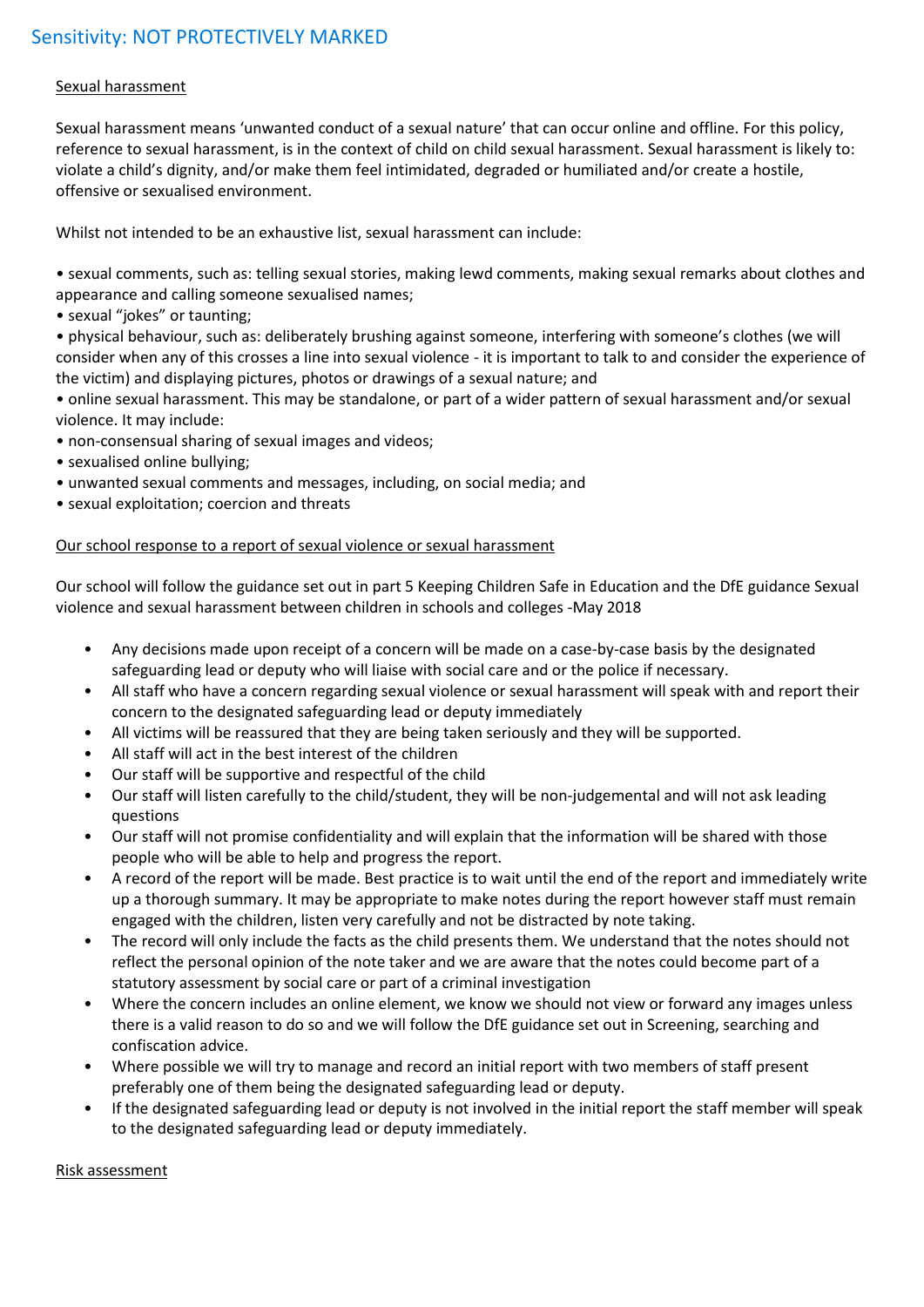If we receive a report of sexual violence or harassment, the designated safeguarding lead or deputy will make an immediate risk and needs assessment. This will be considered on a case-by case basis

Our risk and needs assessment will consider:

- the victim, especially their protection and support;
- the alleged perpetrator; and
- all the other children (and, if appropriate, adult students and staff) at our school, especially any actions that are appropriate to protect them

Our risk assessment will either be a written or an electronic record and will be reviewed and updated regularly. We will continually and actively consider the risks posed to all children/students and we will put adequate measures in place to protect and keep them safe.

Our designated safeguarding lead or deputy will engage with children's social care and specialist services as required. Where there has been a report of sexual violence, it is likely that professional risk assessments by social workers and or sexual violence specialists will be required. Any such professional assessments should be used to inform the school's approach to supporting and protecting our children/students and will be used to update our own risk assessment.

#### Actions to consider following a report of sexual violence and/or sexual harassment

Following a report of sexual violence and/or harassment we will consider:

- the wishes of the victim in terms of how they want to proceed (in an age appropriate way.) This is especially important in the context of sexual violence and sexual harassment. Victims will be given as much control as is reasonably possible over decisions regarding how any investigation will be progressed and any support that they will be offered;
- the nature of the alleged incident(s), including whether a crime may have been committed and consideration of harmful sexual behaviour;
- the ages of the children involved;
- the developmental stages of the children involved;
- any power imbalance between the children. For example, is the alleged perpetrator significantly older, more mature or more confident? Does the victim have a disability or learning difficulty?
- if the alleged incident is a one-off or a sustained pattern of abuse;
- are there ongoing risks to the victim, other children, adult students or school or college staff; and
- other related issues and wider context e.g. contextual safeguarding.

#### Managing a report

We will consider every report on a case-by-case basis. When to inform the alleged perpetrator will be carefully considered. Where a report is going to be made to children's social care and/or the police, then, generally, our school/college will speak to the relevant agency and discuss next steps and how the alleged perpetrator will be informed of the allegations. However, as per general safeguarding principles, this will not stop our school/college taking immediate action to safeguard our children, where required.

Our school will consider four likely scenarios when managing any reports of sexual violence and/or sexual harassment.

We will either manage the report:

1. Internally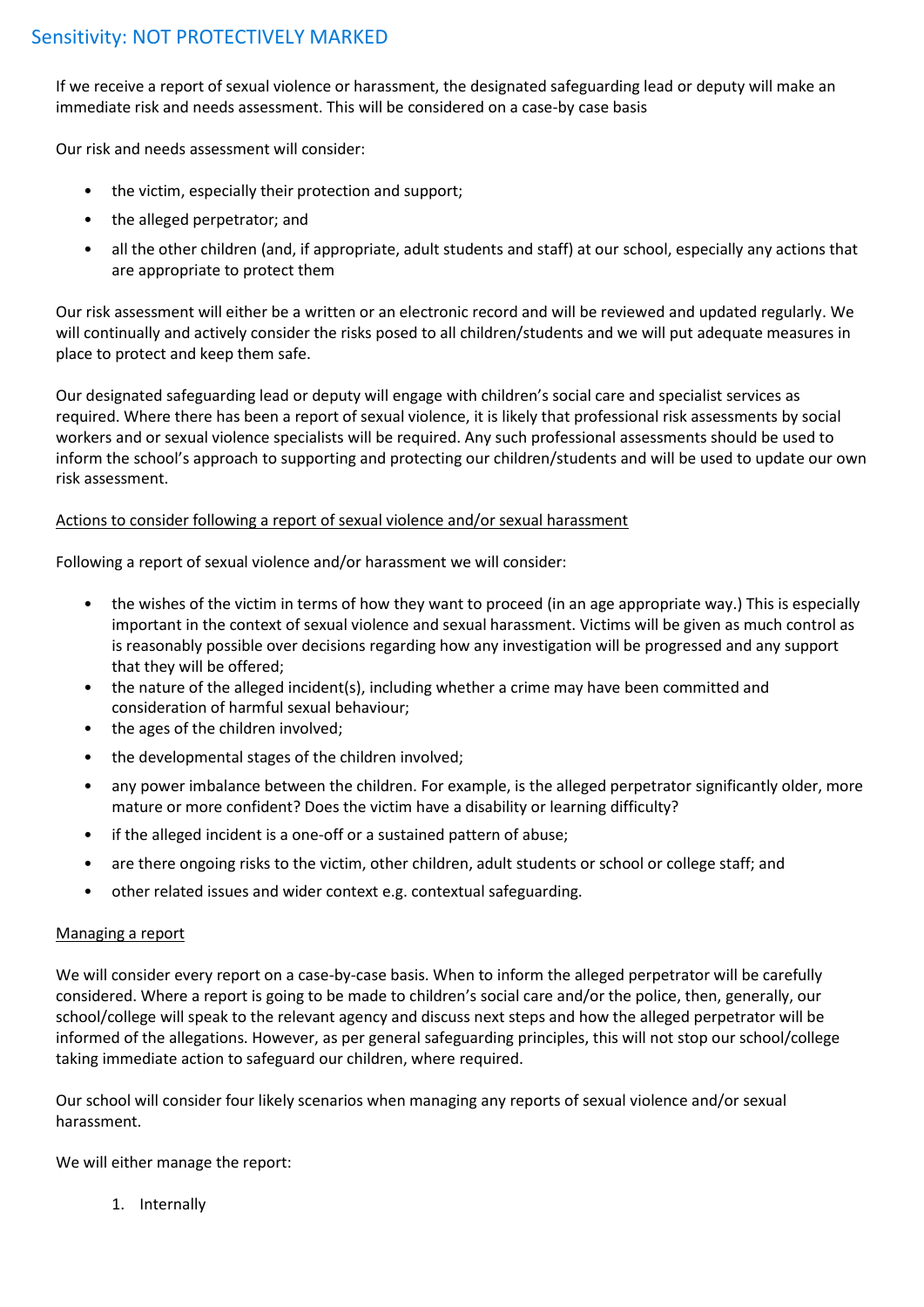- 2. Consider early help
- 3. Refer to social care
- 4. Report to the police

# Considering bail conditions (reference only)

Our school will have due regard for the information available in KCSiE part 5 and the DfE sexual violence and harassment guidance regarding bail conditions.

- When there is a criminal investigation, without bail conditions, our school will work with children's social care and the police to support the victim, alleged perpetrator and other children/students involved (especially potential witnesses). Where required, we will seek advice from the police to help our school manage our safeguarding responsibilities.
- The term 'Released Under Investigation' or 'RUI' will replace those previously on bail for offences in circumstances that do not warrant the application of bail to either re-attend on a particular date or to include conditions preventing activity or in some cases ensuring compliance with an administrative process.
- Where bail is deemed proportionate and necessary, our school will work with children's social care and the police to manage any implications and safeguard our children. An important consideration will be to ensure that the victim can continue in their normal routine, including continuing to receive a suitable education.

#### Managing any delays in the criminal process

- There may be delays in any case that is being progressed through the criminal justice system. Our Schools/colleges will not wait for the outcome (or even the start) of a police investigation before protecting the victim, alleged perpetrator and other children in the school or college. We will use a risk assessment to help inform any decision.
- Whilst protecting children and/or taking any disciplinary measures against the alleged perpetrator, our designated safeguarding lead or deputy will work closely with the police (and other agencies as required), to ensure any actions our school/college take do not jeopardise the police investigation.
- If our school/college has questions about the investigation, we will ask the police.

# The end of the criminal process

• If a child is convicted or receives a caution for a sexual offence, our school will update our risk assessment, ensure relevant protections are in place for all the children at our school and, we will consider any suitable action in light of our behaviour policy. If the perpetrator remains in our school with the victim our school will be very clear as to our expectations regarding the perpetrator now they have been convicted or cautioned. This could include expectations regarding their behaviour and any restrictions the school thinks are reasonable and proportionate regarding the perpetrator's timetable.

We will ensure both the victim and alleged perpetrator remain protected, especially from any bullying or harassment (including online).

Where cases are classified as "no further action" (NFA'd) by the police or Crown Prosecution Service, or where there is a not guilty verdict, we will continue to offer support to the victim and the alleged perpetrator for as long as is necessary. A not guilty verdict or a decision not to progress with their case will likely be traumatic for the victim. The fact that an allegation cannot be substantiated does not necessarily mean that it was unfounded. We will discuss any decisions with the victim in this light and continue to offer support. The alleged perpetrator is also likely to require ongoing support for what will have likely been a difficult experience.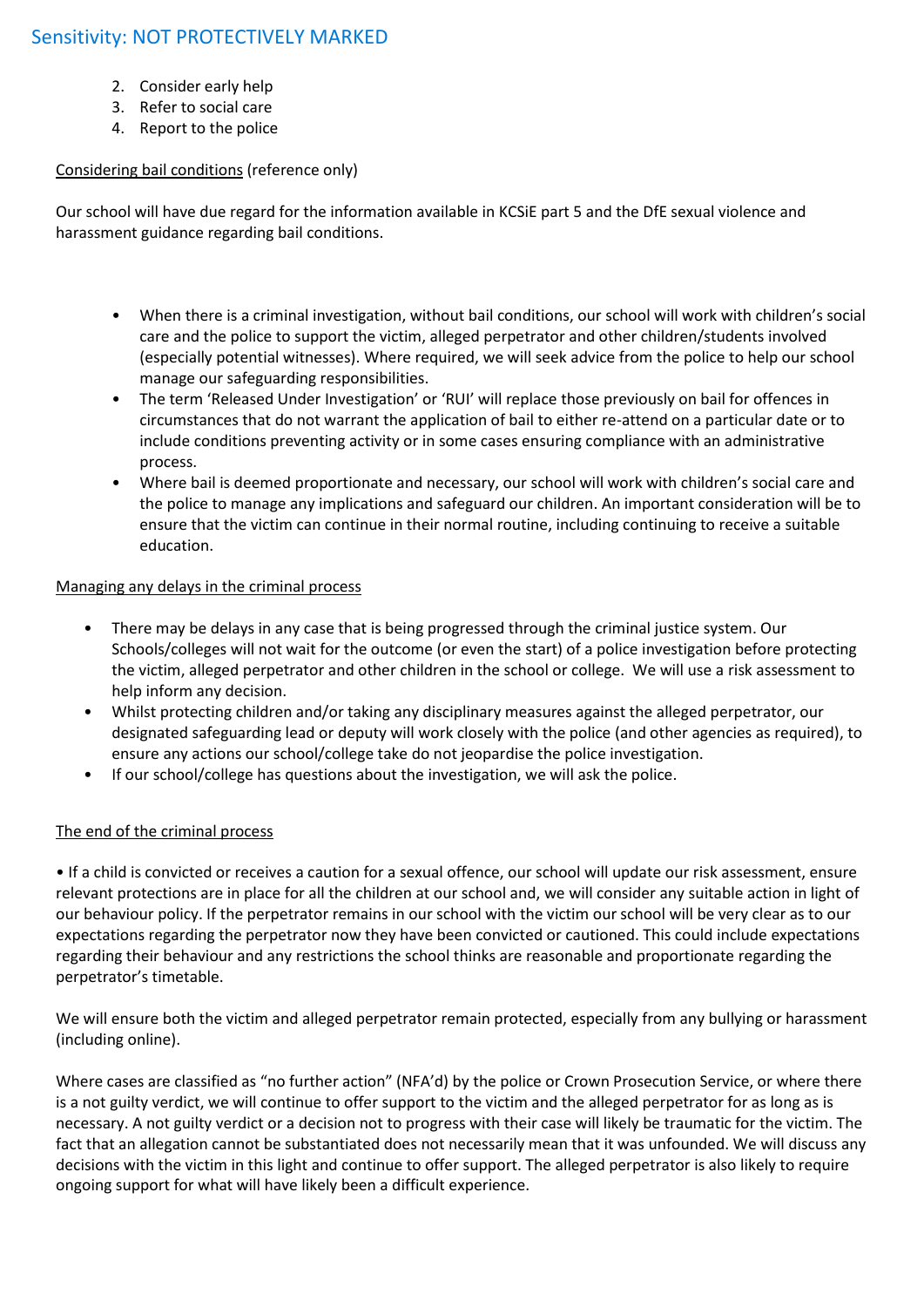### Safeguarding and supporting the victim

The following principles are based on effective safeguarding practice and will help shape any decisions regarding safeguarding and supporting the victim.

- The age and the developmental stage of the victim
- The needs and wishes of the victim will be paramount (along with protecting the child) in any response. It is important they feel in as much control of the process as is reasonably possible. Wherever possible, the victim, if they wish, should be able to continue in their normal routine. Overall, the priority will be to make the victim's daily experience as normal as possible, so that our school/college is a safe space for them.
- The victim should never be made to feel they are the problem for making a report or made to feel ashamed for making a report.
- Consider the proportionality of the response. Support should be tailored on a case-by-case basis. The support required regarding a one-off incident of sexualised name-calling is likely to be vastly different from that for a report of rape. Support can include: Children and Young People's Independent Sexual Violence Advisors (ChISVAs), Rape Crisis, The Survivors Trust, CAMHS, Rape Crisis centres and the Internet Watch Foundation

Victims may not disclose the whole picture immediately. They may be more comfortable providing information on a piecemeal basis. It is essential that dialogue is kept open and encouraged. When ongoing support will be required, we will ask the victim if they would find it helpful to have a designated trusted adult (for example, their form tutor or designated safeguarding lead) to talk to about their needs. The choice of any such adult should be the victims'. We will respect and support this choice.

We understand that a victim of sexual violence is likely to be traumatised and, in some cases, may struggle in a normal classroom environment. While we will avoid any action that would have the effect of isolating the victim, in particular from supportive peer groups, there may be times when the victim finds it difficult to maintain a full-time timetable and may express a wish to withdraw from lessons and activities. This should be because the victim wants to, not because it makes it easier to manage the situation. If required, we will provide a physical space for victims to withdraw.

We will do everything we reasonably can to protect the victim from bullying and harassment as a result of any report they have made.

Whilst the victim will be given all the necessary support to remain in our school, if the trauma results in the victim being unable to do this, alternative provision or a move to another school should be considered to enable them to continue to receive suitable education. This should only be at the request of the victim (and following discussion with their parents or carers).

If the victim does move to another educational institution (for any reason), the new educational institution will be made aware of any ongoing support needs. The designated safeguarding lead will take responsibility to ensure this happens (and should discuss with the victim and, where appropriate their parents or carers as to the most suitable way of doing this) as well as transferring the child protection file.

# Safeguarding and supporting the alleged perpetrator

The following principles are based on effective safeguarding practice and will help shape any decisions regarding safeguarding and supporting the alleged perpetrator:

The age and the developmental stage of the alleged perpetrator and nature of the allegations. Any child will likely experience stress as a result of being the subject of allegations and/or negative reactions by their peers to the allegations against them.

Consider the proportionality of the response. Support (and sanctions) will be considered on a case-by-case basis. An alleged perpetrator may potentially have unmet needs (in some cases these may be considerable) as well as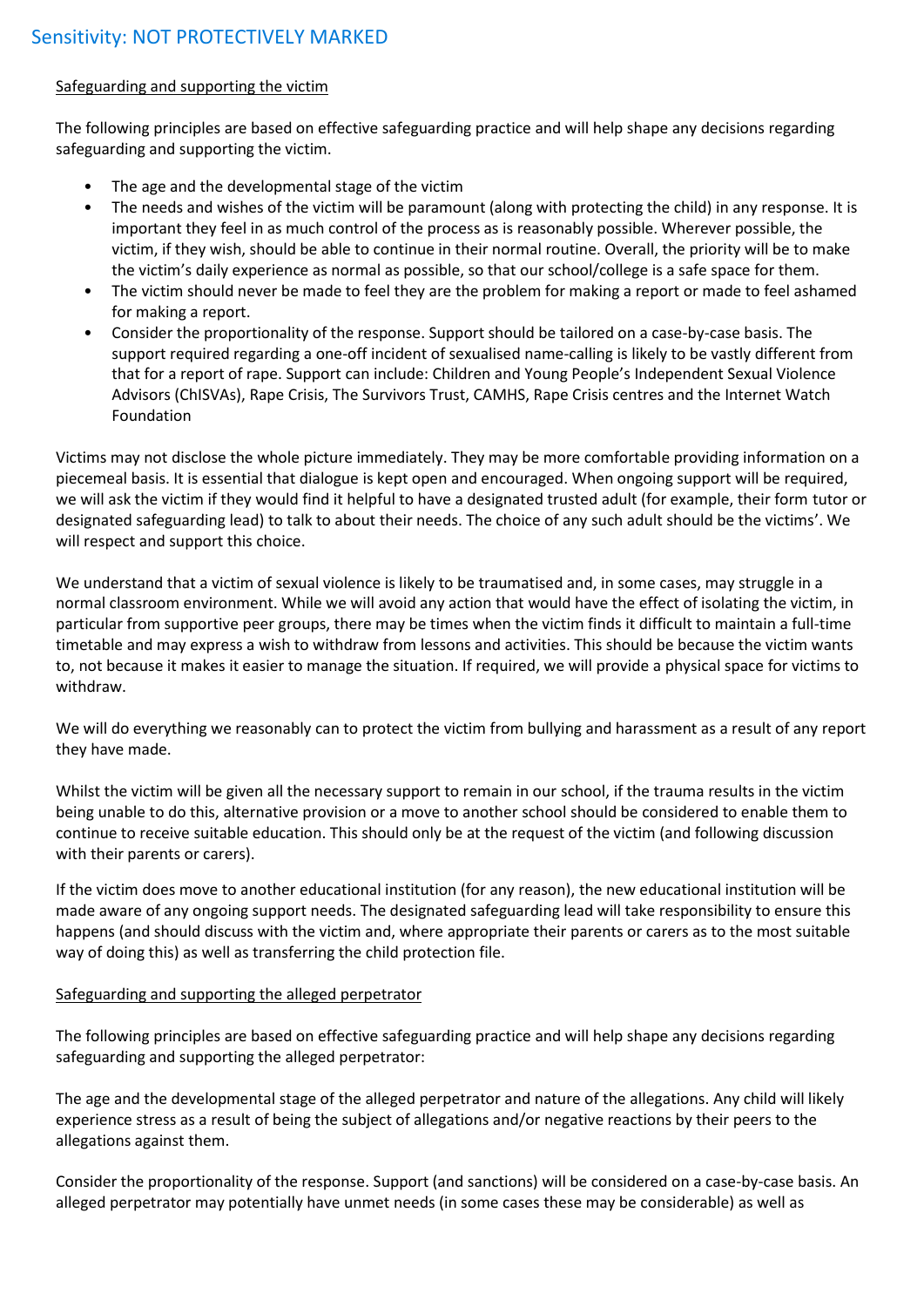potentially posing a risk of harm to other children. Harmful sexual behaviours in young children may be (and often are) a symptom of either their own abuse or exposure to abusive practices and or materials. We will seek advice, as appropriate, from children's social care, specialist sexual violence services and the police.

It is important that if the alleged perpetrator does move to another educational institution (for any reason), that the new educational institution is made aware of any ongoing support needs and where appropriate, potential risks to other children and staff. The designated safeguarding lead will take responsibility to ensure this happens as well as transferring the child protection file.

# 37. Child criminal exploitation (CCE) and county lines

Child criminal exploitation (CCE) is where an individual or group takes advantage of an imbalance of power to coerce, control, manipulate or deceive a child into any criminal activity (a) in exchange for something the victim needs or wants, and/or (b) for the financial or other advantage of the perpetrator or facilitator and/or (c) through violence or the threat of violence. The victim may have been criminally exploited even if the activity appears consensual. CCE does not always involve physical contact; it can also occur through the use of technology. CCE can include children being forced to work in cannabis factories, being coerced into moving drugs or money across the country (county lines) forced to shoplift or pickpocket, or to threaten other young people. Some of the following can be indicators of CCE:

- children who appear with unexplained gifts or new possessions;
- children who associate with other young people involved in exploitation;
- children who suffer from changes in emotional well-being;
- children who misuse drugs and alcohol;
- children who go missing for periods of time or regularly come home late; and
- children who regularly miss school or education or do not take part in education.

# County lines

County lines is a term used to describe gangs and organised criminal networks involved in exporting illegal drugs (primarily crack cocaine and heroin) into one or more importing areas [within the UK], using dedicated mobile phone lines or other form of "deal line". Exploitation is an integral part of the county lines offending model with children and vulnerable adults exploited to move [and store] drugs and money. Offenders will often use coercion, intimidation, violence (including sexual violence) and weapons to ensure compliance of victims. Children can be targeted and recruited into county lines in a number of locations including schools, further and higher educational institutions, pupil referral units, special educational needs schools, children's homes and care homes. Children are often recruited to move drugs and money between locations and are known to be exposed to techniques such as 'plugging', where drugs are concealed internally to avoid detection. Children can easily become trapped by this type of exploitation as county lines gangs create drug debts and can threaten serious violence and kidnap towards victims (and their families) if they attempt to leave the county lines network. One of the ways of identifying potential involvement in county lines are missing episodes (both from home and school), when the victim may have been trafficked for the purpose of transporting drugs and a referral to the National Referral Mechanism should be considered. If a child is suspected to be at risk of or involved in county lines, a safeguarding referral should be considered alongside consideration of availability of local services/third sector providers who offer support to victims of county lines exploitation.

Like other forms of abuse and exploitation, county lines exploitation:

- can affect any child or young person (male or female) under the age of 18 years;
- can affect any vulnerable adult over the age of 18 years;
- can still be exploitation even if the activity appears consensual;

• can involve force and/or enticement-based methods of compliance and is often accompanied by violence or threats of violence;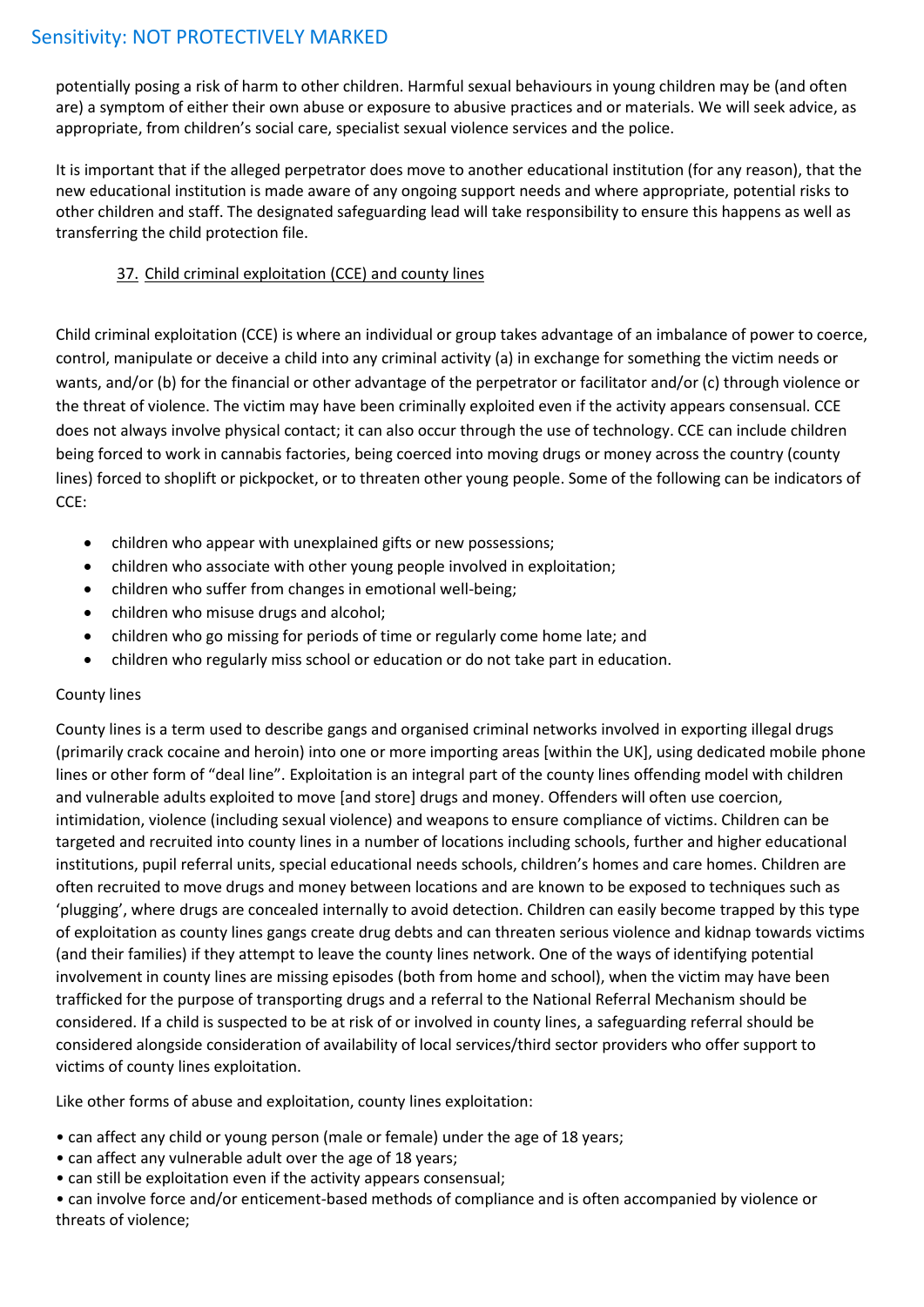• can be perpetrated by individuals or groups, males or females, and young people or adults; and • is typified by some form of power imbalance in favour of those perpetrating the exploitation. Whilst age may be the most obvious, this power imbalance can also be due to a range of other factors including gender, cognitive ability, physical strength, status, and access to economic or other resources.

# 38. Children and the court system

Children are sometimes required to give evidence in criminal courts, either for crimes committed against them or for crimes they have witnessed. Our school will use the age appropriate guides to support children, 5-11year olds and 12-17year olds. Making child arrangements via the family courts following separation can be stressful and entrench conflict in families. This can be stressful for children. Our school will use the Ministry of Justice online child arrangements information tool to support this process and will make this information available to parents and carers if they require our assistance.

#### 39. Children with family members in prison

Some children who attend our school may have a parent who has been sent to prison. Our school will utilise the information NICCO provides designed to support professionals working with offenders and their children, to help mitigate negative consequences for those children.

# 40. Domestic Abuse

Domestic violence and abuse are:

Any incident or pattern of incidents of controlling, coercive, threatening behaviour, violence or abuse between those aged 16 or over who are, or have been, intimate partners or family members regardless of gender or sexuality. The abuse can encompass, but is not limited to:

- psychological;
- physical;
- sexual;
- financial; and
- emotional

Exposure to domestic abuse and/or violence can have a serious, long lasting emotional and psychological impact on children. In some cases, a child may blame themselves for the abuse or may have had to leave the family home as a result. Domestic abuse affecting young people can also occur within their personal relationships, as well as in the context of their home life.

#### Operation Encompass

Operation Encompass operates in the majority of police forces across England. It helps police and schools work together to provide emotional and practical help to children. The system ensures that when police are called to an incident of domestic abuse, where there are children in the household who have experienced the domestic incident, the police will inform the key adult (usually the designated safeguarding lead) in school before the child or children arrive at school the following day. This ensures that the school has up to date relevant information about the child's circumstances and can enable support to be given to the child according to their needs.

Our school will make use of the advice and links available in Keeping Children Safe in Education (Annex A) to identify and support children who are affected by domestic abuse and how they can be helped.

#### 41. Homelessness